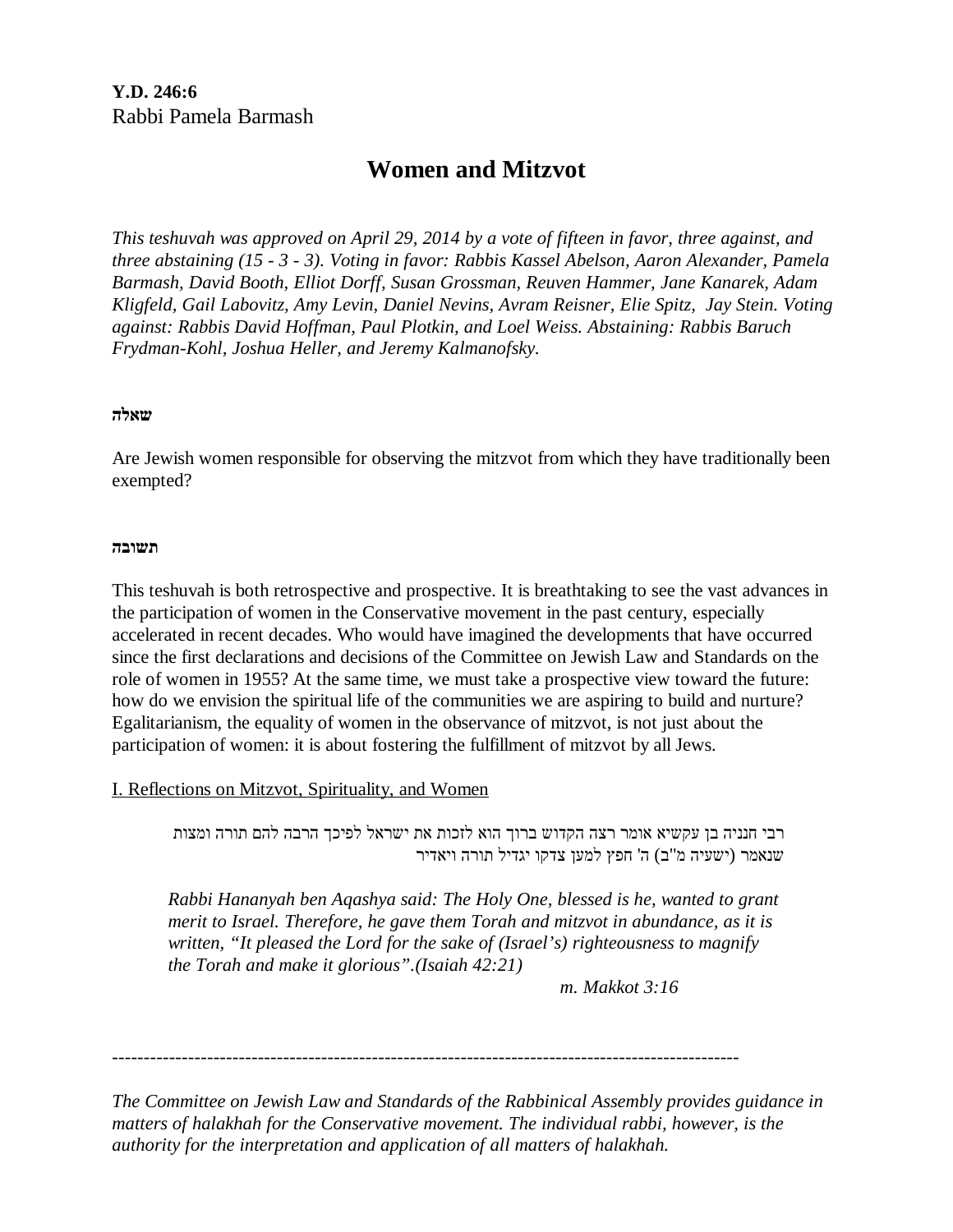*The halakhah develops. In regard to the status of women, the development of halakhah has shown phenomenal creativity and urgency in the adaptation of its sources and principles to the needs of time and place.*

## Justice Menachem Elon<sup>1</sup>

 Observing mitzvot is the primary way Jews live a religious life. We express our search for God and our quest to live in holiness through the observance of mitzvot. The mitzvot inspire us by focusing our thoughts and elevating our feelings: they guide us toward behavior imbued with certain values and goals. The observance of mitzvot shapes our actions and sanctifies our behavior. We make ourselves open to the spirit through the act of fulfilling mitzvot.

 Women have always been responsible to observe mitzvot, but women were exempted from many ritual mitzvot that men were required to observe. In many (and perhaps most) cases, the exemption of women from a specific mitzvah was extended erroneously to mean that women were forbidden from observing it. Most significantly, women were exempted from the study of Torah and, thereby, played a greatly limited role in the process of transmitting and interpreting Torah.

 Throughout the ages, a small number of women sought to fulfill the mitzvot from which women were exempted, and women were educated mostly in domestic matters. However, in the past century, accelerated in recent decades, women have sought to suffuse their lives with greater Torah and more mitzvot. By integrating more mitzvot to their lives, women have enriched themselves by the daily routines of Torah and of seeking God both in public and private. At the same time, cultural attitudes have shifted dramatically in society in general, and doors into business and the professions formerly closed to women are now open. Women participate in public life in ways unimaginable a century or two ago, or even a few decades ago. This is not just a change in external behavior but an intellectual and psychological transformation in how women perceive themselves and are perceived by others. Women are now seen as equal to men, in social status, in political and legal rights, and in intellectual ability by both men and women. A new world-view has resulted in new roles for women.

 For many Jewish women, the pathway of observance that Judaism has traditionally assigned to women is no longer sufficient. They want to observe more mitzvot and participate equally in the public life of Jewish liturgy and community. They want to study Torah in the same depth and breadth that Jewish men have enjoyed. Jewish women are seeking to grow in their religious lives, in seeking God, in integrating the daily routines of Torah into everyday living, and in availing themselves of a public role in Jewish communal life.

 This development has happened in most, if not all, Jewish communities, and the Conservative movement has been at the forefront of this development. Conservative Jews, both lay-people and rabbis, educators and hazzanim, have demonstrated leadership in increasing access to Torah for women. Indeed, they have championed equality in Jewish life. The Conservative movement started educating women, often on an equal or near equal basis with men. In Conservative synagogues, schools, and camps, opening mitzvot to women has led to the implicit assumption that women are equally obligated to observe the mitzvot as men have been and that mitzvot from which women have traditionally been exempted are not only open to them but are

<sup>---------------------------------------------------------------------------------------------------</sup>

 $^1$ Menachem Elon, מעמד האישה: משפט ושיפוט, מסורת ותמורה, ערכיה של מדינה יהודית ודמוקרטית  $\rm{Tel}$ Aviv: Ha-kibbutz ha-me'uhad, 2005), 17.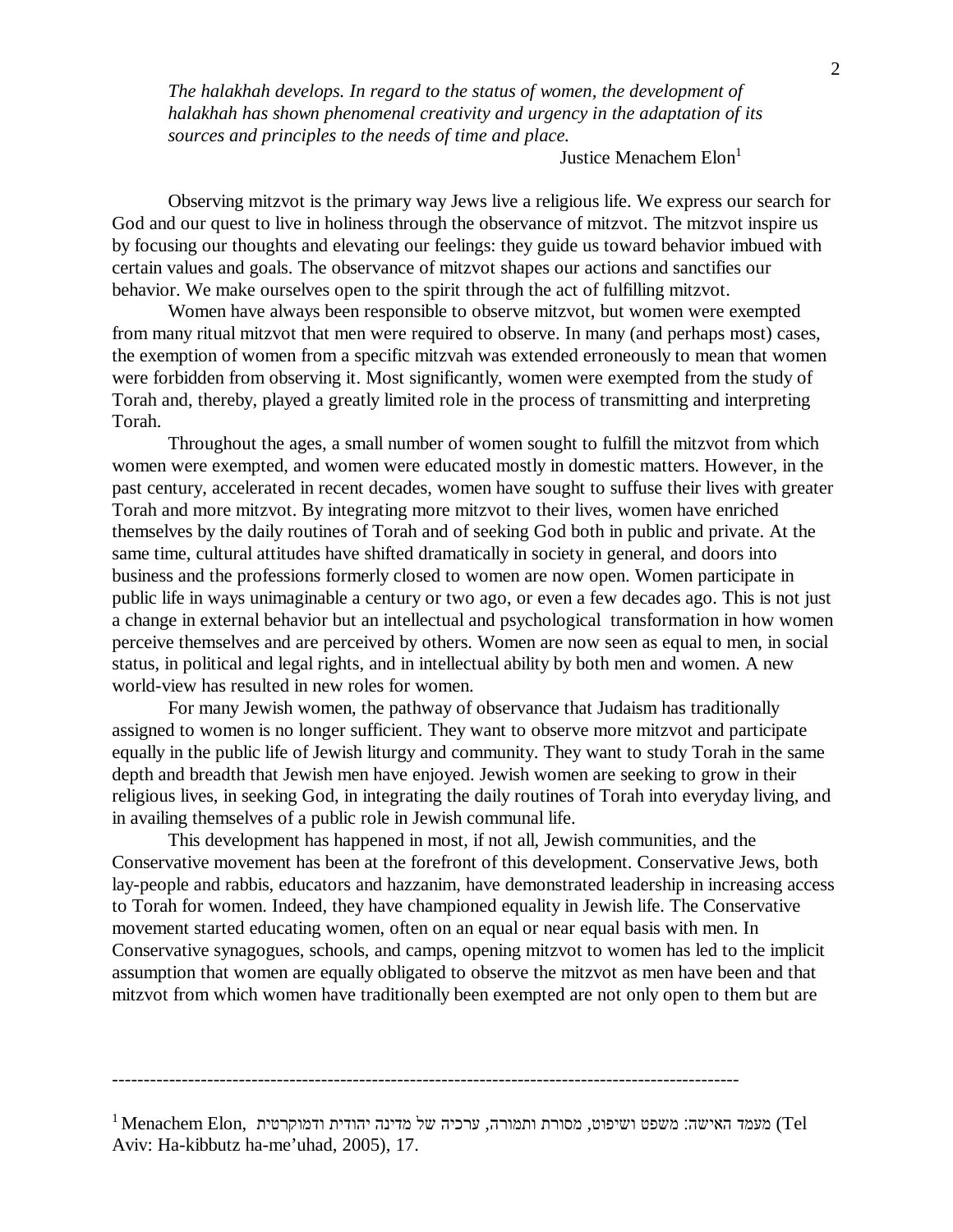required of them.<sup>2</sup> The Conservative movement has for almost a century moved toward egalitarianism, the equality of women in the observance of mitzvot, but this principle has not yet been articulated clearly by the Committee on Jewish Law and Standards.

 An essential concept in Jewish thought is the link between responsibility for the mitzvot and how an individual is esteemed, for being responsible for the mitzvot expresses the high esteem in which those who were responsible for mitzvot were held. While the exemption of women from specific mitzvot never meant that women were forbidden from them, merely allowing women to perform those mitzvot relegates women to a lower status. Those who are not obligated are considered as lesser, even when they observe the same mitzvot as those who are. A rabbinic statement expresses the importance of being obligated:

גדול מצווה ועושה ממי שאינו מצווה ועושה

Greater is the one who is commanded (to observe a mitzvah) and does (it) than the one who is not commanded yet does.

(b. Kiddushin 31a)

Being permitted to perform a mitzvah is not the same as being required to perform a mitzvah, and women want to express their commitment to their lives as Jews by performing mitzvot on an equal basis with men. From a profoundly Jewish perspective, the highest rank and esteem is for those who are required to fulfill mitzvot. By requiring women to observe mitzvot in the same way men are required to, we are putting into effect the principle that women are created in equal status with men.

 Egalitarianism, the equality of women in the observance of mitzvot, reflects how our view of Judaism is distinct. We are both traditional and innovative. We adhere to preserving halakhah, and we are creative in the process of preserving it. Women observing more mitzvot is at once both deeply conservative and profoundly innovative. While extending women's observance to include the mitzvot from which they have traditionally been exempted (and often excluded) may seem radical to some, it demonstrates our profound love for tradition: we want more Jews to observe more mitzvot.

 We are aware that our tradition has developed historically, and at times there have been dramatic transformations.<sup>3</sup> We find ourselves in a period of the reinvention of tradition, and we are seeking to preserve tradition by modifying it. We must apply existing categories to suit new social arrangements and implement principles that have guided Jewish behavior to new circumstances. Establishing the equality of women in the observance of mitzvot expresses our love for Jewish tradition, and it exemplifies how our knowledge of the historical development of our tradition inspires us. We are on a spiritual quest with a modern heart and mind.

---------------------------------------------------------------------------------------------------

<sup>2</sup> See my essay "Conservative Judaism in the Twenty-first Century," *Judaism* 215/216 (2005): 136-140 and the teshuvah by Rabbi David Fine on women and the minyan, cited in note 76.

3 See Rabbi Elliot N. Dorff, *The Unfolding Tradition: Jewish Law After Sinai* (New York: Aviv Press, 2005); Rabbi Mordecai Waxman, ed., *Tradition and Change: The Development of Conservative Judaism* (New York: The Rabbinical Assembly and the United Synagogue of Conservative Judaism, 1958); Rabbi Daniel Sperber, "Paralysis in Contemporary Halakha?" *Tradition* 36, 3 (2002): 1-13; Rabbi Daniel Schiff, *Abortion in Judaism* (Cambridge: Cambridge University Press, 2002).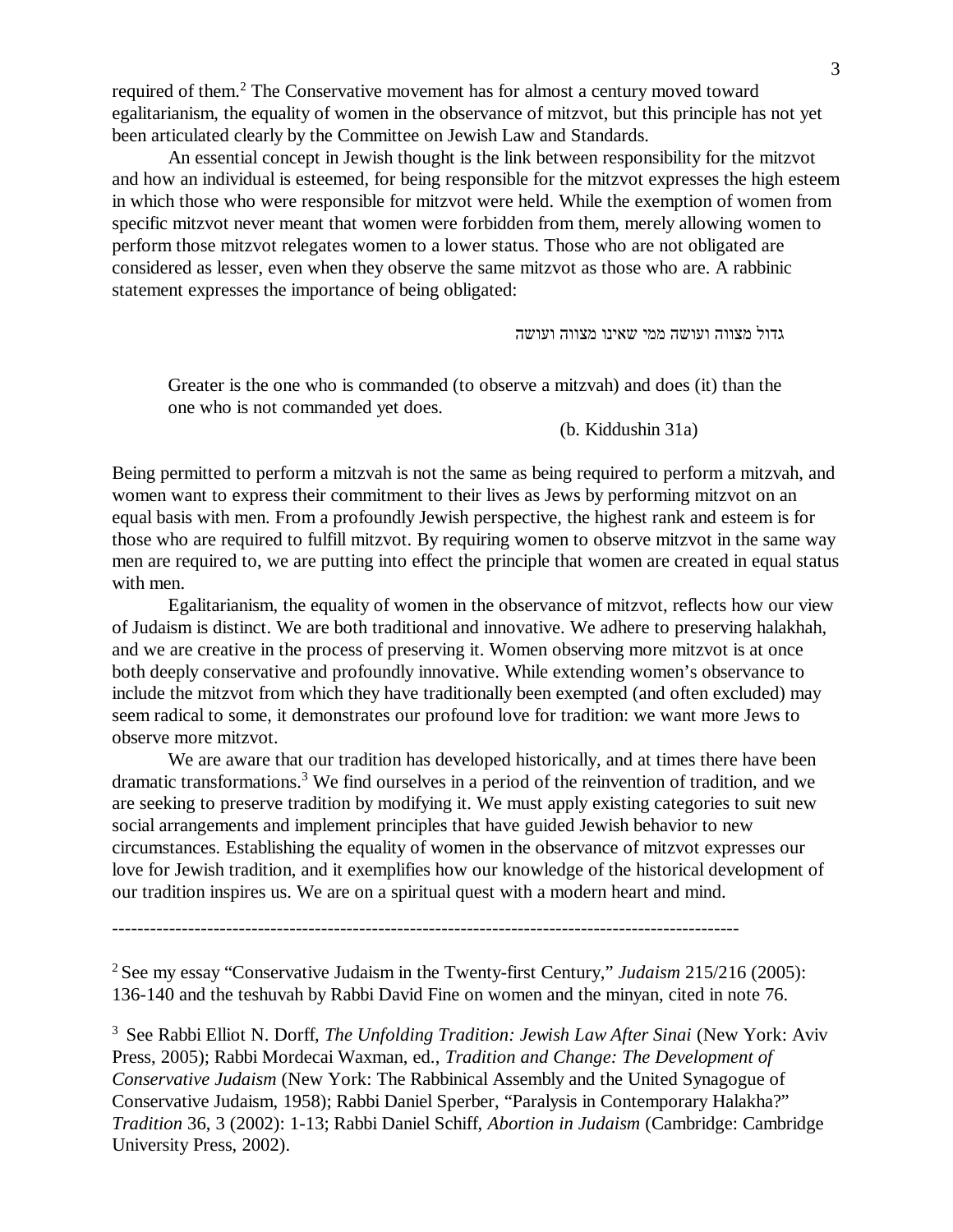# II. Principles Informing Why Women Were Not Deemed Responsible For All the Mitzvot

## *The Category of Time-Bound Positive Mitzvot*

The rabbinic text that often serves as the initial entry into the issue of women and mitzvot is m. Kiddushin 1:7:

מצות עשה שהזמן גרמה אנשים חייבין ונשים פטורות וכל מצות עשה שלא הזמן גרמה אחד אנשים ואחד נשים חייבין וכל מצות לא תעשה בין שהזמן גרמה בין שלא הזמן גרמה אחד אנשים ואחד נשים חייבין חוץ מבל תשחית ובל תקיף ובל תטמא למתים:

The observance of all time-bound positive mitzvot is obligatory for men but not for women, and the observance of all positive mitzvot that are not time-bound is obligatory for men and women. The observance of all the negative mitzvot, whether they are time-bound or not, $4$  is incumbent on both men and women, with the exception of "You will not mar (the corners of your beard),"(Lev 19:27) "You shall not round off (the corners of your hair)," (Lev 19:27) and "You shall not become defiled through contact with the dead."(Lev 21:1)

This mishnah presents the category of being time-bound and positive as the principle that determines whether women are to be exempted from particular mitzvot. These mitzvot are deeds to be actively performed, hence they are termed "positive", in contrast to mitzvot of refraining from an action, usually termed "negative mitzvot". These mitzvot are "time-bound" in that they are performed at a certain time of the day, week or year. The characterization of a mitzvah as positive and time-bound is generally considered to be the principle that determines whether women were exempted from that particular mitzvah.

 The **time-bound positive mitzvot from which women were exempted** are: reciting the Shema (m. Berachot 3:3; b. Berachot 20a-b), wearing tzitzit and donning tefillin (m. Berachot

<sup>---------------------------------------------------------------------------------------------------</sup>

<sup>4</sup> The meaning of the term גרמה שהזמן מצוה, literally "a mitzvah caused by time," may be a bit puzzling. See Elizabeth Shanks Alexander, "From Whence the Phrase 'Timebound, Positive Commandments'?", *Jewish Quarterly Review* 97 (2007), 317 n. 2. Alexander rightly points out that the adjective "positive" should be place adjacent to the noun "mitzvah" because it is the major qualifier of the noun.(*Gender and Timebound Commandments in Judaism* [New York: Cambridge University Press, 2013], 21) Rabbi Judith Hauptman and Sacha Stern suggest that the usual translation as "positive time-bound mitzvot" is to be understood as mitzvot that will come in the course of a Jew's life, regardless of the circumstances, because they are determined by the time of day, week or year: they become obligatory by the onset of the proper time for their observance, while the mitzvot that are not "time-bound" are those that a Jew might perform only under special circumstances, if ever.(Rabbi Judith Hauptman, *Rereading the Rabbis: A Woman's Voice* [Boulder, Colorado: Westview Press, 1998], 226, and Sacha Stern, *Time and Process in Ancient Judaism* [Portland, Oregon: The Littman Library of Jewish Civilization, 2004], 28). Moshe Benovitz offers the translation "time-triggered positive" mitzvot, a more insightful and clear rendering than "time-bound" ("Time-Triggered Positive Mitzvot as Conversation Pieces," *Hebrew Union College Annual* 78 [2007], 45 n.1), but I will use the more usual English term of "time-bound" since it is more familiar.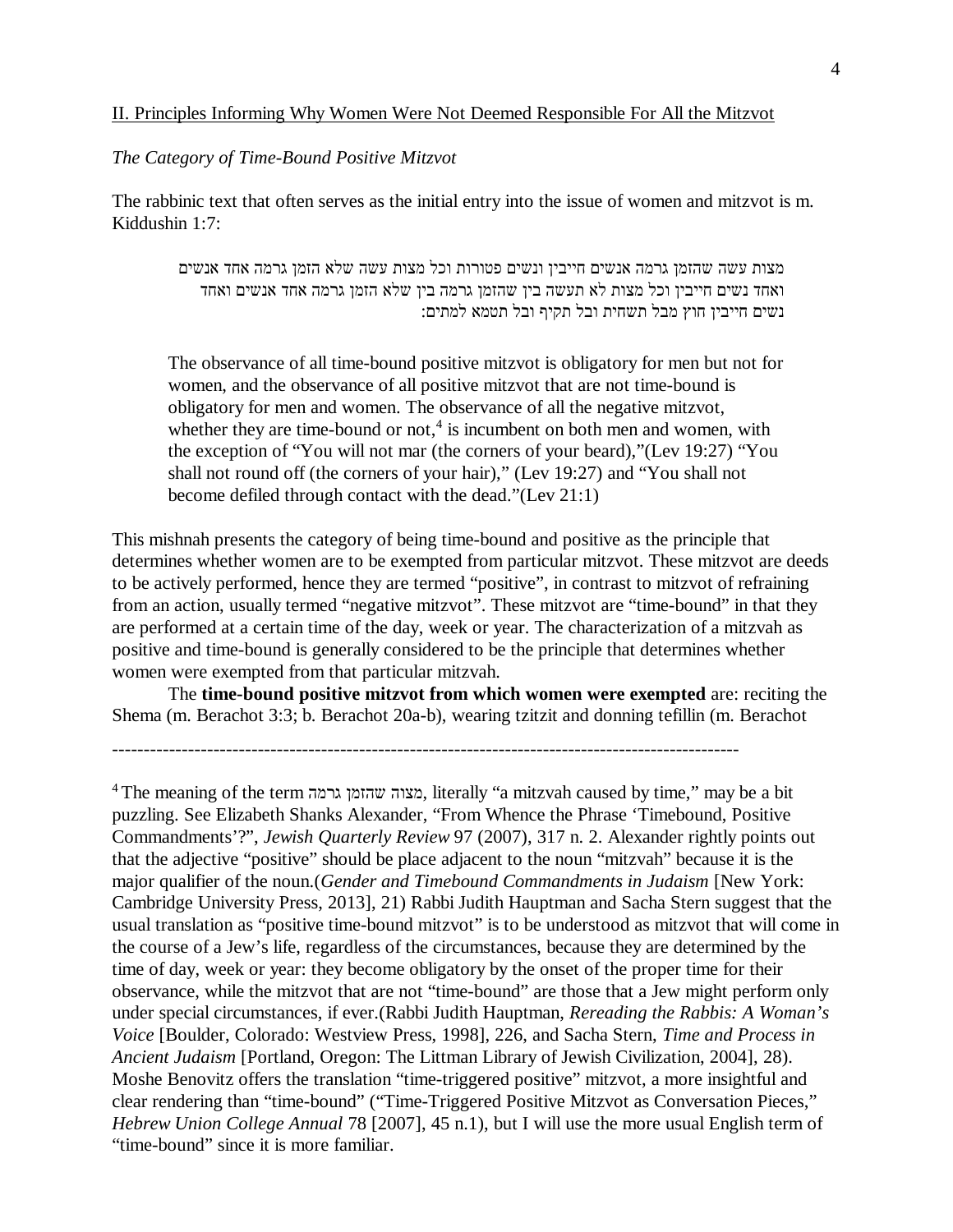3:3; b. Eruvin 85b; b. Kiddushin 33b-34b), residing in a sukkah (m. Sukkah 2:18; b. Sukkah 53a)<sup>5</sup>, taking up the lulav (b. Sukkah 42a), hearing the shofar (b. Rosh ha-Shanah 30a and 33a; b. Eruvin 96b), and counting the omer (Maimonides, M.T., Temidin umusafim, 7:24; Rabbi Avraham Gumbiner, Magen Avraham, O.H. 489:1).<sup>6</sup> However, there are **time-bound positive mitzvot that were considered incumbent on women**: eating matzah on Passover (b. Pesahim 43b and 91b), drinking the four cups of wine on Passover (b. Pesahim 108a-b), rejoicing on festivals (t. Hagigah 1:4; b. Kiddushin 34a), appearing at the Seventh-Year Assembly (b. Kiddushin 34a), lighting the Hanukkah candles (b. Shabbat 23a), reading the megillah on Purim (b. Megillah 4a; b. Arakhin 3a), reciting kiddush (b. Berakhot 20b),<sup>7</sup> lighting Shabbat candles (b. Berakhot 20b), reciting the Shemoneh Esreh (b. Menahot 43a)<sup>8</sup>, observing niddah (menstrual

<sup>5</sup> See Marjorie Lehman's analysis of the puzzle of why women were obligated to eat matzah but not to reside in a sukkah when the former mitzvah was proven by the same proof-text that could have been applied to the latter mitzvah, "The Gendered Rhetoric of Sukkah Observance," *Jewish Quarterly Review* 96 (2006), 309-335.

---------------------------------------------------------------------------------------------------

<sup>6</sup> It is to be noted that the exemption from the first six mitzvot listed is of tannaitic origin. Women may also have been exempted from the Passover sacrifice and the eating of maror (bitter herbs) on Passover.(t. Pisha 2:22; 8:10; b. Pesahim 91b; y. Pesahim 8:1, 35d) Nahmanides argues that counting the omer is not a time-bound mitzvah because it is triggered by the bringing of the omer, which in turn sets the time for Passover.(Hiddushin on b. Kiddushin 33b)

<sup>7</sup> Both men and women were obligated to recite kiddush and light Shabbat candles, but social customs have developed in such a way that traditionally in family settings where both genders are present, the male head of the household recites kiddush on behalf of the family and the female head of the household kindles Shabbat candles. This may be so because women generally remained at home on erev Shabbat (and, therefore, were home at the time that the house was prepared for the Sabbath and the candles lit) while men went out to attend the synagogue.

<sup>8</sup> Halakhic sources disagree over whether the mitzvah of prayer is time-bound or not, and what the requirement for women to pray entails is hotly debated. Mishnah Berakhot 3:3 enjoins women to pray using the word תפלה, usually understood to mean the Shemoneh Esreh. That is clear enough, but it is disputed whether this refers to once a day, twice a day (shaharit and minhah), or three times a day (as well as the extra Shemoneh Esreh for Shabbat and holy days). However, the mitzvah of prayer for women is for private, individual prayer, not communal prayer, that is, prayer as part of a minyan. (It should be noted that praying as part of a minyan for men is strongly recommended, rather than required, by O.H. 90:9, which also states in 106:2 that prayer for women is not a time-bound mitzvah). For a clear presentation of the issues and sources, see Benovitz, "Time-Triggered Positive Commandments as Conversation Pieces," 53 n. 22; Rabbi David Golinkin, *The Status of Women in Jewish Law: Responsa* (Jerusalem: Schechter Institute of Jewish Studies, 2012), 91-123; Blu Greenberg, *On Women and Tradition: A View from Tradition* (Philadelphia: The Jewish Publication Society, 1981), 79-82, 85; Rabbi Judith Hauptman, "Women and Prayer: An Attempt to Dispel Some Fallacies," *Judaism* 42 (1993): 94-103; Hauptman, "Some Thoughts on the Nature of Halakhic Adjudication: Women and Minyan," *Judaism* 42 (1993), 396-413.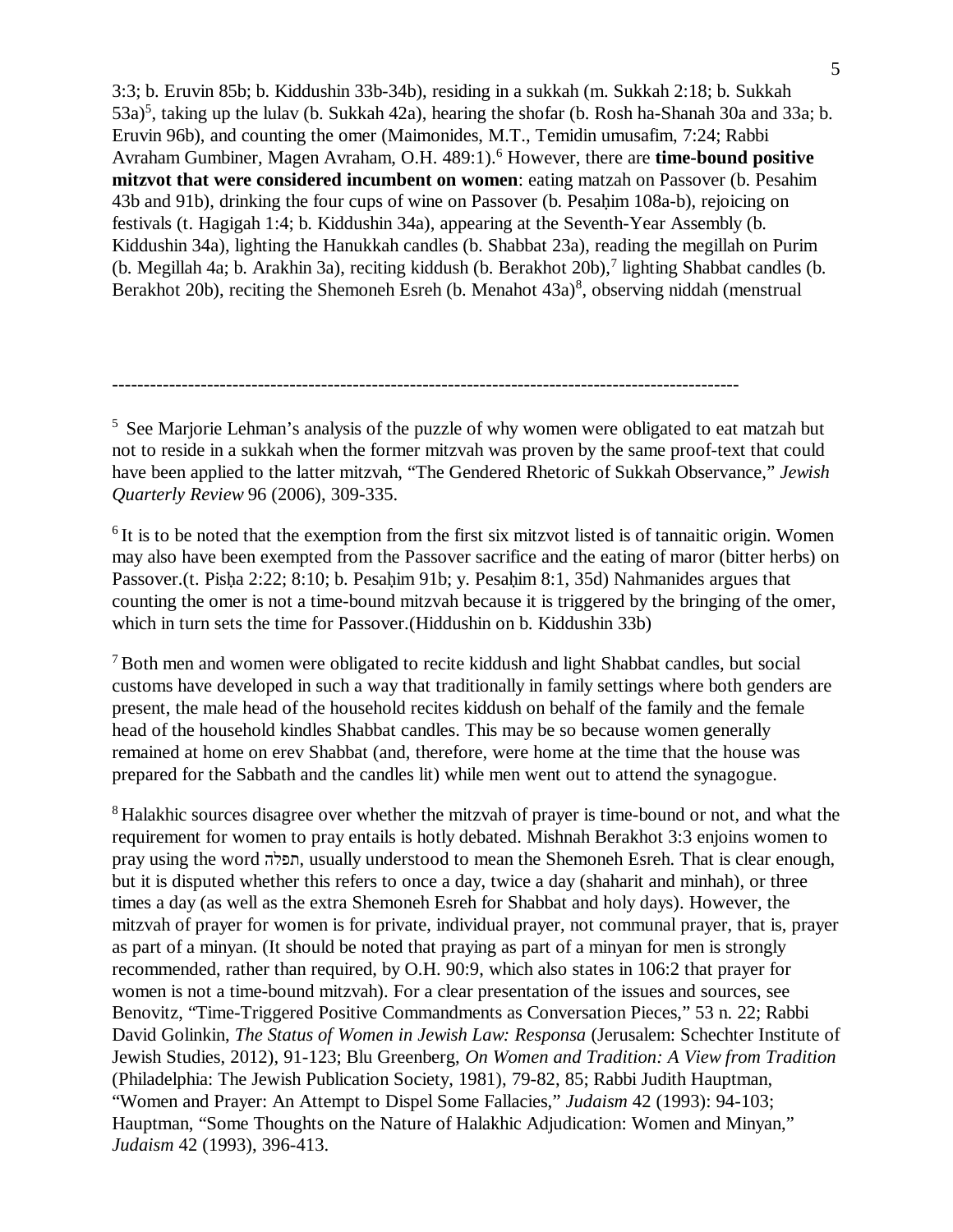separation) (m. Shabbat 2:6), fasting on Yom Kippur<sup>9</sup>, and reciting birkat ha-mazon (m. Berakhot 3:3)<sup>10</sup>. Furthermore, rabbinic tradition specifically **exempts women from the obligation to perform specific positive mitzvot that are not time-bound**: women are not obligated to procreate (m. Yevamot 6:6), to study Torah (b. Kiddushin 33b-34b), to circumcise their sons (t. Kiddushin 1:11; b. Kiddushin 29a)<sup>11</sup>, to redeem their first-born children (b. Kiddushin 33b-34b), to tear their clothing and ruffle their hair if they are infected with scale disease (m. Sotah 3:8), and to present the first fruits offering (m. Bikkurim  $1:5$ )<sup>12</sup>. Rabbinic tradition also designated **communal ceremonies from which women were excluded from participation** (although they could view a ceremony). They could not be honored with an aliyah to the Torah.(b. Megillah 47b,  $23a$ <sup>13</sup> They could not be counted in the minyan necessary for the recitation of barchu, the reader's repetition of the Shemoneh Esreh, the Kedushah and the Kaddish (m. Megillah 4:3; O.H. 55:1,4), and therefore they could not serve as shlihat tzibbur because only those who are of appropriate social standing and who are obligated could fulfill a mitzvah on behalf of others.<sup>14</sup> They could not be included in a communal birkat ha-mazon.(b. Kiddushin  $34a$ )<sup>15</sup> They could not participate in *simhat beit ha-sho'evah* as well as almost all Temple rituals.(m. Sukkah 2:18; m. Kiddushin  $1:8$ <sup>16</sup>

 The exemption of women based on whether a mitzvah is positive and time-bound is problematic:

 • First, many mitzvot from which women were exempted do not have to be performed in a narrow window of time. There is, in fact, a very wide window of time in which they can be

---------------------------------------------------------------------------------------------------

<sup>9</sup> It is debated as to whether fasting is a positive or negative commandment. (b. Yoma 81a; 28a-b; y. Yoma 8:1, 44d)

<sup>10</sup> See b. Berakhot 20b for a discussion of whether this mitzvah is time-bound.

 $11$  The mitzvot of circumcision and redemption of the first-born is incumbent upon the father, unless he is deceased.

<sup>12</sup> Women were obligated to offer their first fruits but were not permitted to recite the first fruits declaration. The season for bringing the first fruits runs from Shavuot until autumn (m. Bikkurim 1.3, 6), and this time frame is not considered restrictive enough to make the presentation a timebound positive mitzvah.(Tosafot Pesahim 38b s.v. נאכלים (

<sup>13</sup> It appears that women were originally allowed to have an aliyah to the Torah but then were prohibited due to *kevod ha-tzibbur*, "respect for the congregation". In a society where women were subordinate, it would infringe on the dignity of the congregation for a women to have such a position. See Golinkin, *The Status of Women in Jewish Law: Responsa*, 154-188; Hauptman, "Women and Prayer," 99-101.

<sup>14</sup> See m. Rosh Hashanah 3:8 and my discussion of social standing later in this teshuvah.

<sup>15</sup> A woman was required to recite birkat ha-mazon after eating, yet her husband was strongly discouraged from allowing his wife to recite it on his behalf.(m. Berakhot 3:3; b. Berakhot 20b)

<sup>16</sup> Women could serve as a shohet but only with permission of her community, which was rarely granted.(b. Hullin 2a)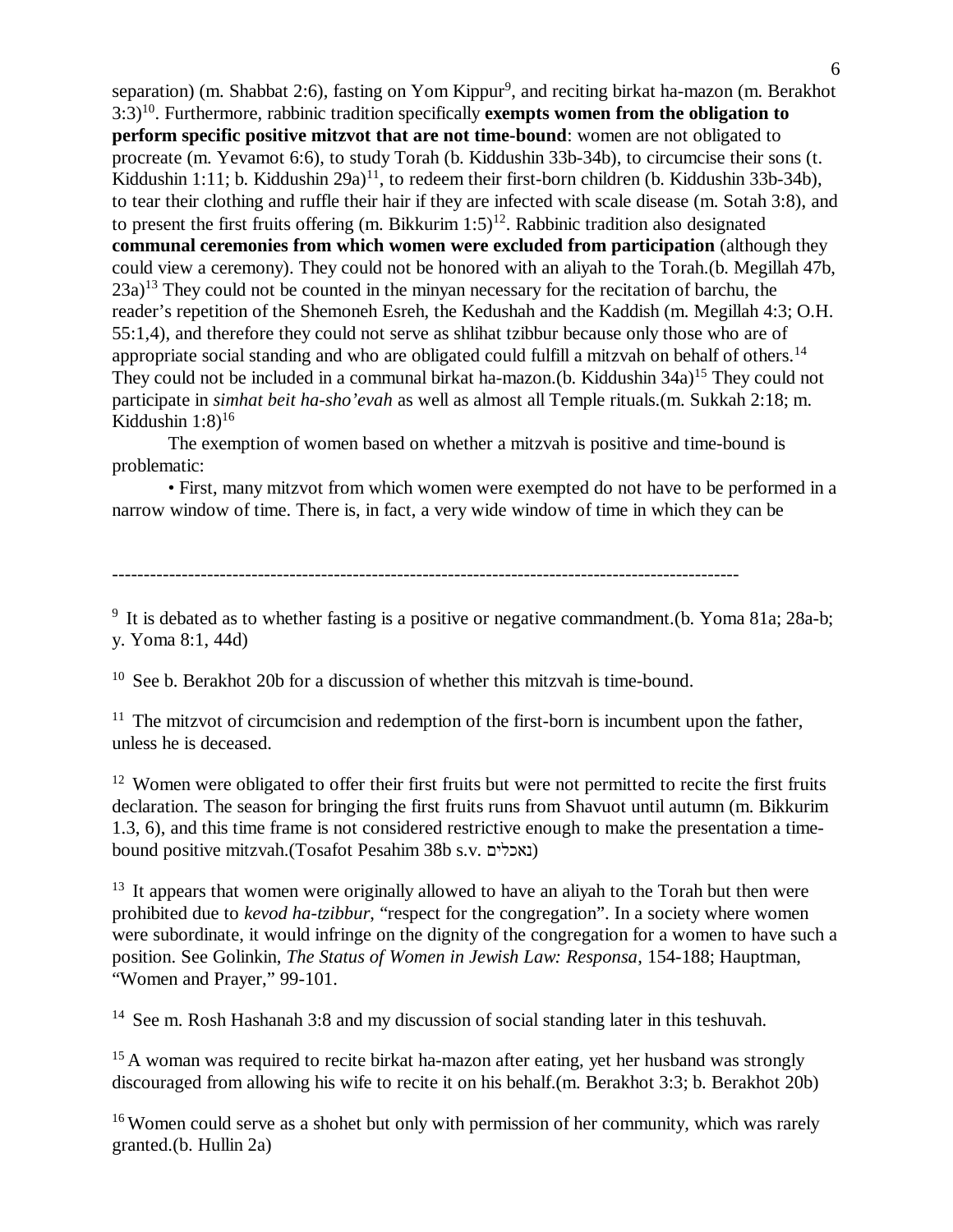fulfilled. Moreover, they can be performed at home, and a number of them require only a slight amount of time to fulfill. The mitzvah of lulav, for example, could be performed at any point in time during the day.<sup>17</sup> Women were exempted as well from hearing the shofar, another mitzvah that could be completed at any point during the day, and were excluded for blowing it on behalf of others.<sup>18</sup> Therefore, it cannot be claimed that the time-bound positive mitzvot from which women were exempted must be performed within a highly limited time frame. In fact, the very opposite is true.

 • Second, there were many time-bound positive mitzvot that were incumbent on women, and the abundant exceptions suggest that the principle that women were exempted from mitzvot that are positive and time-bound may not be a prescriptive rule at all. Moreover, the fact that women were exempted from positive mitzvot that are not time-bound suggests that the principle does not even apply to activities that do correspond to its categorization.

 • Lastly, it must be also noted that women were put into the same category as minors and slaves with an essential difference<sup>19</sup>: minors could grow up and slaves could be emancipated, but women always remained with limited capacity.(b. Bava Kamma 88a; b. Berakhot  $47b)^{20}$ 

 In response to the problems with the category of time-bound positive mitzvot, a number of scholars have explored the possibility that this rule applies descriptively: it conformed to the social reality (or realities) that prevailed during the classical rabbinic period (the tannaitic and/or amoraic periods) by describing a number of the time-bound positive mitzvot that women were not performing. The principle was directly linked to social reality, formulated to reflect the ways women were behaving. Originally it did not describe all the mitzvot that women did or did not fulfill but only some of them. Only after it was articulated as a description of actual behavior did it become a prescription for behavior.

---------------------------------------------------------------------------------------------------

<sup>17</sup> B. Kiddushin 33b-36a.

<sup>18</sup> T. Rosh Hashanah 2:5; m. Rosh Hashanah 3:8.

<sup>19</sup> See, for example, Catherine Heszer's analysis of the classification of women with minors and slaves in Passover ritual. ("Passover and Social Equality: Women, Slaves and Minors in *Bavli Pesahim*," in *A Feminist Commentary on the Babylonian Talmud: Introduction and Studies*, 91- 107)

 $20$  Women also had disabilities in the realm of personal status. Women were not permitted to testify in court (m. Shevuot 4:1; however, it has been argued that since trials cannot be held at night, testifying would in fact be a time-bound positive mitzvah, see m. Sanhedrin 4:1; Tosafot Bava Batra 114a s.v. אבל). Women were not allowed to initiate a divorce. (The rabbis did provide limitations on the circumstances in which a man could divorce a wife [b. Gittin 90a] as well as condition under which a woman could appeal to a rabbinic court to initiate a divorce on her behalf [m. Ketubbot 5:6; b. Ketubbot 77a]. The ketubbah issued at the time of marriage also safeguarded her from a hasty divorce because it put a lien against all the husband's property.[b. Ketuvot 82b]. However, women whose husbands refused to extend a get were in difficult circumstances. See Ben-Zion Schereschewsky and Menachem Elon, "Agunah," Encyclopaedia Judaica [second edition; Detroit: Macmillan Reference, 2007]). Women did not inherit, either from their father's or mother's estate. (Although there were a number of circumstances in which daughters could inherit, daughters in general did not inherit: see m. Ketubot 4:6; 13:3; m. Bava Batra 8:4; 9:1).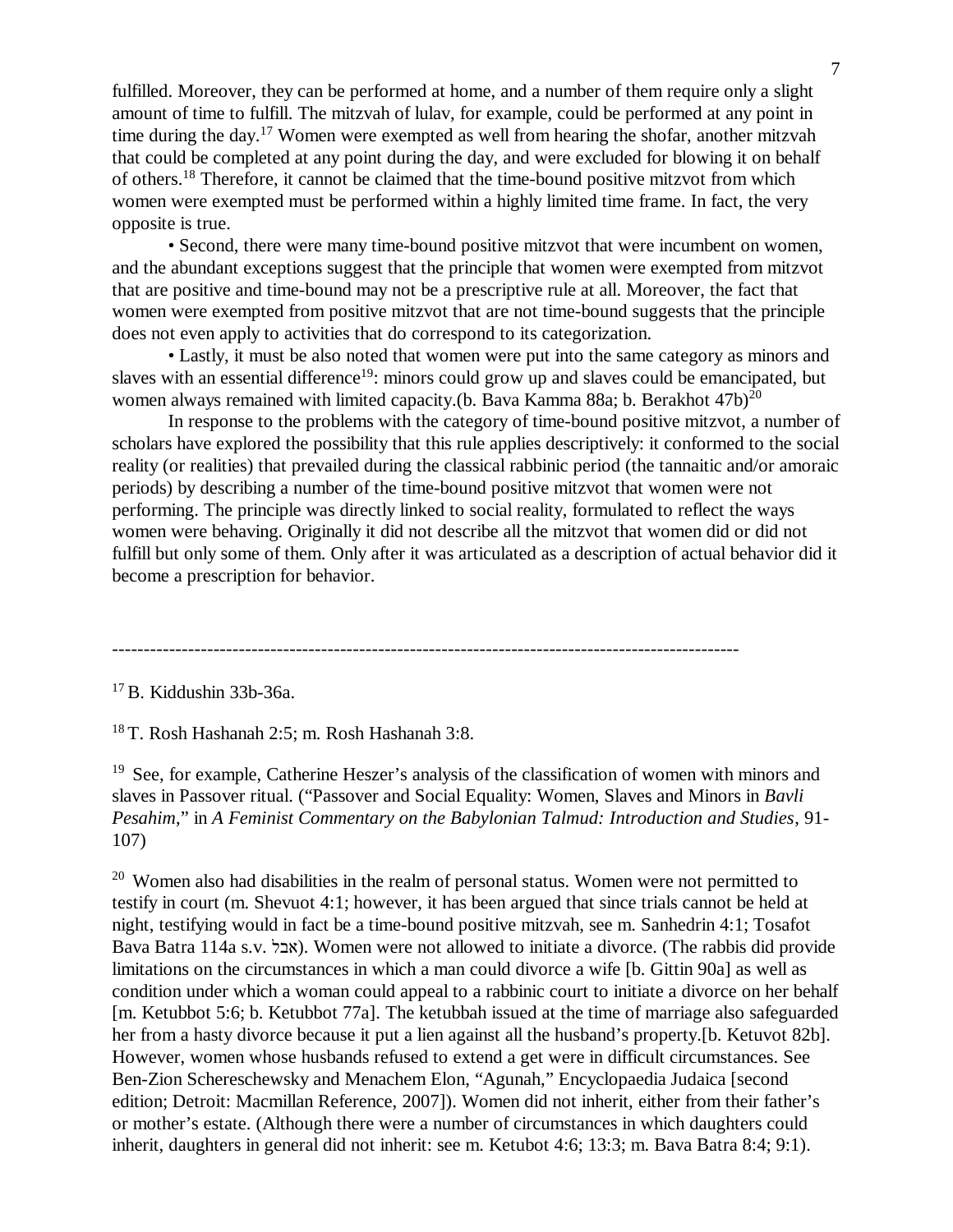Further analysis of the texts in which this characterization appears reveals a puzzle. The distinction between time-bound and non-time-bound mitzvot is ascribed to the tanna Rabbi Simon:

> ויאמר ה' אל משה לאמר דבר אל בני ישראל ואמרת אליהם ועשו להם ציצית, אף הנשים במשמע. רבי שמעון פוטר את הנשים מן הציצית מפני שמצות עשה שהזמן גרמה נשים פטורות שזה הכלל אמר ר' שמעון כל מצות עשה שהזמן גרמה נוהגת באנשים ואינה נוהגת בנשים

*Speak unto the Israelites and tell them to make tzitzit for themselves.* The Holy Scripture includes women. Rabbi Simon excuses women from tzitzit because as a time-bound positive mitzvah, women are exempted. For this was a general rule promulgated by Rabbi Simon: Every time-bound positive mitzvah applies to men and not to women.

(Sifre Numbers 115; cf. b. Men 43a and y. Berakhot 3:3, 6b)

It must be noted that in this passage, the sages rejected Rabbi Simon's principle. While Rabbi Simon used the category as a principle to determine from which mitzvot women were exempted, the classical rabbis used exegesis on verses associated with a particular mitzvah to decide whether women were exempt.<sup>21</sup> The rabbis rejected Rabbi Simon's use of an abstract typological determinant in favor of case-by-case examination of Scripture.

 The category of time-bound positive mitzvot was then associated with other mitzvot, such as sukkah and lulav, and it is to be questioned as to whether women were exempted from these mitzvot as a result of the category being applied as a generative principle or as a result of other means: only ex post facto was this category linked to these mitzvot. Rabbi Simon was the only one who used the characterization of positive and time-bound to determine whether women were exempt from tzitzit in tannaitic material, but in the subsequent history of the category, it became a determinative rule, maintaining and perpetuating specific roles for women. The category was reinterpreted as prescribing and proscribing. However, what is curious about the category of timebound positive mitzvot is that it appears only in discussions on the exemption of women from mitzvot.<sup>22</sup> It is not utilized with regard to mitzvot in general as a legal concept or category.

 As a solution to this puzzle, Elizabeth Shanks Alexander argues that the category developed exegetically: the wording that later became the wording of the principle that women are to be exempted from time-bound positive mitzvot developed exegetically for one specific mitzvah.<sup>23</sup> She contends that it was articulated in the midrashic analysis of the biblical passages on tefillin: it was not a generative principle but a descriptive summary of an exegetical exercise, of which we have the traces in Mekhilta de Rabbi Ishmael Bo 17 and Mekhilta de Rabbi Shimon bar

<sup>---------------------------------------------------------------------------------------------------</sup>

<sup>21</sup> Rabbi Louis Ginsberg, *Perushim ve-h. iddushim birushalmi* (New York: The Jewish Theological Seminary, 1941), 2.159-162.

<sup>22</sup> Hauptman, *Rereading the Rabbis: A Woman's Voice*, 226.

<sup>&</sup>lt;sup>23</sup> Alexander, "From Whence the Phrase 'Timebound, Positive Commandments?", 334-339, and *Gender and Timebound Commandments in Judaism*, 32-41.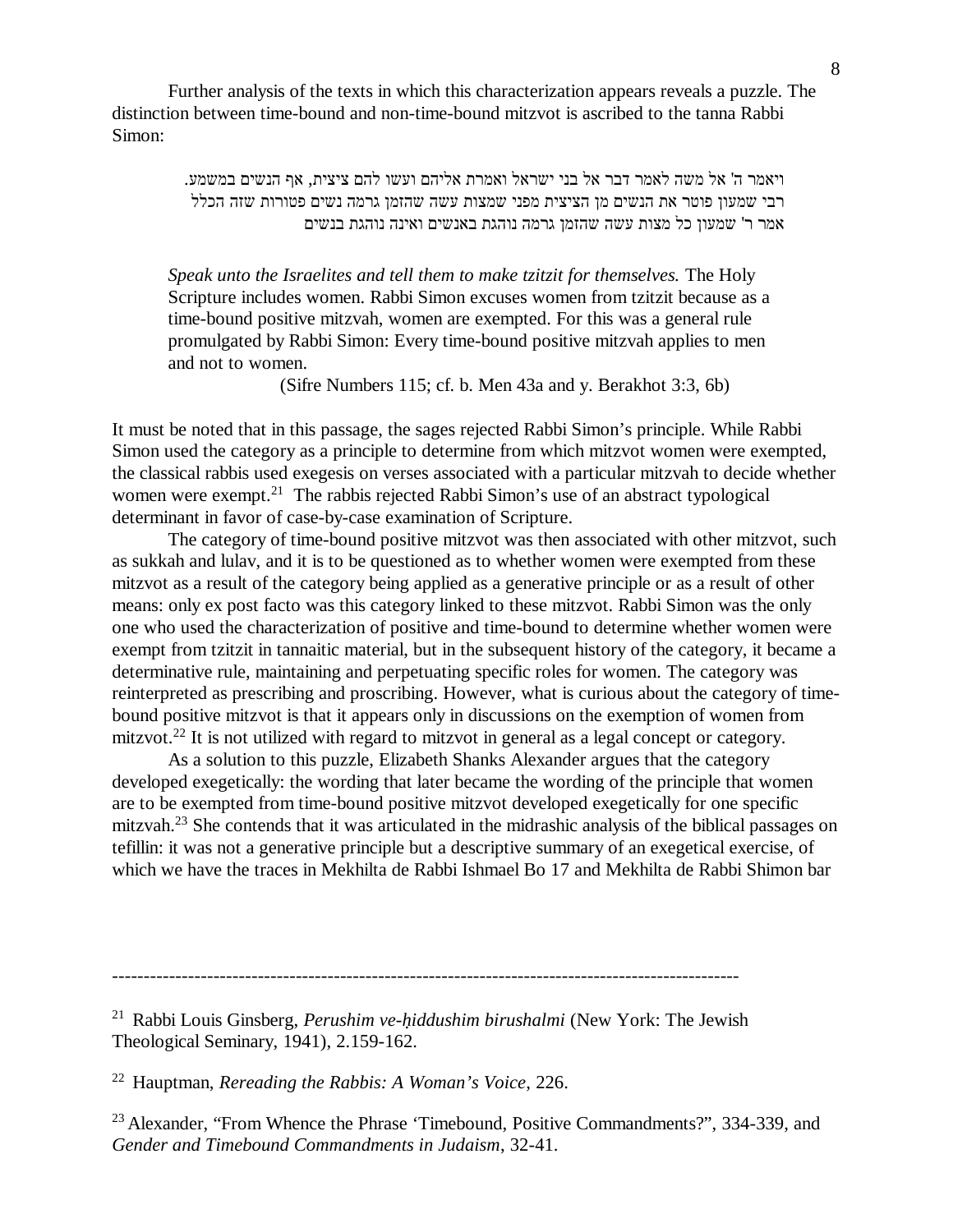Yohai.<sup>24</sup> Once tefillin was named as a time-bound positive mitzvah, that act of naming implied that there might be other mitzvot with that characteristic. The act of naming a characteristic suggested that it was a category. Subsequently, other mitzvot from which women had already been exempted were subsumed under that rubric, even though there were abundant exceptions.<sup>25</sup>

 Whether Alexander's proposed origin is correct or not, the Babylonian Talmud is well aware that the category is deeply problematic. The discussion in the Babylonian Talmud on m. Kiddushin 1:7 denies that the classification of a mitzvah being positive and time-bound would be the reason that women would not perform it:

> כל מצות עשה שהזמן גרמא וכו'. ת"ר: איזוהי מצות עשה שהזמן גרמא? סוכה, ולולב, שופר, וציצית,ותפילין; ואיזוהי מצות עשה שלא הזמן גרמא? מזוזה, מעקה, אבידה, ושילוח הקן. וכללא הוא? הרי מצה, שמחה, הקהל, דמצות עשה שהזמן גרמא, ונשים חייבות! ותו, והרי תלמוד תורה, פריה ורביה, ופדיון הבן, דלאו מצות עשה שהזמן גרמא הוא, ונשים פטורות! אמר רבי יוחנן: אין למדין מן הכללות ואפילו במקום שנאמר בו חוץ

*"All time-bound positive mitzvot..."* Our rabbis taught: Which are the time-bound positive mitzvot? Sukkah, lulav,shofar, tzitzit, and tefillin. And what are affirmative precepts not limited to time? Mezuzah, installing a parapet on a flat roof, returning lost property, and the shooing of a bird away from a nest. Now, is this a general principle? But matzah, rejoicing on Festivals, and the Seventh-Year Assembly, are time-bound positive mitzvot that are incumbent upon women. Furthermore, study of the Torah, procreation, and the redemption of the firstborn, are not time-bound positive mitzvot, and yet women are exempt. Rabbi Yohanan answered: We cannot learn from general principles, even where exceptions are stated....

(b. Kiddushin 33b-34a)

The Babylonian Talmud acknowledges that this category does not hold up well and that the distinction is not a determinative principle. Women are required to observe a number of time-

 $24$  Alexander argues that the fact that this rule is not cited in Mekhilta de Rabbi Ishmael but only in Mekhilta de Rabbi Shimon bar Yohai (J.N. Epstein and E.Z. Melamed [third edition; Jerusalem: Hillel Press, 1979], 41; W. David Nelson [Philadelphia: The Jewish Publication Society, 2006], 72-73) indicates that it was rejected by the rabbis because they resisted the generalization and that it was Rabbi Shimon who transformed the category of time-bound positive mitzvot from a description of a legal phenomenon to a determinative principle ("From Whence the Phrase," 339- 342).

<sup>25</sup> Ironically, later amoraic sources sever the link between tefillin and the category of time-bound positive mitzvot: the Babylonian Talmud reverses the tradition that tefillin were time-bound mitzvot.(b. Kiddushin 34a-35a) In so doing, the category of time-bound positive mitzvot became independent of tefillin. See Alexander, "How *Tefillin* Became a *Non-*Timebound, Positive Commandment: The *Yerushalmi* and *Bavli* on *m. Eruvin* 10:1," in *A Feminist Commentary on the Babylonian Talmud: Introduction and Studies* (ed. Tal Ilan; Tamara Or; Dorothea M. Salzer; Christiane Steuer; Irina Wandrey; Tübingen: Mohr Siebeck, 2007), 61-89 (reprinted in *Gender and Timebound Commandments in Judaism*, 67-93.

<sup>---------------------------------------------------------------------------------------------------</sup>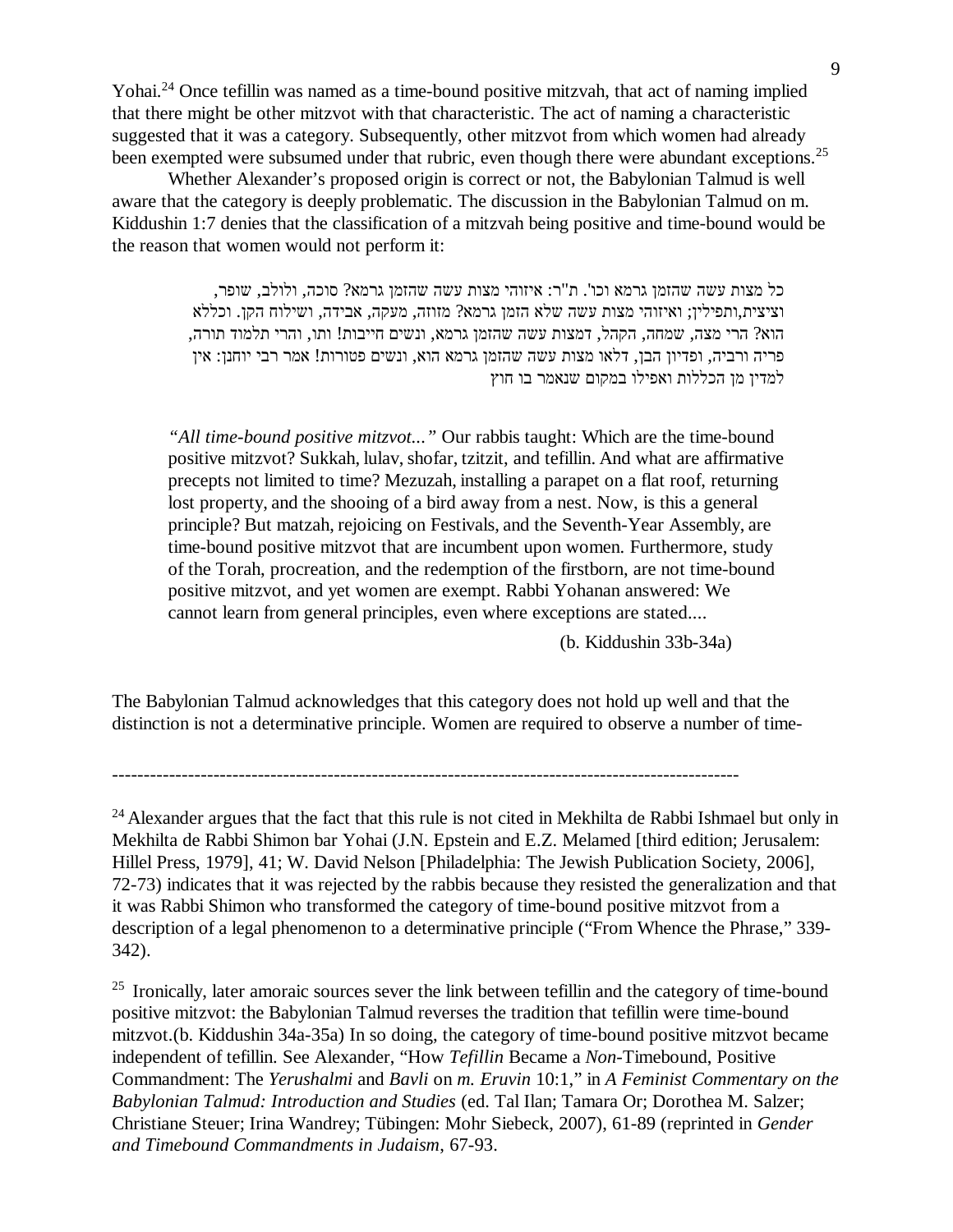bound positive mitzvot as well as being exempted from a number of non-time-bound positive mitzvot.

 The recognition that the classification is not determinative is recognized in the later halakhic analysis as well. Rambam, for example, avers in his commentary on the mishnaic passage:

ומצות עשה שלא הזמן גרמה הן המצות שחובתן חלה בכל הזמנים כגון המזוזה והמעקה והצדקה, וכבר ידעת שכלל הוא אצלינו אין למדים מן הכללות, ואמרו כל רוצה לומר על הרוב, אבל מצות עשה שהנשים חייבות ומה שאינן חייבות בכל הקפן אין להן כלל אלא נמסרים על פה והם דברים מקובלים.

In truth, those positive commandments that are obligatory for women and those that are not is a matter determined not by any general rule but rather is (a matter) transmitted orally as one of those matters handed down by tradition. (Commentary on m. Kiddushin 1:7)

The distinction was an after-the-fact rule, not a predictive principle. What, then, caused women to be exempted from certain mitzvot if the reason was not because they were time-bound positive mitzvot?

*If the Category of Time-Bound Positive Mitzvot was Not a Generative Principle, Why were Women Exempted from Certain Mitzvot?*

 Rabbi Judith Hauptman argues that another reason lies behind the exemption of women from mitzvot.<sup>26</sup> The locus classicus of the text mentioning time-bound positive mitzvot, m. Kiddushin 1:7, begins with the articulation of another distinction:

> כל מצות הבן על האב אנשים חייבין ונשים פטורות וכל מצות האב על הבן אחד אנשים ואחד נשים חייבין

(With regard to) all the obligations of the son to the father, men are obligated but women are exempt.

(With regard to) all the obligations of the father to the son, both men and women are obligated.

The parallel passage in the Tosefta clarifies the telegraphic style of the Mishnah<sup>27</sup>:

---------------------------------------------------------------------------------------------------

<sup>26</sup> Hauptman, *Rereading the Rabbis*, 222.

 $27$  The mishnah in the Palestinian Talmud and in a number of manuscripts of the Mishnah reads, כל מצות האב על הבן אנשים חייבין ונשים פטורות

וכל מצות הבן על האב אחד אנשים ואחד נשים חייבין

This follows the Tosefta's understanding of the Mishnah, and despite the reversed terminology, both the Tosefta and the Babylonian Talmud understand it with the same meaning as in the Palestinian Talmud and the Tosefta. See Alexander, *Gender and Timebound Commandments in Judaism*, 27 nn. 6-7, and Hauptman, *Rereading the Rabbis*, 238 n. 2.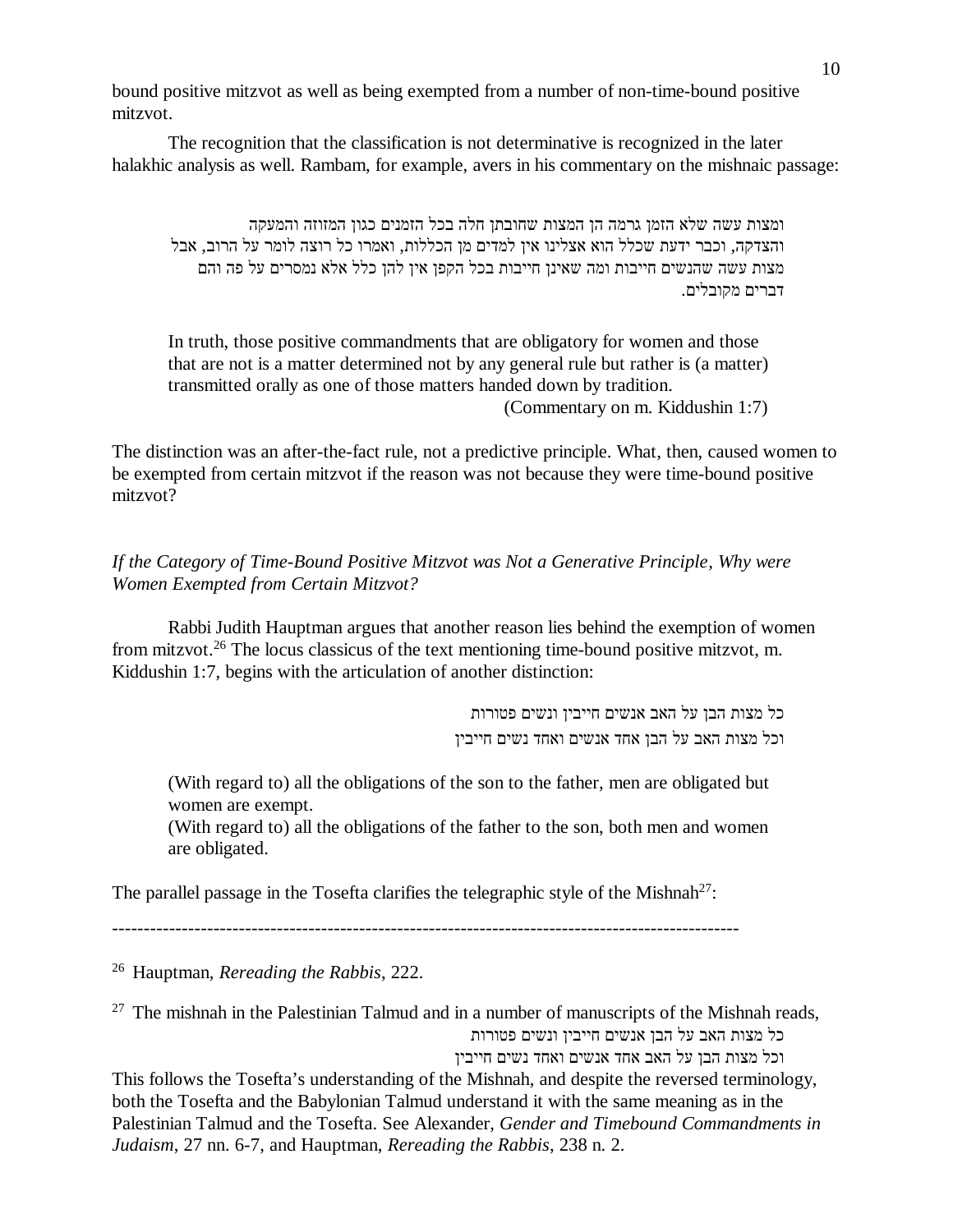אי זו היא מצות הבן על האב מאכיל ומשקה מלביש ומכסה מוציא ומכניס ומרחיץ את פניו ידיו ורגליו אחד האיש ואחד האשה אלא שהאיש ספיקה בו לעשות והאשה אין ספק בידה לעשות מפני שיש רשות אחרים עליה אי זו היא מצות האב על הבן למולו ולפדותו וללמדו תורה וללמדו אומנות ולהשיאו אשה ויש אומ' אף להשיטו בנהר

What is the obligation of the son to the father? He must feed him, give him drink, clothe him, help him out and in, and wash his face, hands and feet. (It should be that) the same obligation applies to both men and women, except that a man has the means at his disposal (to perform these tasks) but a woman does not because she is under the control of others (and therefore she is exempted). What is the obligation of the father to the son? To circumcise him, redeem him (from a kohen if the son is the first born of his mother), teach him Torah, teach him a trade, and marry him off. And some say, to (teach him to) swim in the river.

The Tosefta explains that a woman is exempt from caring for a parent because she and her financial resources are under the jurisdiction of others (presumably her husband). By offering this rationale, the Tosefta links her exemption from the mitzvot to her subordinate status: her time, activity, and financial resources are not in her power. A woman does not control her own resources.

 In the same vein, the Babylonian Talmud in its analysis of the Tosefta provides an amoraic opinion about the opposite case, one in which a woman is *not* exempted from her obligation to care for her parents:

אמר רב אידי בר אבין אמר רב: נתגרשה, שניהם שוים

 Said Rav Iddi ben Abin, said Rav: If she gets divorced, the two of them (the son and the daughter) are equal.

(b. Kiddushin 30b)

A married woman is exempted from caring for her parents, but a divorcee, who is no longer under the control of a man, is obligated. A women who has independent status and is not subordinate to a husband does have the obligation.

 The Jerusalem Talmud affirms this analysis. In fact, rather than presenting this particular rule as the opinion of a single amora, the Jerusalem Talmud integrates it into the ruling as a whole:

> אחד האיש ואחד האשה אלא שהאיש ספיקה בידו האשה אינה ספיקה בידה מפני שיש רשות לאחרים עליה נתאלמנה או נתגרשה כמי שהיא ספיקה בידה לעשות

The same goes for a man, the same goes for a woman. A man has financial resources at his disposal but a woman does not have means at her disposal because she is under the power of others. If she is widowed or divorced, she becomes like one who has means.

(y. Kiddushin 1:6, 61a)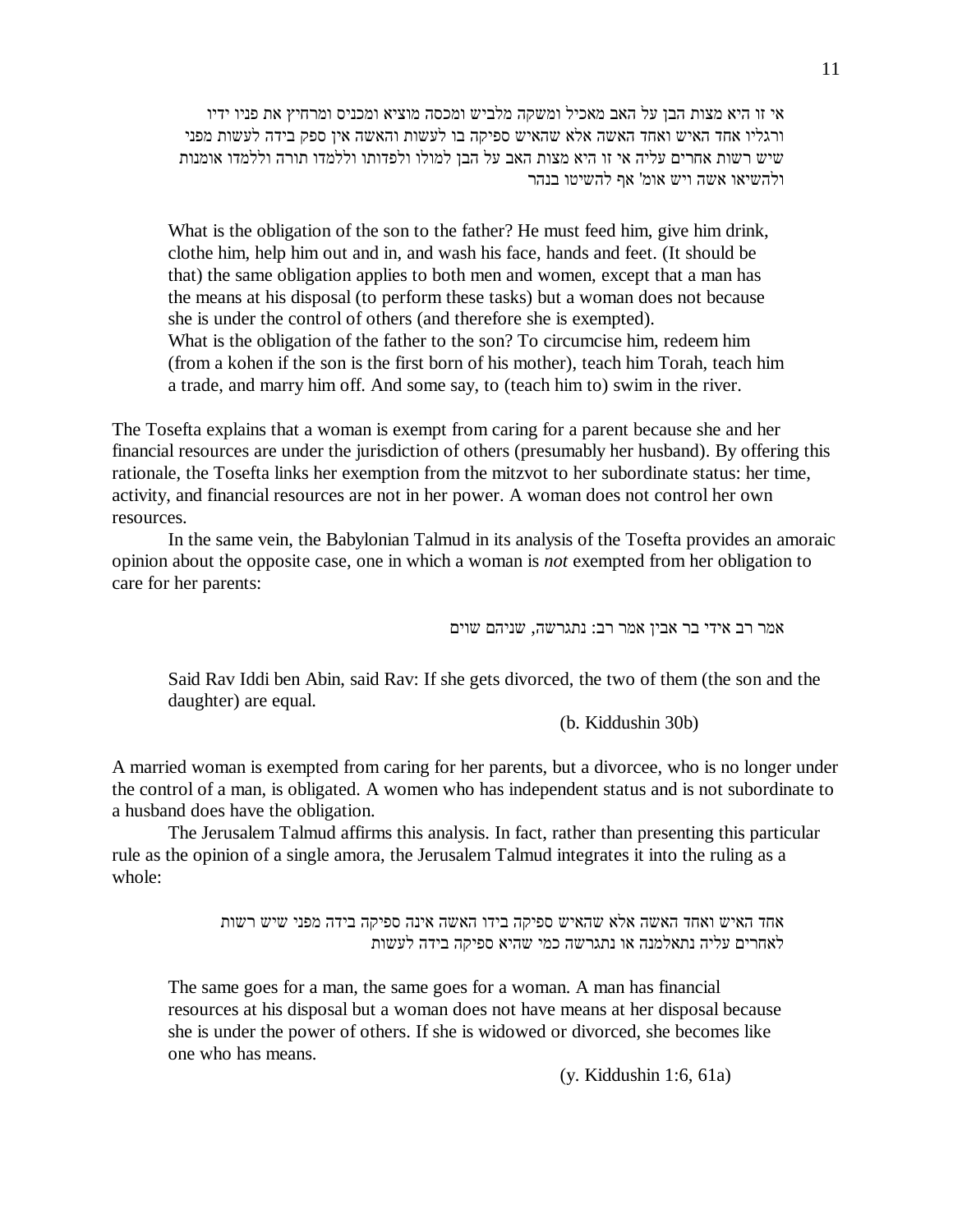The Jerusalem Talmud affirms what the other classical rabbinic sources hold: a woman who is not under the control of a man does have the obligation to fulfill the mitzvah of caring for her parents If she has the same independent status as a man, she has an equal obligation.

 This principle, that a woman under the authority of a man is exempt from certain mitzvot, exemplified in the issue of responsibility of parents and children, is implicitly connected to what follows in the Mishnah, the obligation of men and women for ritual mitzvot. As we have seen, the principle articulated in regard to this second set of mitzvot is that women are exempt from timebound positive ones. The Mishnah does not explain why this is so, but the juxtaposition of these two sets of mitzvot, the mitzvot of responsibility of parents and children and the mitzvot that are time-bound, implies that the reason for women's exemption is that women are under the authority of another.

 There is further evidence for this reason. Hauptman argues that the placement of rules about women's exemption from mitzvot in the Mishnah immediately after the statutes on marriage in tractate Kiddushin implicitly suggests that once a woman marries, her time and her money become her husband's: she loses the independence necessary to be independently obligated.<sup>28</sup> A woman is exempted from the mitzvot that a Jew would be obligated to observe in the normal course of the day, week, and year because the essential ritual acts should be performed only by those of the highest social standing, those who are independent, not subordinate to anyone else. Only males were thought to be fitting candidates to serve and honor God in the most fit way. The acts of those who are subordinate to an earthly master honor God in a lesser way.

 It must be emphasized that the subordination of women is about their social status, about their place in the hierarchy of family and society, not about the demands on their time by domestic duties. This is also reflected in the socio-economic reality of the rabbinic period. Married women lived with their husband's family, and most likely the women in the household shared domestic responsibilities. At the very least, women could have requested, or even demanded, assistance from the other women in the household, such as their mother-in-law, sister-in-law, or children. A woman did not have to fulfill her domestic responsibilities on her own. Second, the routine of daily life could be time-consuming and onerous for both men and women. If a couple did not have servants, the chores and requirements of earning a living sufficient for the daily needs of food and shelter were very time-consuming. Both men and women were hard-pressed to fulfill ritual mitzvot if they lacked servants to assist them. The mitzvah that arguably takes up the most time is that of the daily recitation of the Shemoneh Esreh, the eighteen petitionary prayers that had to be recited two or three times daily, and it was obligatory on men and, most likely, also on women.(m. Berakhot  $3:3^{29}$  It must be emphasized that the subordination of women did not mean that women were confined to the house concealed from strange men while raising their children.<sup>30</sup> The houses of the tannaitic period, when the category of time-bound positive mitzvot developed,

<sup>29</sup> See footnote 8.

<sup>---------------------------------------------------------------------------------------------------</sup>

<sup>28</sup> Hauptman, *Rereading the Rabbis*, 225-227.

<sup>30</sup> See Tal Ilan, "Introduction," in *A Feminist Commentary on the Babylonian Talmud: Introduction and Studies* (ed. Tal Ilan; Tamara Or; Dorothea M. Salzer; Christiane Steuer; Irina Wandrey; Tübingen: Mohr Siebeck, 2007), 5-6.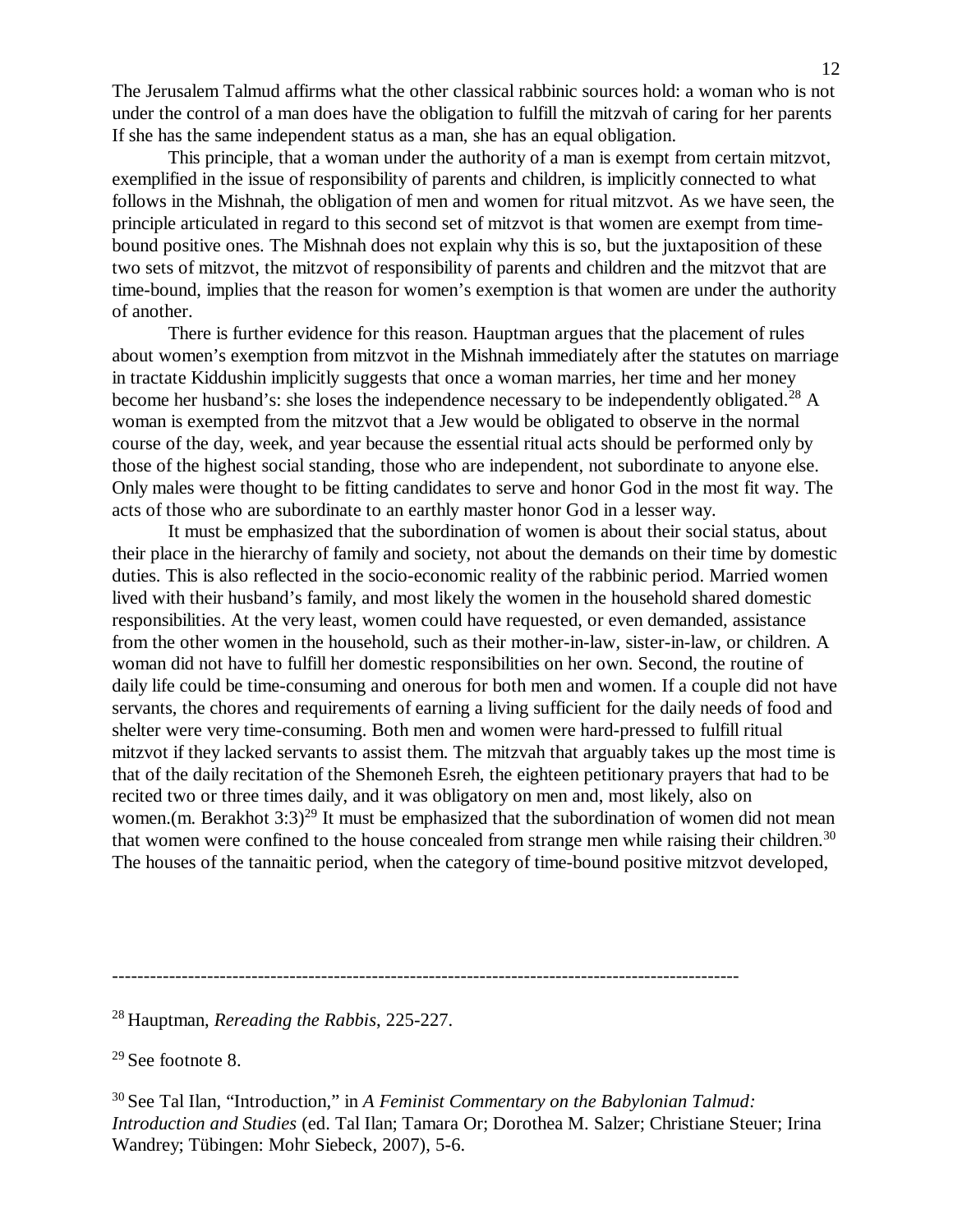were more open and public than the homes of today.<sup>31</sup> The subordination of women was about their social status.

 Our study of the sources leads us to two conclusions about women and mitzvot in the perspective of the tannaim and amoraim: 1) the characterization of mitzvot as positive and timebound was not a generative principle that determined whether women were exempted from a particular mitzvah; and 2) women were exempted from many, but not all, obligations because they generally had a subordinate role, and the subordination of women was the reason for women's exemption from certain mitzvot. Yet even though the rabbis exempted women because of their subordinate status, it is clear at the same time that the tendency of rabbinic literature after the Mishnah is to extend the obligation of a number of mitzvot to women.<sup>32</sup> In the Babylonian Talmud, the obligations of women were extended with practical consequences: one rabbi, Joshua ben Levi, is credited with requiring women to read the megillah on Purim (b. Megillah 4a and b. Arakhin 3a), drink the four cups of wine during the Passover seder (b. Pesahim 108a-b), and light the Hanukkah candles (b. Shabbat 23a), because women were saved by the divine act that each holy day commemorates. Women were obligated to recite Kiddush and observe the ritual of Shabbat as they were bound to observe the restrictions of Shabbat.(b. Berakhot 20b) Women were required to eat matzah on Passover (b. Pesahim 43b, 91b).<sup>33</sup>

<sup>31</sup> Cynthia M. Baker, *Rebuilding the House of Israel: Architectures of Gender in Jewish Antiquity* (Stanford: Stanford University Press, 2002).

 $32$  This is so whatever the case may be historically in the transition from late Second Temple practice to early rabbinic stipulations. How the loss of the Second Temple affected the role of women in ritual in hotly debated. Hauptman argues that the rabbis radically altered the role of women by no longer forbidding them from participating in ritual, even though they were not prepared to obligate them fully. Just as the rabbis created and transformed many ritual practice from being Temple centered to based in the personal piety of individuals in their homes, the rabbis sought to allow women greater participation. Tal Ilan argues that women participated in a far greater extent than generally acknowledged, in prayer and the bringing of sacrifices, and that the rabbis initially, as reflected in the Mishnah, sought to restrict their participation.(Tal Ilan, *Jewish Women in Greco-Roman Palestine* [Peabody: Hendrickson, 1986]) See Rabbi Susan Grossman, "Women in the Jerusalem Temple," in *Daughters of the King: Women and the Synagogue* (Philadelphia: Jewish Publication Society, 1992), 20-37.

 It also must be note that it is not clear whether we can accurately reconstruct what actually happened historically. Are rabbinic stipulations descriptive, that is, reflecting what actually was occurring, or prescriptive, that is, prescribing and proscribing what the rabbis wanted to occur? To what extent did the tannaitic rabbis in Eretz Yisrael or the amoraic rabbis, either in Babylonia or Eretz Yisrael, have influence over the synagogue and Jewish society?

<sup>33</sup> Women were allowed, but not required, to eat maror and the pesah offering, even if eating the pesah offering is anachronism in a time when the Temple no longer stood, according to t. Pisha 2:22. Some have argued that the Tosefta on Pesahim reflects material earlier than the Mishnah. See Rabbi Shamma Friedman, "The Primacy of Tosefta to Mishnah in Synoptic Parallels," in H. Fox and T. Meacham, eds., *Introducing Tosefta: Textual, Intratextual and Intertextual Studies* (New York: Ktav, 1999), 99-121; Friedman, *Tosefta atiqta pesah. rishon* (Ramat-Gan: Bar-Ilan University Press); Rabbi Judith Hauptman, "Mishnah as a Response to Tosefta," in S. Cohen, ed., *The Synoptic Problem in Rabbinic Literature* (Providence: Brown Judaic Studies, 2000), 13-34; Joshua Kulp, "The Origins of the Seder and Haggadah," *Currents in Biblical Research* 4.1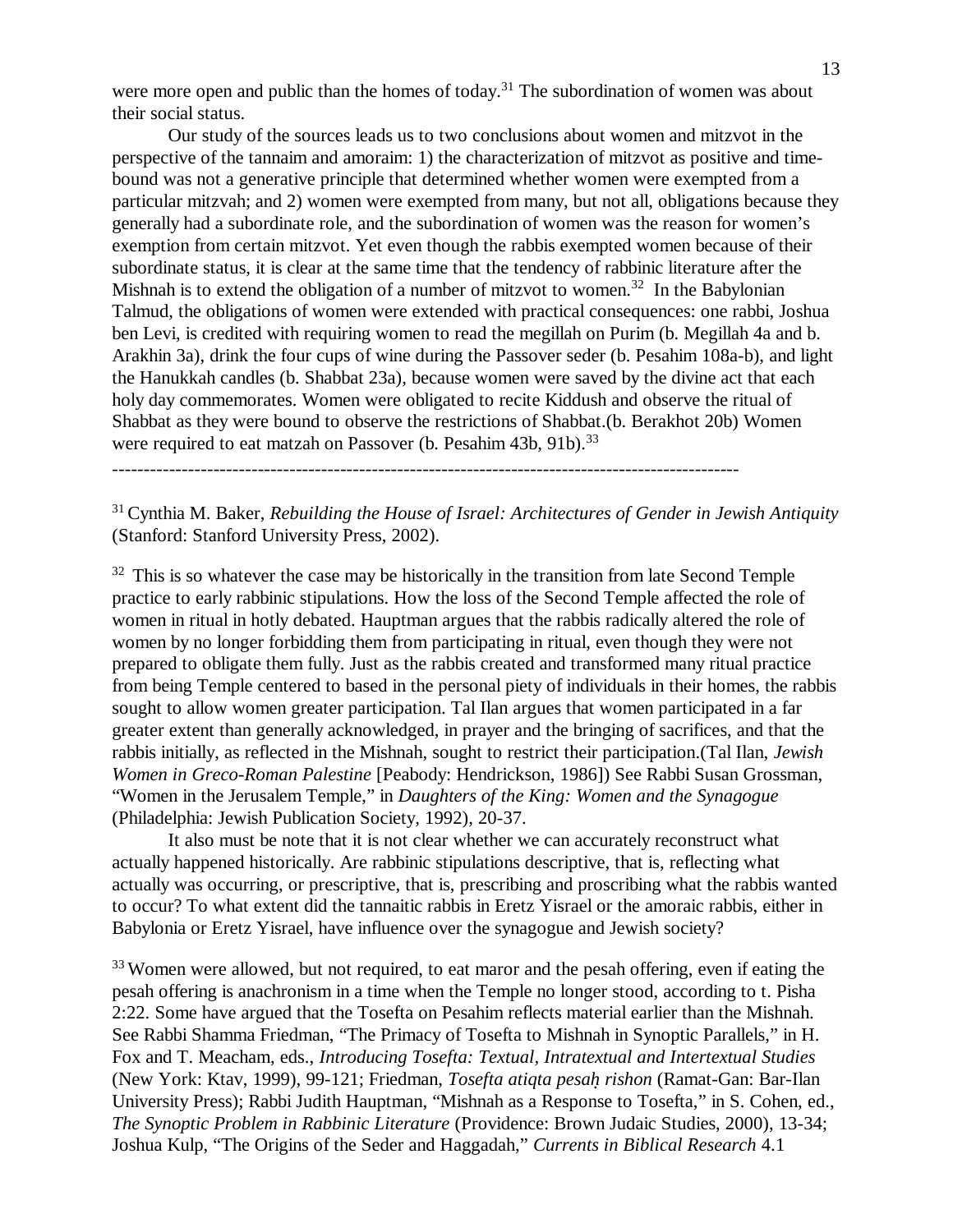However, women could not fulfill the responsibilities of men to perform specific mitzvot. Two principles were at work in denying women the ability to fulfill certain mitzvot for others. The first is that an individual who is not obligated for a specific mitzvah cannot satisfy the obligation of another individual who is held responsible for a specific mitzvah.(m. Rosh Hashanah 3:8) But even when women were held responsible for a specific mitzvah, they still could not act on behalf of men. Women, for example, were required to recite birkat ha-mazon, but they were still excluded from being part of the group of three who recite birkat ha-mazon together with zimmun.(m. Berakhot 7:2) Why was this so? Rabbinic sources suggest that social standing matters and that those of higher social standing would lose their dignity if some of lower social standing functioned on their behalf. In the case of the public reading of Scripture:

קטן מתרגם על ידי גדול אבל אין כבודו שיתרגם גדול על ידי קטן

A minor may translate for an adult (who is chanting from Scripture in public) but it is beneath his dignity for an adult to translate for a minor.

(t. Megillah 3:21)

The reader's social status matters: a woman or a minor is eligible technically but nonetheless cannot represent the congregation, and to do so would infringe on the dignity of the congregation. A woman could not fulfill the obligation of a man because she had a lower social status.

 Women were allowed to be only spectators at public rituals and could not fulfill those public rituals on behalf of men. There were, however, certain domestic mitzvot for which women were given responsibility.

## *Cases in Which Women were Given Responsibility for Mitzvot*

 Traditionally, three mitzvot were considered special to women: the separation of hallah from dough, the menstrual separation, and the lighting of Shabbat candles.(m. Shabbat  $2:6$ )<sup>34</sup> Jewish women also observed rituals from which they were exempted, and the performance of many mitzvot was generally permitted on a voluntary basis.<sup>35</sup> It must be noted, though, that

---------------------------------------------------------------------------------------------------------------

(2005), 125-128.

<sup>34</sup> See Chava Weissler, "The Traditional Piety of Ashkenazic Women," in *Jewish Spirituality: From the Sixteenth Century to the Present* (ed. Arthur Green; New York: Crossroad, 1997), 245- 275.

<sup>35</sup> Shofar: O.H. 589:4, 6; Rabbi Moshe Isserles, S.A., O.H. 589:6; Rabbi Hayyim Yosef David Azoulai, Birkei Yosef, O.H. 654:2, and Yosef Ometz, number 82. Lulav: Azoulai, Birkei Yosef, O.H. 654.2, and Yosef Ometz, number 82. Sukkah: Rabbi Avraham ben David of Posquieres on M.T. Hilkhot Shofar, Sukkah ve-Lulav, 6:13. The fast of the first-born before Passover: O.H. 470:1; Rabbi Yosef Karo, Beit Yosef, O.H. 470. Counting the omer: Rabbi Avraham Gumbiner, Magen Avraham O.H. 489.1; Birkei Yosef, O.H. 489.22; Rabbi Akiva Eiger, Teshuvot, appendix to number 1. Tzitzit: Sefer Maharil, p. 82. Tefillin: Yam shel Shlomo, Qiddushin 1, 64; Levush, O.H. 17:2. See Fishman, "A Kabbalistic Perspective on Gender-Specific Commandments," 209- 211; Golinkin, *The Status of Women in Jewish Law: Responsa*, 51-76; Rabbi Judith Hauptman,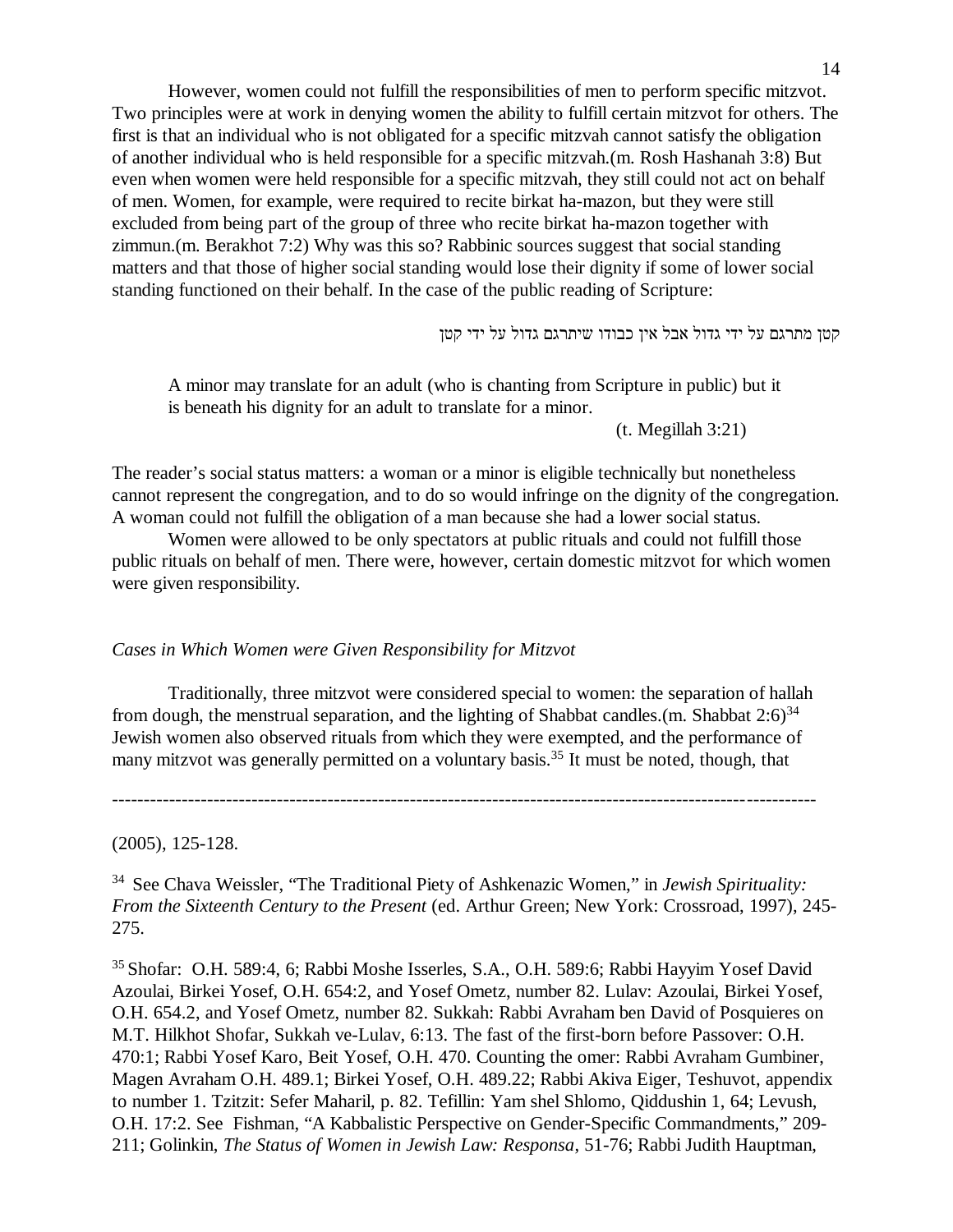women's fulfillment of the mitzvot from which they were exempted did ebb and flow through the centuries.<sup>36</sup>

 Women were charged with responsibility for certain domestic mitzvot, mitzvot whose breach incurred serious consequences for the members of the household, including the (male) head of the household.<sup>37</sup> What is revealing about these duties is that women were considered sufficiently responsible and capable to ensure the fulfillment of these crucial mitzvot. Furthermore, these mitzvot required knowledge and perhaps formal study of pertinent halakhic details in order for them to be performed properly.

 Women were given responsibility for separating hallah from dough. This mitzvah was not solely a duty for women. The use of the masculine singular for the subject in most of the mishnaic tractate dealing with the issue demonstrates that both men and women fulfilled this mitzvah: men served as professional bakers, and the Mishnah does mention dough prepared by herdsmen.(m. Hallah 1.8) But women were charged with the mitzvah of separating hallah from dough for bread baked at home, even though this mitzvah for bread baked outside the home was fulfilled by men.

 Women were given the responsibility for the preparation of matzah, and despite the seriousness of the preparations for Passover, they were not supervised by men.<sup>38</sup> Women were deemed capable of fulfilling this crucial duty. The evidence for this is found both in the Mishnah and the Babylonian Talmud, and while the sources in Mishnah may be seen as theoretical -- it does include rules for the Jerusalem Temple long after it was destroyed -- the passages in the Babylonian Talmud preserve historical evidence that women were charged with fulfilling the detailed and rigorous preparations for baking matzah and even attended public lectures on the subject.(b. Pesahim 48b; 42a).

 The Mishnah charges the (male) head of the household with insuring that food kept warm on the Sabbath was achieved without violating the Sabbath rules. The evidence of the Talmuds, however, reveals that women took care of this task.<sup>39</sup> The references to women knowing the many details on keeping food warm on the Sabbath demonstrates that they were educated in halakhic matters and perhaps were even learned entire chapters of mishnah.<sup>40</sup>

 The tannaim and amoraim gave women responsibility for ritual tasks that took place in the home without any concern for any lack of knowledge, reliability, or intellect on the part of women. They assumed that women had the intellectual and psychological capabilities to perform

---------------------------------------------------------------------------------------------------------------

 *of Congress World Eleventh the of Proceedings*" קיום מרצון של מצוות עשה שהזמן גרמן על ידי נשים", *Jewish Studies, Jerusalem, June 22-29, 1993* (Jerusalem: The World Union of Jewish Studies, 1994), 161-168.

<sup>36</sup> See the entry, "Woman," in the 2006 edition of Encyclopaedia Judaica, passim. (It is insightful and revealing to compare the 2006 entry to the version in the original 1972 edition of the encyclopedia).

 $^{37}$ Rabbi Judith Hauptman, "הדבר מסור לנשים' (ירושלמי פסחים פרק א הלכה ד):נשים וטקסי דת ביתיים" *Sidra* 24-25 (2010), 83-109.

 $^{38}$ M. Pesahim 3.3-4: Hauptman, "הדבר מסור לנשימ" , 86-89.

<sup>39</sup> B. Shabbat 38b; y. Shabbat 4:1; 6d; 3:1, 5c-d; y. Beitzah 5:1; 62d.

 $^{40}$ Hauptman, "'הדבר מסור לנשים'", 106, 108.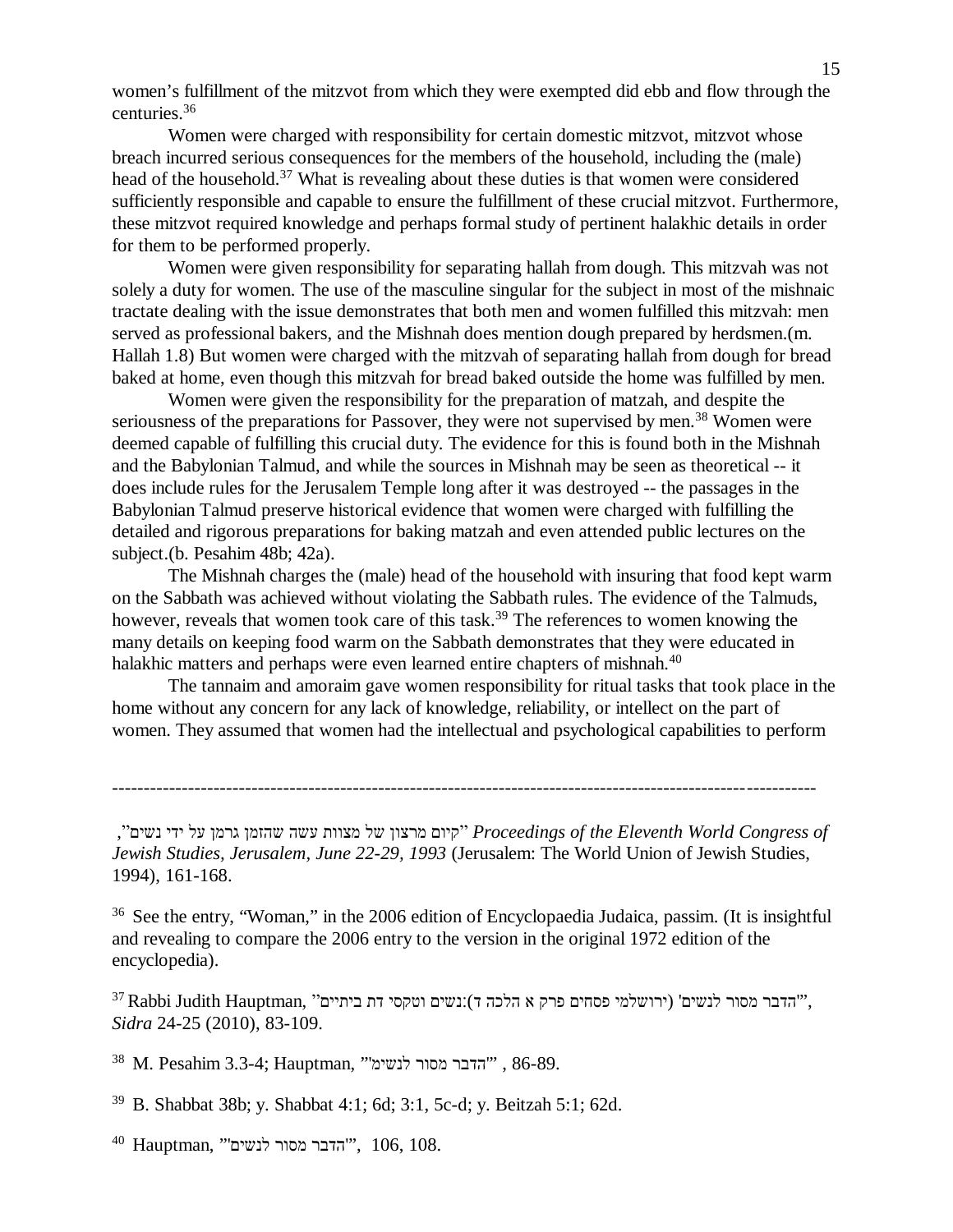these domestic mitzvot, and the rabbis did charge women with ritual responsibility for others inside the home. Women were the ones in the household responsible for separating hallah from bread, preparing matzah, and keeping food warm on the Sabbath without violating the Sabbath. They may have had formal training in these mitvot and/or may have attended public lectures on particular mitzvot. At the same time, women did not serve in public ritual roles, nor were they required to perform the mitzvot to be performed by those of highest social standing.<sup>41</sup>

 To sum up this section, the characteristics of a mitzvah being time-bound and positive did not originate as a category prescribing whether women were exempted from it. Rather, the classification originated for exegetical reasons, and only afterwards was it conceived to be a prescriptive category. However, it was a problematic category because of the many exceptions to it. Rather, women were exempted from certain mitzvot because they, along with slaves, were subordinate to others and were not of the social standing required to perform certain mitzvot. The rabbis did assume that women had the intellectual and psychological capabilities to fulfill a number of domestic mitzvot on behalf of their household, mitzvot whose breach incurred serious consequences for the household, including the (male) head of the household.

# III. Later Reasoning About the Category of Time-Bound Positive Mitzvot

 Medieval and modern rabbis and Jewish thinkers assumed that the category of time-bound positive mitzvot was a determinative principle and offered reasons for women's exemption. Let a few examples suffice.

 Rabbi David Abudraham (14th century, Spain) argues that women were freed from timebound positive mitzvot because they needed to take care of their husbands:

והטעם שנפטרו הנשים מהמצות עשה שהזמן גרמא לפי שהאשה משועבדת לבעלה לעשות צרכיו. ואם היתה מחוייבת במצות עשה שהזמן גרמא אפשר שבשעת עשיית המצוה יצוה אותה הבעל לעשות מצותו ואם תעשה מצות הבורא ותניח מצותו אוי לה מבעלה ואם תעשה מצותו ותניח מצות הבורא אוי לה מיוצרה לפיכך פטרה הבורא ממצותיו כדי להיות לה שלום עם בעלה

The reason women were excused from time-bound mitzvot was because a women is subject to her husband to attend to his needs. Were she under obligation to carry out the time-bound positive mitzvot, it might happen that while in the process of performing one of them, her husband orders her to do his bidding. Were she then to persist in doing the mitzvah of the Creator and neglect her husband, woe to her on account of her husband. However, were she to do his bidding and drop the mitzvah of her Creator, woe to her on account of her Creator. Therefore the Creator excused her from the mitzvot so that she will have peace with her husband.<sup>42</sup>

---------------------------------------------------------------------------------------------------

 $41$  Ironically, the labor of women was perceived to be necessary to provide sustenance for men to be fully engaged in the study of Torah. See Rabbi Gail Labovitz, "The Scholarly Life -- The Laboring Wife: Gender, Torah and the Family Economy in Rabbinic Culture," *Nashim* 13 (2007), 8-48.

<sup>42</sup> Sefer Abudraham, shaar 3, Birkat HaMitzvot.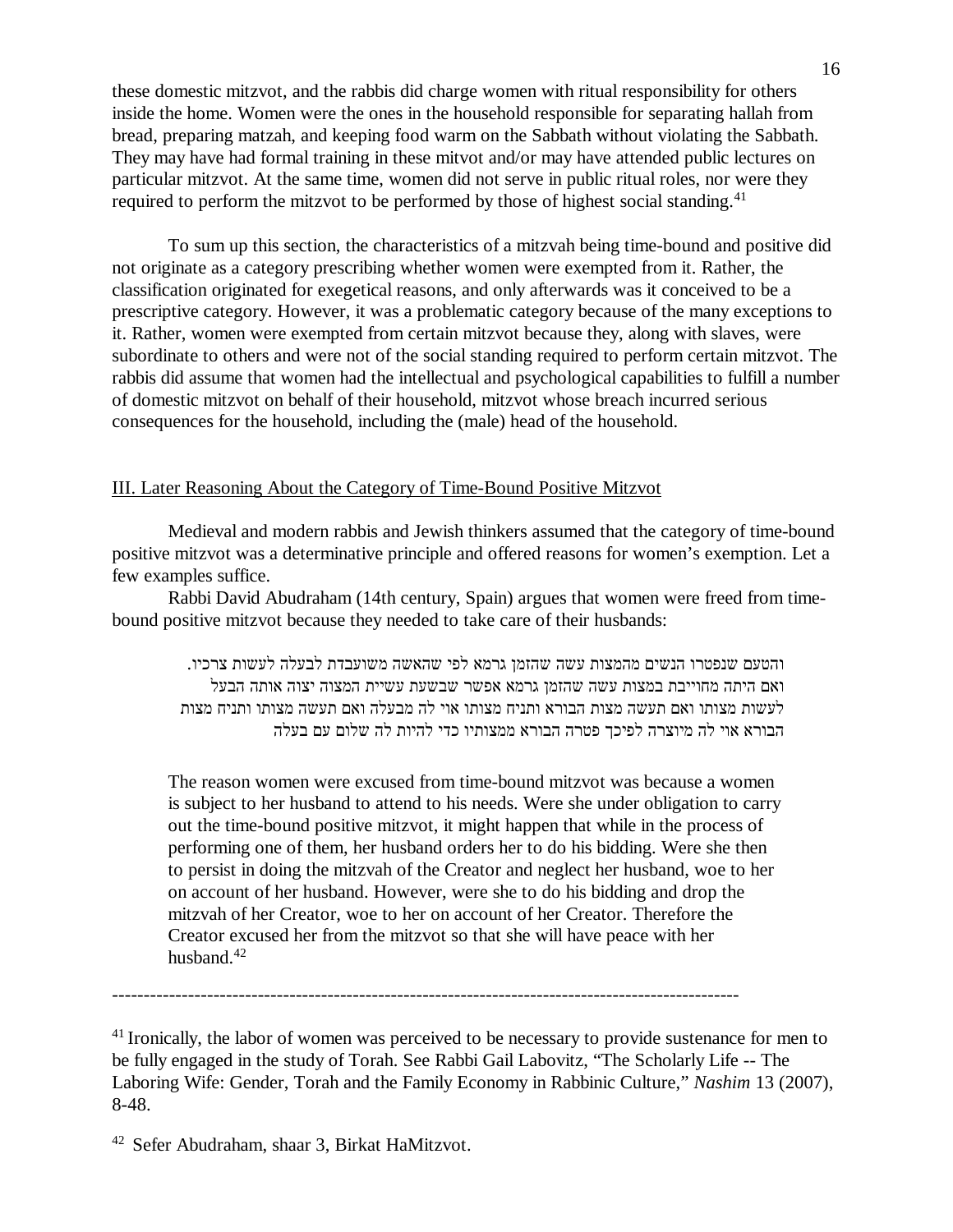Abudraham holds that it was the individual woman's subordination to her husband that caused her to be exempt. His reasoning overlaps with what we have determined to be the reason why women were exempted from certain mitzvot, that women were under the authority of men and therefore they were exempted from fulfilling mitzvot that were essential ritual acts to be performed only by those of highest social standing, those who were independent and not subordinate to anyone. The difference between Abudraham and what we hold is that Abudraham focuses on an individual woman's subordination to her husband, while we emphasize that it was the subordination of women as an entire group, as a class in society, that caused their exemption.

 Abudraham's claim that women must drop everything to attend to their husband's needs may have been satisfactory in the past when women had subservient status. It is unacceptable that such a consideration would apply to current society when women are now seen as equal to men in legal and political rights, in social status, and in intellectual ability, and when women participate in public life on an equal (or near-equal) basis with men.

 In fact, it may be that one of the distinguished rabbis of the 19th century already recognized the impossibility of defending a subservience theory like Abudraham's and devised an argument more palatable to modern sensitivities about women. Rabbi Samson Raphael Hirsch (1808-1888, Germany) contends that women are more spiritual and that since women were less involved in business and the professions, they did not need to have as many periodic infusions of religious inspiration as men, whose occupations made them more subject to the snares of dishonesty and fraud:

The Torah did not impose those mitzvot on women because it did not consider women in need of them. All time-bound positive mitzvot are meant by symbolic procedures to bring certain facts, principles, ideas, and resolutions fresh to our minds from time to time in order to spur us on and to fortify us to realize them and keep them. God's Torah takes it for granted that our women have greater fervor and more faithful enthusiasm for their God-serving calling (taking care of the home) and that their calling runs less danger in their case than in that of men from the temptations which occur in the course of business and professional life. Accordingly, it does not find necessary to give women those repeated goading reminders to remain true to their calling and warnings against weakness in their business lives.<sup>43</sup>

Hirsch contends that women were on a higher spiritual plane than men for two reasons: 1) their natural disposition of greater spirituality; and 2) they were less involved in commerce, politics, and life outside the home. It is debatable whether women were, or are, more spiritual, and if they are, should they not perform the mitzvot to inspire others, especially those who are less spiritual (in Hirsch's opinion, men), to a higher spiritual plane? Moreover, Hirsch introduces an essentialism about gender, that women are inherently more spiritual, that is lacking in tannaitic and amoraic sources and that fails to explain why slaves were exempted. Hirsch's second reason does not work in modern times: as the role of women has changed and they have become more involved in public

---------------------------------------------------------------------------------------------------

 $43$  Torah Commentary to Lev 23:43. The original German edition is slightly different from the Hebrew translation.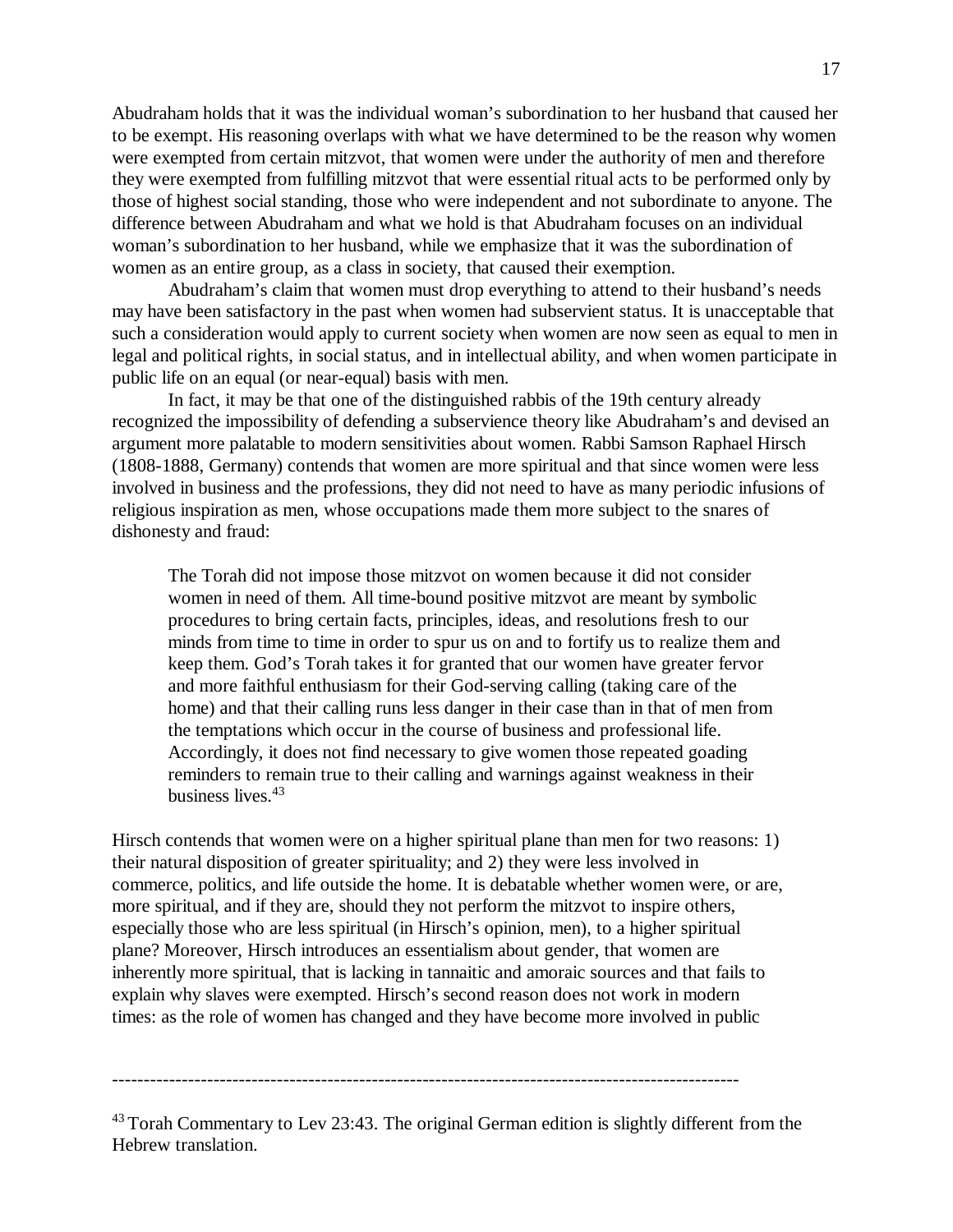life, commerce, and politics, they too require the daily infusions of ritual that Hirsch argued are necessary to prevent men from lapsing into sin.

Hirsch and Abudraham illustrate the tendencies of traditional scholars,<sup>44</sup> and a number of contemporary scholars and rabbis have transformed the reasoning for the exemption of women to one less offensive to contemporary sensitivities. The historian Shmuel Safrai, for example, holds that the reason for the exemption of women was that fulfilling time-bound positive mitzvot interfered with a woman's domestic responsibilities in caring for children and managing a home.<sup>45</sup> Being fully occupied with raising children as a reason for the exemption of women from time-bound positive mitzvot is a modern interpretation, more palatable to modern sensitivities, than being at the beck and call of a husband.

 The historian of medieval Jewish history, Avraham Grossman, highlights a significant consequence of women's exemption in his study of Jewish women in the Middle Ages.<sup>46</sup> He argues that it had a great impact on how women were perceived by the communities in which they lived and that, furthermore, it had harmful consequences on women's self-image, on how they perceived themselves. A Jewish community perceived itself to be a holy congregation, and those who participated in religious life were esteemed. Moreover, the synagogue was the most important institution not just because of its position in the religious life of a community but also because it served as the meeting place for the members of a community to discuss matters of communal concern. Grossman notes that women's exemption leads to the perception that they were inferior, pointing to evidence such as the halakhic-philosophical tract of Rabbi David ibn Shushan inquiring whether women could enjoy an afterlife. Ibn Shushan ponders the question of whether women's souls might not survive after death since women did not perform a large number of mitzvot.<sup>47</sup> He comes to the conclusion that since women help their husbands and enable them to engage in mitzvot, they could enjoy the afterlife.

 Grossman surveys Jewish literature from the Middle Ages to the beginning of the modern period and demonstrates that it presents a typical image for women: they are portrayed as submissive and obedient to their husbands' bidding. They are to told to avoid dominating their husbands and are to treat their husbands as ruler and master of the home. (Husbands are also enjoined not to subjugate their wives overly much). This is not to say that Jewish women always adopted these characteristics: Jewish women, for example, in Egypt persisted in a "mikveh rebellion" in the late 12th century despite Maimonides' best

---------------------------------------------------------------------------------------------------

44 Rabbi Shlomo Goren discusses other traditional approaches in "גשים במצוות עשה שהזמן עס", *Mahanayim* (1965), 10-16.

<sup>45</sup> Safrai, "התנאים של במשנתם במצוות נשים של מחויבותן", *Bar-Ilan Annual for Jewish Studies and*  227-236. ,(1995) 26-27 ,(בר־אילן׃ ספר השנה למדעי יהדות של אוניברסיטת בר־אילן) *Humanities*

46 Avraham Grossman, בימי הבינייים ומורדות: נשים יהודיות באירופה בימי הבינייים (Jerusalem: Merkaz Zalman Shazar, 2001), 304. English version: *Pious and Rebellious: Jewish Women in Medieval Europe* (trans. Jonathan Chipman: Waltham: Brandeis University Press, 2004), 174.The English version of this book is a greatly reduced version of the Hebrew volume without any of the quoted sources.

 $^{47}$  Grossman, הסידות ומורדות, 53.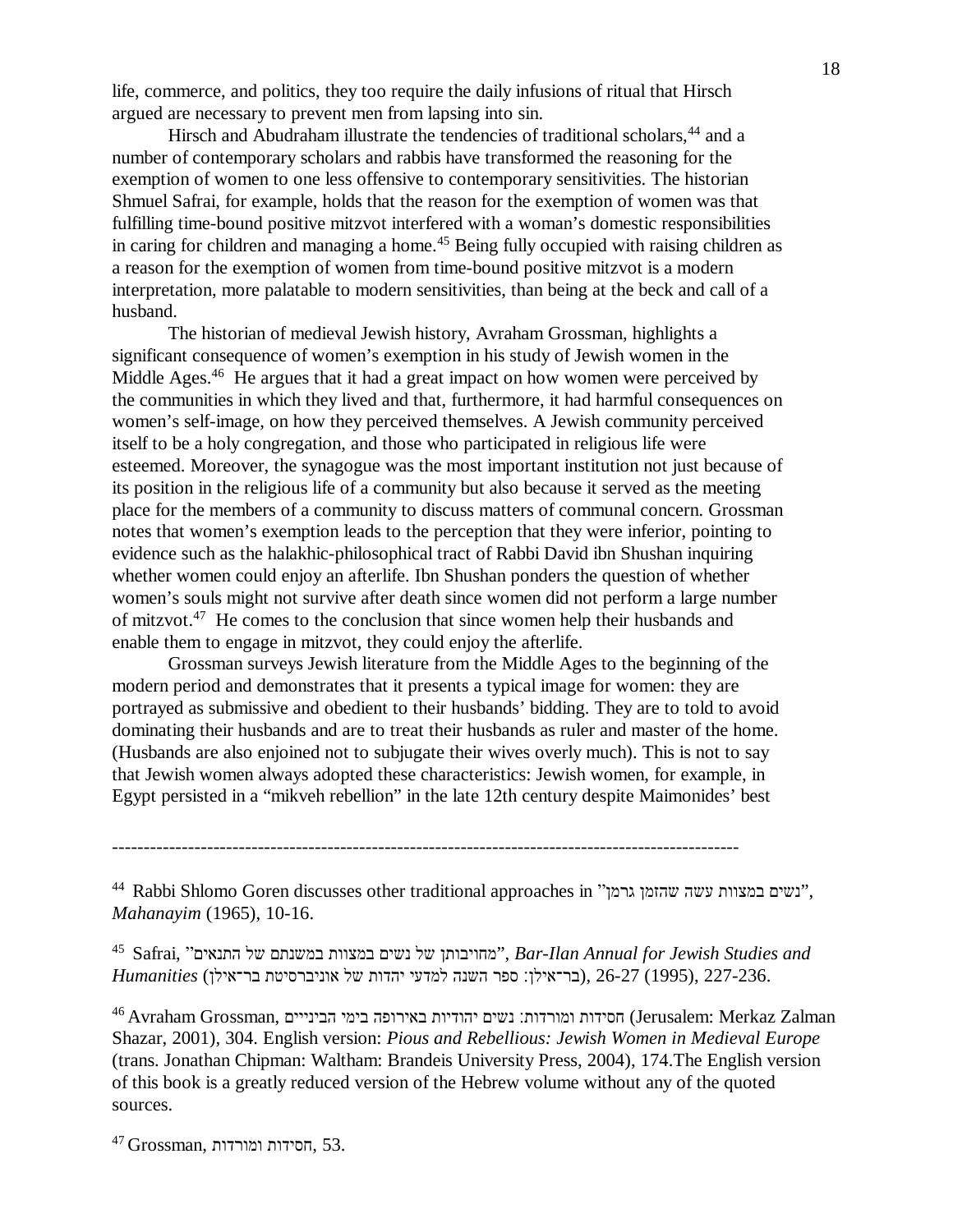efforts in pressuring them to immerse themselves.<sup>48</sup> Jewish women in Christian Europe in the high Middle Ages often ran the family business, whether trading or money-lending, because their husbands were absent from home for long periods during commercial journeys.

 Even in traditional sources, there was some chafing against the exclusion of women from mitzvot. The 14th or 15th century mystical text Sefer ha-Kanah contends against the logical inconsistencies in rabbinic reasoning, most prominently on the role of women in ritual.<sup>49</sup> The writer, using the form of a dialogue between student/grandson and teacher/grandfather, has the student/grandson wax eloquent against injustice:

> השומע דבריהם עד אלהים ילך קולו ושאלי' להקב"ה למה ברא האשה הענייה הזאת שאין לה לא שכר ולא עונש אחר שפטורה ממקצת מצות כגון שהז"ג ובאלו המצות שהן פטורין אין שכר בעשייתן ולא עונש בביטולן כענין גדול המצווה וקב"ה חייבה בתלמוד תורה השקול כנגד כל המצות. וחז"ל פטרוה בעבור שמצאו מלת בניכם בתלמוד תורה ולא אמרו שהיא מצות עשה שלא הזמן גרמא ונשים חייבות ולא די להם זה אלא שהקישו תפילין לתלמוד תורה ופטרוה מתפילין ואחר כך עשו תפילין בניין אב לכל מצות עשה שהזמן גרמא ואמרו דפטורות ובלאו הכי היו חייבות ואמאי פטורות מתלמוד תורה והכתיב כי הוא חייך ואורך ימיך וכתיב אורך ימים בימינם בשמאלם עושר וכבוד ואמרו כל מקום שתלו השכר באריכת ימים נשים חייבות משום דנשים בעלי חיים נינהו כגברי מה תאמר משום דכתיב בניכם מזה תוכיח שעליה אמר הכתוב למען ירבו ימיכם וימי בניכם וחייבה האשה משום גברי בעי חיי נשי לא בעי חיי ומבניכם מה מצינו בן הנאמר נבי יבום הבת בכלל....לא חשו הכא נמי לא שנא אף כל מקום שנאמר בן או בני כי בן ובני חד סוא ובנותיכם בכלל בניכם. והקשה שבכולן לא די לה לענייה שהשפילה עד לארץ אחר שפטרום ממצות המלך אלא שהקשוה לעבד שאמרו כל מצוה שהאשה חייבת עבד נמי חייב ולמען השם אמור לי ר' מה. טיבו של העבד עם האשה שהאשה בת חורין זרע ישראל

Oh that the question might be submitted before the Holy One blessed be he? Why did he create this pitiful creature, who has no reward or punishment, having been deprived of mitzvot that are time-bound so that, as one uncommanded, she earns neither reward for observing them nor punishment for neglecting them. God obligates her to study Torah -- a mitzvah equal to all other mitzvot. But the sages of blessed memory absolve her on the strength of the word בניכם" benekhem" (= "your sons") written in connection with Torah study (Deut 30:20), ignoring the rule about women being obligated to keep mitzvot that are not time-bound. Nor is this all, for they then proceed to equate tefillin to Torah study, thereby extended her exemption to tefillin. Next, they make tefillin the prototype for all time-bound positive mitzvot, thereby exempting her from an entire category of mitzvot that

---------------------------------------------------------------------------------------------------

 $^{48}$  Grossman, הסידות ומורדות, 185-188.

<sup>&</sup>lt;sup>49</sup> Heinrich Graetz remarked that the dialogue's fixation on the issue made it seem like a 19th century German Reform rabbi sermonizing on the emancipation of women.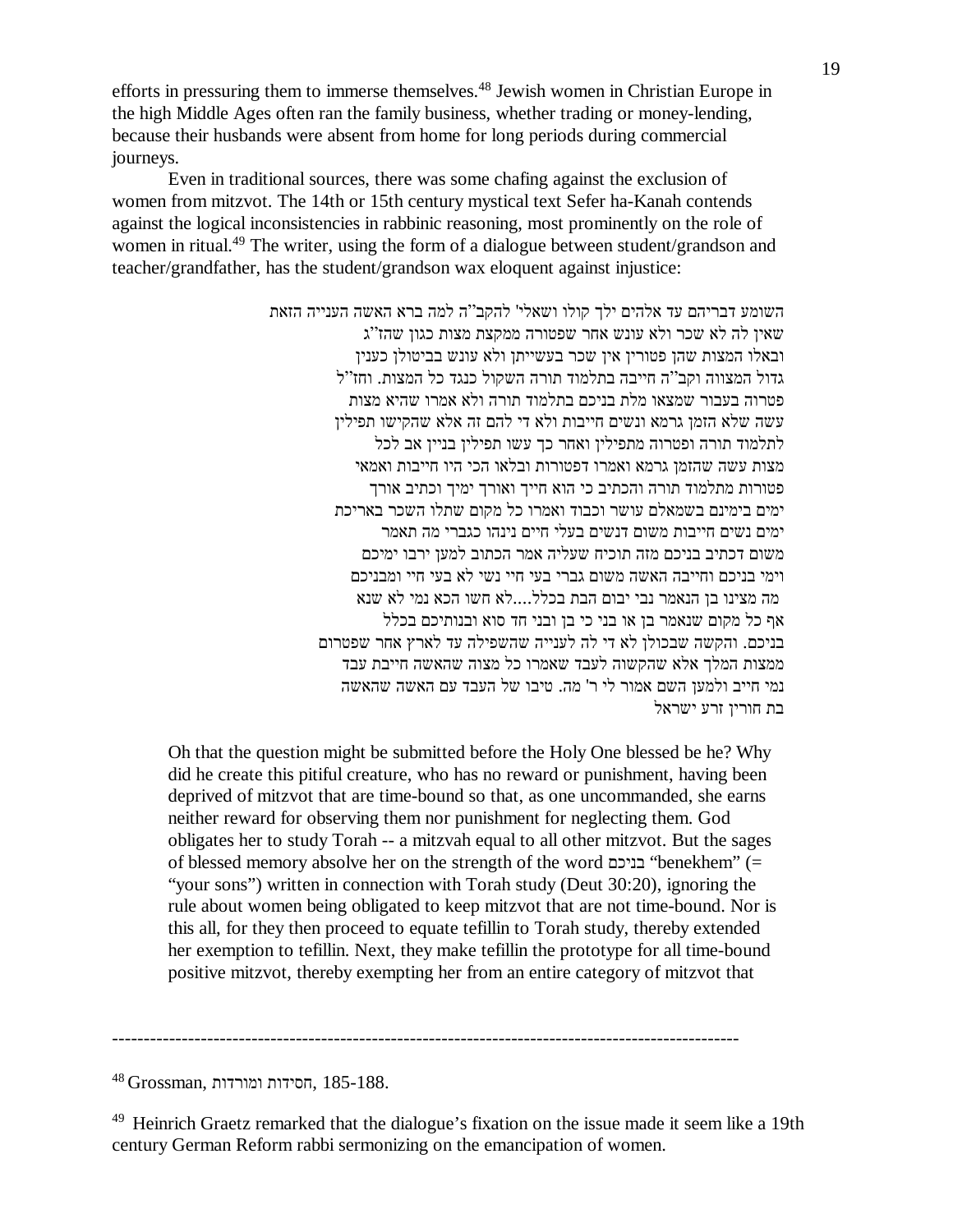would have otherwise applied to her. But how can women be exempted from Torah study of which it is written "so that your days and the days of your children may be multiplied" (Deut 11:19); "Long life in her right hand, in her left riches and honor" (Prov 3:16), when the sages themselves asserted that every mitzvah rewarded by a promise of longevity must also pertain to women because women are living beings no less than men (b. Kiddushin 34a)? Do you really think that this argument could be countered by invoking the word "benekhem" (= "your sons") once narrowly (in verse 19) and once broadly (in verse 21) in a single context? Moreover, when it says "If brothers live together and one of them dies without leaving a בן, ben (= "son") (Deut 25:5), the sources do not interpret בן, ben, narrowly to mean "son", not "daughter"... Rather, they do conclude that male or female issue suffices to fulfill levirate marriage....And the hardest of all: it isn't enough that they debased this poor thing by exempting her from the King's commandments. But they compared her to the slave, saying that a slave is obligated in every mitzvah in which a woman is obligated. For God's sake, tell me, teacher, what does a slave have in common with a woman?! For a woman is free...

The grandson/student rails against the injustice done to women by pointing out the illogic of rabbinic interpretation of Torah. Of course, the rhetorical purpose of the grandson/student's words is not to argue that women should fulfill the mitzvot from which they were exempted but rather to demonstrate the problems of rabbinic interpretation in order to promote kabbalistic thought. The grandson/student is soundly refuted by the grandfather/teacher, who responds that, in contrast to the erroneous reasoning in Talmudic sources, the correct purpose of the exclusion of women from ritual is that their participation would result in inauspicious alignments of the *sefirot*. 50

 Jewish thinkers have tried to provide an explanation for why women were exempted from time-bound positive mitzvot. Abudraham argues that women had to attend to the needs of her husband, and if she were required to fulfill the mitzvot from which she was exempted, it would create an impossible conflict for her. Hirsch devises the theory that women are more spiritual and since they are less exposed to the temptations of business and professional life, they are less in need of the inspiration that fulfilling mitzvot provides. Modern scholars and thinkers have reshaped Abudraham's theory to claim that women were exempted in order to allow them to take care of children and manage a home. While the reasoning offered for the exemption of women from time-bound positive mitzvot may have made sense in the past, they do not hold up well in current society. Furthermore, a historian of Jewish history in the Middle Ages points out that the exemption of women from certain mitzvot had a great impact on how women were perceived by the communities in which they lived and that, furthermore, it had harmful consequences on women's self-image, on how they perceived themselves. Medieval Jewish thinkers were not oblivious to this, and in one kabbalistic work, the injustice of women's exemption received an airing.

---------------------------------------------------------------------------------------------------

<sup>50</sup> See Talya Fishman, "A Kabbalistic Perspective on Gender-Specific Commandments: On the Interplay of Symbols and Society," *AJS Review* 17 (1992), 199-245.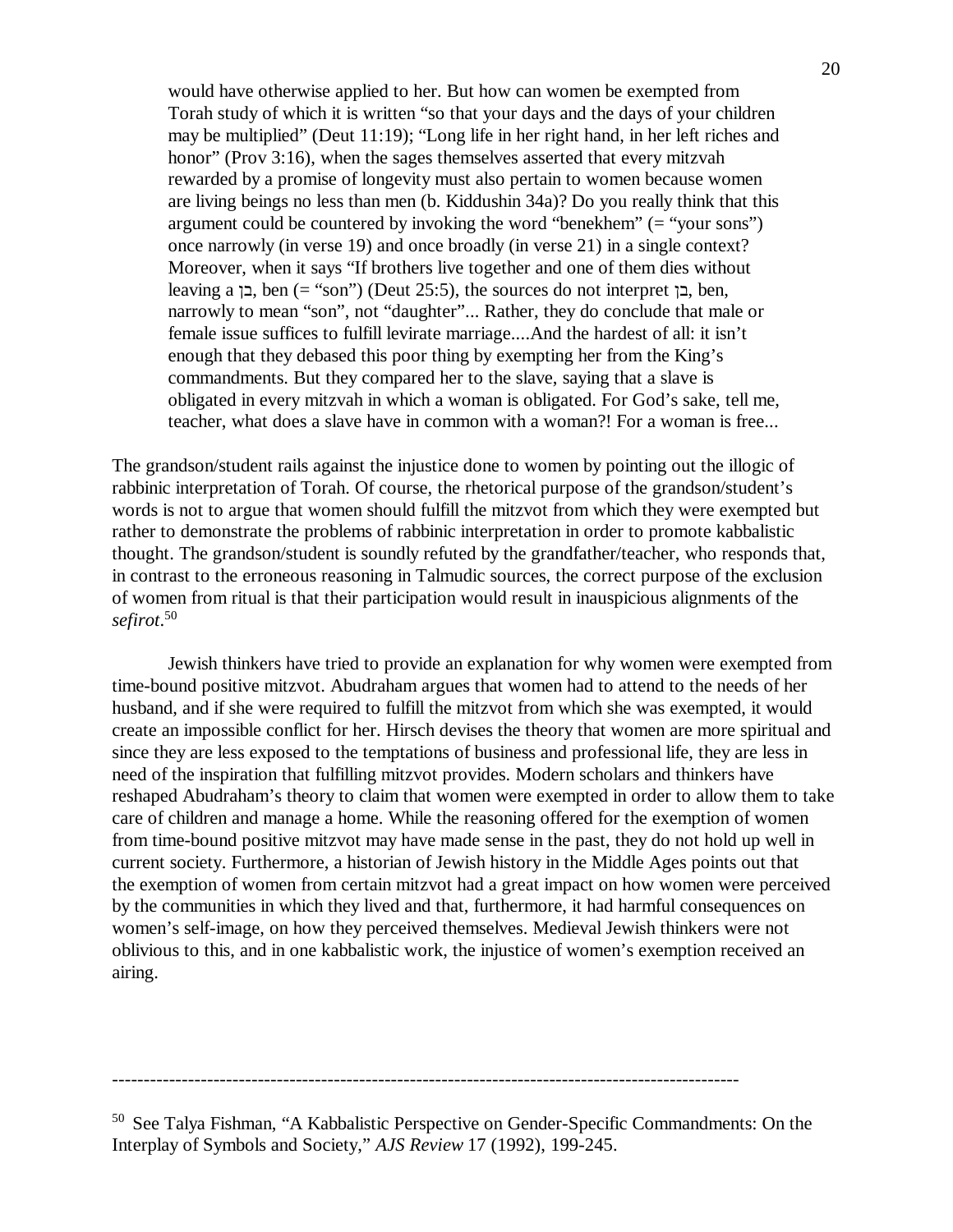#### IV. The Exemption from Mitzvot and the Study of Torah

 Inextricably linked with all mitzvot is the mitzvah of talmud Torah, the study of Torah, and even though the mitzvah of Torah study is not a time-bound positive mitzvah, women were still exempted.<sup>51</sup> The study of Torah constituted the central project of rabbinic Judaism in two ways: 1) Torah was transmitted in a family between one generation and the next; and 2) Torah was the focus of communal and spiritual life in rabbinic Judaism as exemplified in the beit midrash, the house of study.<sup>52</sup> Women were excluded from both.

 It is deeply instructive to see how a tannaitic midrash links women's exemption from the family pattern of Torah study to a biblical verse (Deut 11:19):

ולמדתם אותם את בניכם, בניכם ולא בנותיכם דברי רבי יוסי בן עקיבה מיכן אמרו כשהתינוק מתחיל לדבר אביו מדבר עמו בלשון הקודש ומלמדו תורה ואם אין מדבר עמו בלשון קודש ואינו מלמדו תורה ראוי לו כאילו קוברו שנאמר ולמדתם אותם את בניכם לדבר בם, אם למדתם אותם את בניכם למען ירבו ימיכם וימי בניכם, ואם לאו למען יקצרו ימיכם שכך דברי תורה נדרשים

*And teach them (the words of God) to your sons* (בניכם) -- your sons and not your daughters. These are the words of Rabbi Yose ben Akiva.

 From here they derived that when a son begins to speak, his father should speak to him in the holy tongue and teach him Torah. And if he does not speak to him in the holy tongue and does not teach him Torah, it is considered as if he buried him, for Scripture states, *and teach them to your sons* (בניכם(. If you teach them to your sons, then your days and the days of your sons may be prolonged, and if not, then your days (and the days of your children) will be shortened, for thus are the words of the Torah...<sup>53</sup>

(Sifre Devarim, Ekev, 46)

This understanding of the verse become normative in both Talmuds.

ומנין שאין אחרים מצווין ללמדה? דאמר קרא: ולמדתם אותם את בניכם - ולא בנותיכם

How then do we know that others are not commanded to teach her? — Because it is written: *And teach them to your sons*, but not your daughters.

(b. Kiddushin 29b)

---------------------------------------------------------------------------------------------------

<sup>51</sup> Rabbinic texts specifically link the exemption from positive time-bound mitzvot to the exemption from the study of Torah.(Mekhilta de Rabbi Ishmael, Bo, 17)

<sup>52</sup> Alexander, *Gender and Timebound Commandments in Judaism*, 178-210.

<sup>53</sup> Benovitz reconstructs another line in the passage of Sifre Devarim, a line that would have required daughters to be taught Torah.("Time-Triggered Positive Commandments," 85-87) There were tannaitic sources that reflect this idea or posit that women had knowledge of tannaitic sources: m. Nedarim 4:2; t. Berakhot 2:12; t. Sotah 7:9; t. Ketubot 4:7. However, as Benovitz notes, the position of Rabbi Yose ben Akiva became normative in the Talmuds and was followed in the later codes of halakhah.(M.T. Talmud Torah, 1:13; Tur and S.A., Y.D., 246.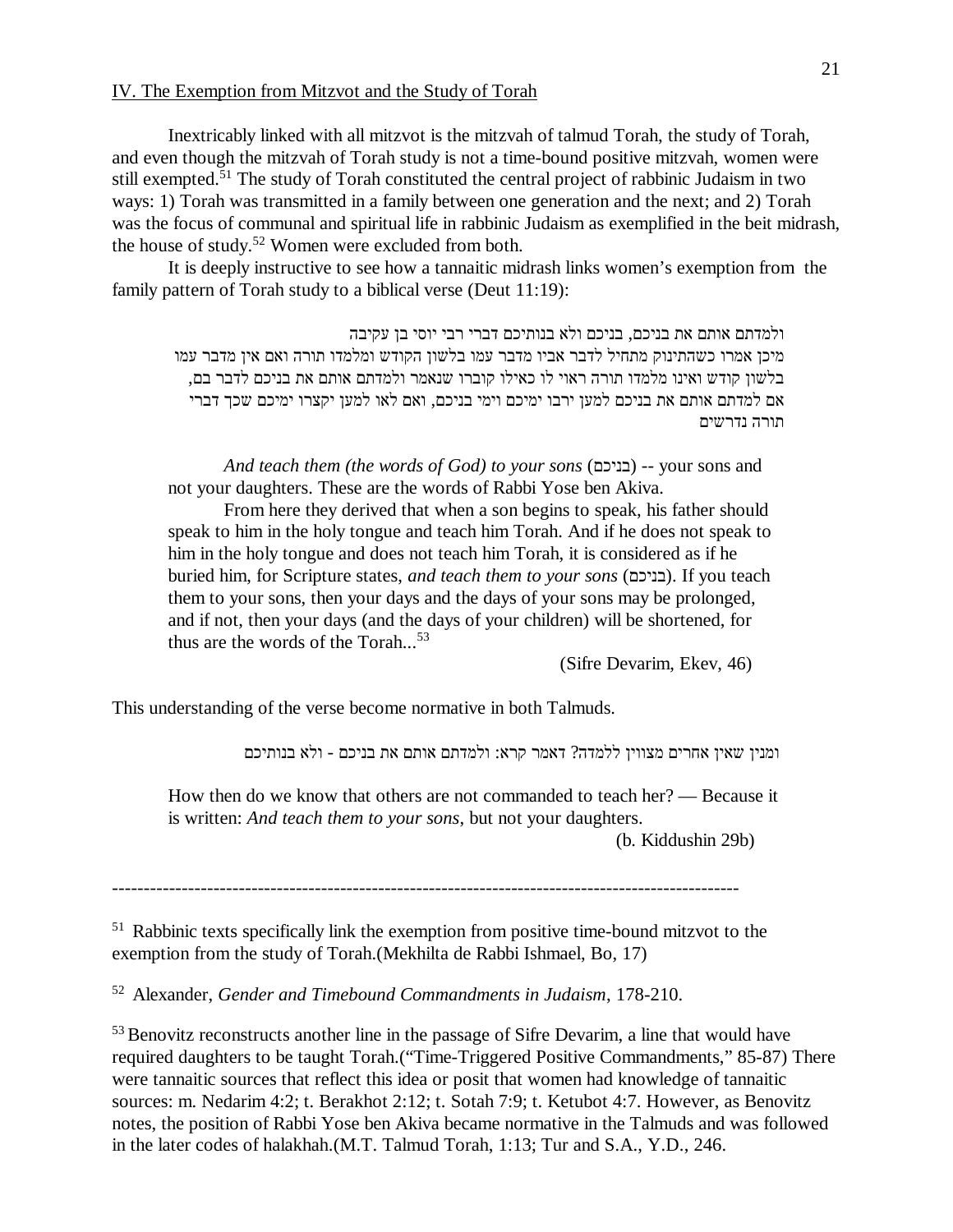In regard to women, (how do we know that they are exempt from the study of Torah)? (Because it is written): *And teach them to your sons*, but not your daughters.

(y. Berakhot 3:3, 6b)

The exemption of women from the mitzvah of studying Torah is based on a reading of Deuteronomy 11:19, a reading that understands the word בניכם to mean "your sons", not "your children." This reading is deeply subjective: the possessive suffix used with the noun is a masculine plural, often used as a common plural.<sup>54</sup> The phrase could easily have been understood as "your children" -- there is nothing in the context that restrict it to "sons" (nor anything in the context that would necessitate the reading "children"). Yet it was obvious to the rabbis that this was the case, that while it was possible to argue that בביכם meant "your children", it was obvious to the tannaim and amoraim in the context of the society in which they lived that בניכם meant "your sons."<sup>55</sup> It simply was not conceivable to them that women were required to study Torah. The rabbis lived in a male-dominated world, where the model in all legal discussions is the adult free Jewish man.<sup>56</sup> The assumption made that בניכם means "your sons," not "your children" was obvious, inevitable, and not problematic to the amoraim and tannaim.

 It is essential to highlight that the exemption of women from the mitzvah of the study of Torah is not about gender: slaves were exempted from this mitzvah as well.(b. Kethubot 28a) Women and slaves were both exempted because of their place in the social hierarchy. They were subordinate, and as those who were not full members of Jewish society, they were not expected to exercise (and excluded from) full citizenship in the central activity of Jewish life, the interpretation and teaching of Torah, and in the location of the rabbinic study of Torah, the beit midrash. The exemption of women from Torah study was a two-fold claim: 1) the interpretation of Torah and transmission of Torah by women was unnecessary and unneeded; and 2) the beit midrash was not a place for women.

 While women did not engage in Torah study as men did, women did have access to Torah incidentally. Women overheard and participated in informal discussions about issues emerging from the beit midrash.<sup>57</sup> They were also educated in halakhah that pertained to domestic matters. This informational mode of Torah study is reflected in the only mishnaic text addressing directly the question of whether women were obliged to study Torah: it is debated is whether it is beneficial or hazardous, beneficial to women to be taught certain laws so that they would not

---------------------------------------------------------------------------------------------------

<sup>54</sup> E.g. Gen 31:9.

<sup>55</sup> Benovitz, "Time-Triggered Positive Commandments," 65.

<sup>56</sup> In classical antiquity in general, there was a great antipathy against the formal schooling of women due to the perception of their intellectual and/or social inferiority. See Teresa L. Morgan, *Literate Education in the Hellenistic and Roman World* (Cambridge: Cambridge University Press, 1998), 135-140.

<sup>57</sup> Rabbi Judith Hauptman, "A New View of Women and Torah Study in the Talmudic Period," *Jewish Studies: An Internet Journal* 9 (2010), 249-292.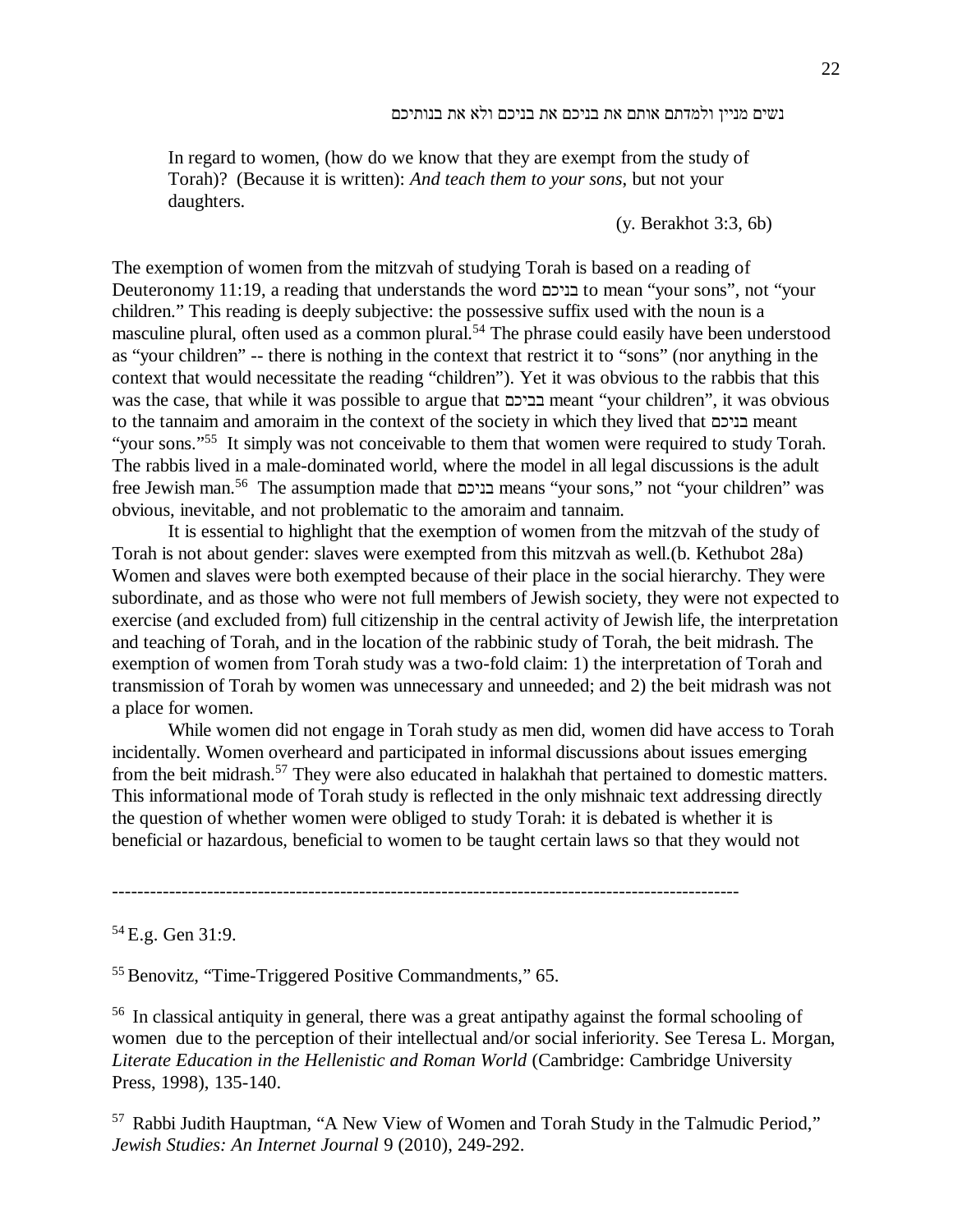transgress them, or hazardous to women because they would learn to evade the law and engage in misconduct.(m. Sotah 3:4) However, women's access to Torah study was either incidental -- they learned of it by chance -- or informational -- they needed to learn it in order to fulfill their domestic duties. They were not part of the ritual transmission of Torah within the family nor was the communal tradition of study in the beit midrash open to them.

 How do we relate to the exclusion of women from Torah study? To say that the study of Torah is the central mitzvah in rabbinic Judaism is to understate the importance of Torah study. The study of Torah is the highest spiritual activity, and at the heart of our communities is a culture of Torah study. To obligate women to study Torah is to make women equal members of the central project of rabbinic Judaism. It is to say that women's role in the transmission and creation of Torah is needed and expected in order to sustain our communities. Women would not be visitors to the beit midrash but are necessary participants, essential links in the chain of Jewish tradition and learning.<sup>58</sup>

 We can return to the verse in Deuteronomy interpreted in Sifre Devarim and understand it differently, *And teach them to your children*, both your sons and your daughters.

# V. History of the Conservative Movement and Women's Participation in Ritual

 In the past century, the involvement of women in Jewish religious and liturgical life has changed significantly. Jewish women have aspired to the privileges and responsibilities enjoyed by Jewish men through the millennia. This has been especially true of Conservative communities and institutions. The Committee on Jewish Law and Standards (CJLS) has played a crucial role in this development.

 In 1954, a resolution was passed by the Rabbinical Assembly calling for the equalization of the status of women:

 We call upon our Committee on Jewish Law and Standards and upon the Joint Conference to intensify their effort to formulate additional תקנות leading to the complete equalization of the status of women in Jewish law as a true expression of a Torah of justice.<sup>59</sup>

In 1955, two teshuvot were passed by the CJLS on the question of whether women could have an aliyah. Rabbi Aaron H. Blumenthal's minority teshuvah argued for women being allowed aliyot on all and any occasion, while Rabbi Sanders Tofield's majority teshuvah argued that aliyot for women be restricted to special occasions.<sup>60</sup>

<sup>58</sup> This is not to say that women's interpretation means the perspective of women as women, i.e. from a feminist perspective. Rather, the study of Torah by women would be as individual as the study of Torah by men: it would be reflected and refracted through their spiritual sensitivities and intellectual abilities.

<sup>59</sup> *Proceedings of the Committee on Jewish Law and Standards of the Conservative Movement 1927-1970* (New York: The Rabbinical Assembly, 1997), 1. 377.

<sup>60</sup> The teshuvot are found in *Proceedings of the Committee on Jewish Law and Standards of the Conservative Movement 1927-1970*, 3. 1086-1108. See the discussion in *Proceedings of the Committee on Jewish Law and Standards of the Conservative Movement 1927-1970*, 1. 382-390.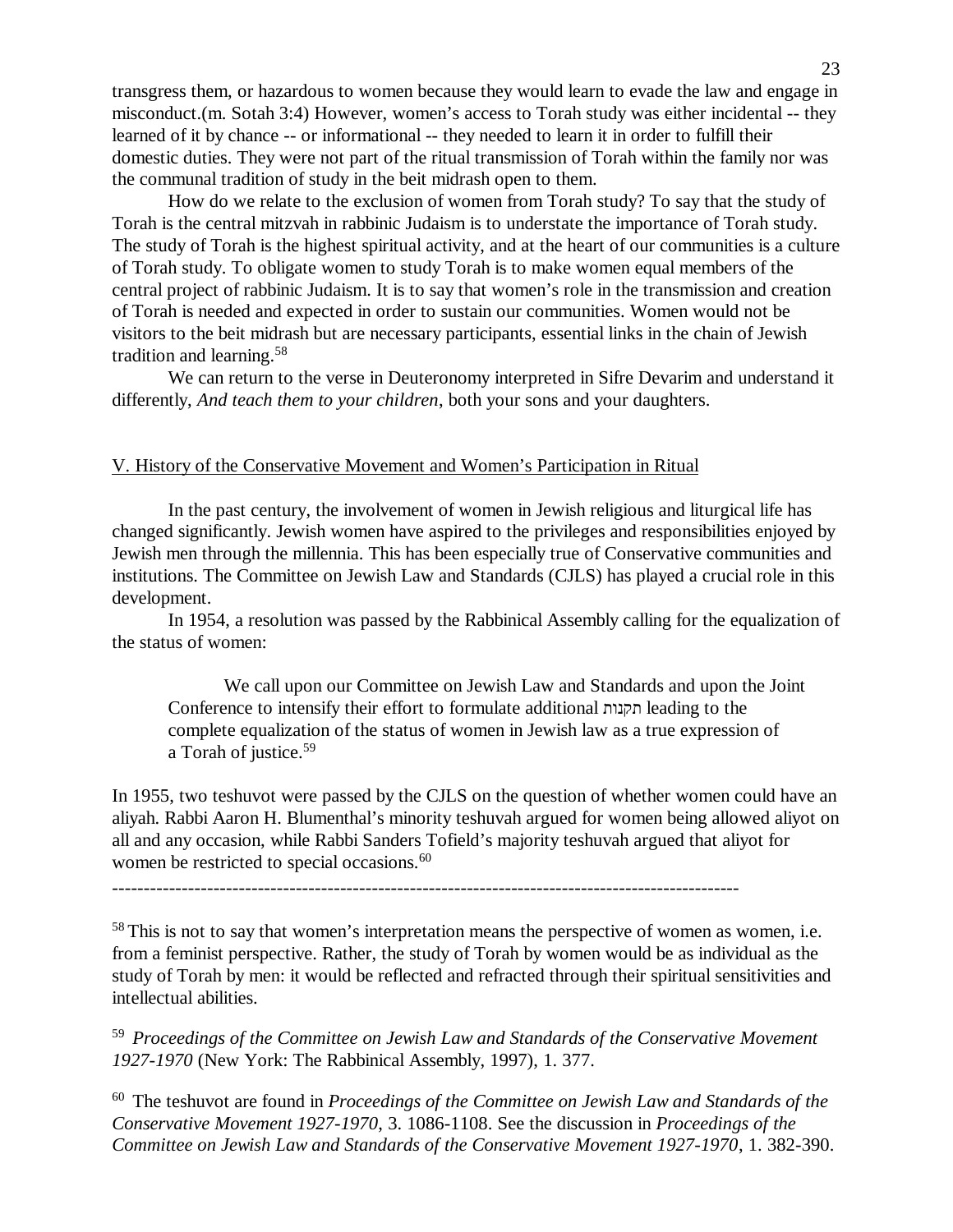At the Rabbinical Assembly convention in 1972, the organization Ezrat Nashim called for the equalization of religious roles for women. In 1973, the CJLS issued a takkanah that allowed women to be counted in a minyan, although it was specially noted that like other decisions of the CJLS, each rabbi and congregation would make the decision whether or not to follow the new CJLS ruling.<sup>61</sup> The majority decision held that men and women should be counted equally, and the minority decision held that women should not be counted in a minyan.<sup>62</sup>

 The position papers of the faculty of the Jewish Theological Seminary (JTS) on the ordination of women as rabbis dealt with the issue of the obligation of women for the mitzvot and the ability of a woman to serve as shlihat tzibbur, prayer leader, a role generally assumed to be enjoyed only by those who are obligated to pray.<sup>63</sup> Rabbi Joel Roth argued that a woman can count in a minyan or serve as a shlihat tzibbut only when she has voluntarily accepted being obligated. Rabbi Mayer Rabinowitz contended that equality of obligation is not the criterion for being counted in a minyan and that the correct criterion is whether an individual is an adult and a free person. Rabbi Rabinowitz argued that in past ages, women were not free but were legally subservient, either to a father, brother or husband, but nowadays in most societies women are as legally free as men. These papers played a crucial role in the acceptance of women into the rabbinate and served as the rationale for permitting the ordination of women at JTS, but it is unclear what the status of these faculty papers is since they are not official teshuvot of the CJLS. Moreover, women were accepted into the rabbinical school at JTS by the vote of the JTS faculty on a resolution that specifically omitted any qualification that their acceptance would being based on either Rabbi Roth's or Rabbi Rabinowitz's teshuvah. Although the committee appointed to implement the faculty decision decided that women candidates for the rabbinical school would have to follow Rabbi Roth's teshuvah and obligate themselves, the reality is that women in our communities count in the minyan and serve as shlihat tzibbur without being specifically asked if they have voluntarily obligated themselves.<sup>64</sup>

 In 1984, Rabbi Phillip Segal wrote a teshuvah, "Responsum on the Status of Women: With Special Attention to the Questions of Shaliah Tzibbur, Edut and Gittin," a teshuvah that was tabled but still was published by the CJLS. $65$ 

## ---------------------------------------------------------------------------------------------------

<sup>61</sup> Unfortunately, the CJLS rulings from the 1970's have not been published in a way accessible to the public (or even to members of the Rabbinical Assembly).

 $62$  Rabbi David Fine in his teshuvah "Women and the Minyan" presents a masterful investigation of the peregrinations of the written materials from the 1972 decision. <http://www.rabbinicalassembly.org/sites/default/files/public/halakhah/teshuvot/19912000/oh\_55\_ 1\_2002.pdf>

<sup>63</sup> Simon Greenberg, ed., *The Ordination of Women as Rabbis: Studies and Responsa* (New York: The Jewish Theological Seminary, 1988).

<sup>64</sup> This applies to rabbinical students at the Jewish Theological Seminary as well. The writer of this teshuvah entered rabbinical school in the fall of 1987 and was never once asked if she had voluntarily obligated herself (nor was the female guest who served as shlihat tzibbur at the writer's senior sermon in 1990). Perhaps it was just assumed without any need for a formal declaration.

<sup>65</sup> *Proceedings of the Committee on Jewish Law and Standards of the Conservative Movement, 1980-1985* (New York: The Rabbinical Assembly, 1988), 269-296.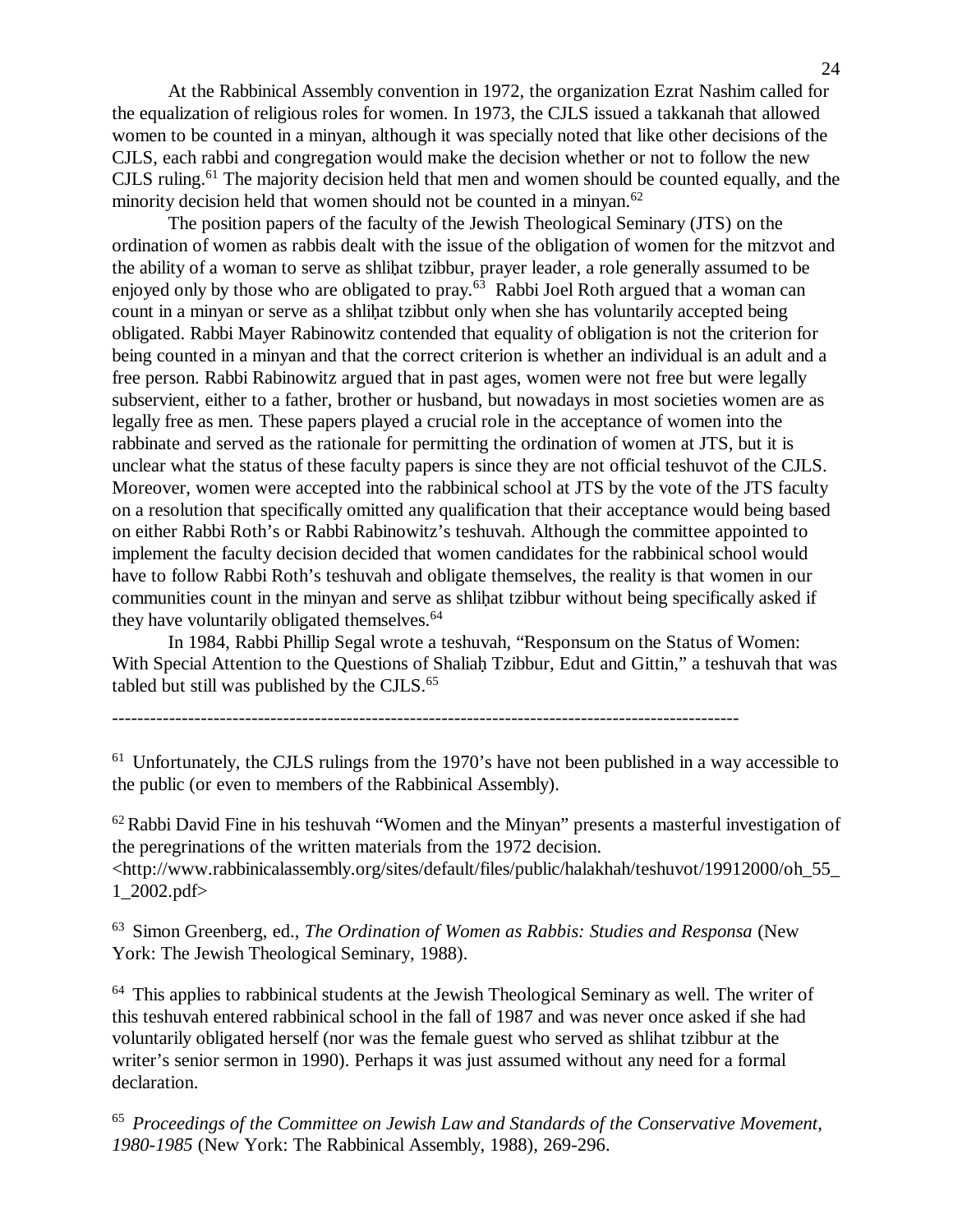Va'ad ha-Halakhah, a law committee for Knesset ha-Rabbanim, the Israeli branch of the international Rabbinical Assembly, has operated from 1985 to the present.<sup>66</sup> A number of teshuvot touching on the obligation of women for the mitzvot were issued. A number of teshuvot, written by Rabbi Reuven Hammer, Rabbi Michael Graetz, Rabbi Gilah Dror, Rabbi David Golinkin, and Rabbi Abraham Feder, addressing the ordination of women as rabbis, dealt with many of the same issues as the position papers of the faculty of the Jewish Theological Seminary.<sup>67</sup> Subsequently, Rabbi David Golinkin wrote a teshuvah on women in the minyan and as shlihat tzibbur.<sup>68</sup> The scope of the authority of Va'ad ha-Halakhah is unclear. The first volume of responsa presented the implicit argument that the situation of Jewish communities in Israel merited special responsa, thereby maintaining that the teshuvot of Va'ad ha-Halakhah had authority solely in Israel. This was stated explicitly in the published reflections made on the tenth anniversary of Va'ad ha-Halakhah.<sup>69</sup>

 The latest major publication of the Conservative Movement, *The Observant Life*, attempts to present both sides of the issue.<sup>70</sup>

 In recent decades, the CJLS has endeavored to present and approve a series of papers dealing with the major issues of women and halakhah. The issue of whether women who are bat kohen and bat levi are to be assigned the aliyot traditionally reserved for the male descendents of kohanim and levites was treated by Rabbi Joel Roth in 1989.<sup>71</sup> In 1993, Rabbi Gerald Skolnik addressed the issue of whether a ceremony equivalent to pidyon ha-ben should be performed for a first-born daughter.<sup>72</sup> The issue of whether women who are bat kohen could participate in the ritual of כפים נשיאת, the Priestly Blessing, was addressed in a teshuvah by Rabbi Meyer

---------------------------------------------------------------------------------------------------

<sup>66</sup> Although as of the writing of this teshuvah, Va'ad ha-Halakhah has not published any teshuvot since 1998.

תשובות ועד ההלכה של כנסת הרבנים בישראל, כרך ה', תשנ"ב ־ תשנ"ד (ירושלים: כנסת הרבנים בישראל; <sup>67</sup> התנועה המסורתית; תשנ"ה), יג־פג.

תשובות ועד ההלכה של כנסת הרבנים בישראל, כרך ו', תשנ"ה ־ תשנ"ח (ירושלים׃ המכון לחקר ההלכה ויישומה <sup>68</sup> שליד מכון שכטר ללימודי היהדות; כנסת הרבנים בישראל; התנועה המסורתית, תשנ"ט), נט־פ.

69 תשובות ועד ההלכה של כנסת הרבנים בישראל, כרך ו', תשנ"ה ־ תשנ"ח,עמ' שכו.

<sup>70</sup> Martin S. Cohen and Michael Katz, eds, *The Observant Life: The Wisdom of Conservative Judaism for Contemporary Jews* (New York: The Rabbinical Assembly, 2012), 12, 25, 66-68, 109, 197-198, 251-254, 599-602..

<sup>71</sup> *Proceedings of the Committee on Jewish Law and Standards of the Conservative Movement 1986-1990* (New York: The Rabbinical Assembly, 2001), 419-434.

<sup>72</sup> *Responsa 1991-2000: The Committee on Jewish Law and Standards of the Conservative Movement* (ed. Kassel Abelson and David J. Fine; New York: The Rabbinical Assembly), 163- 165.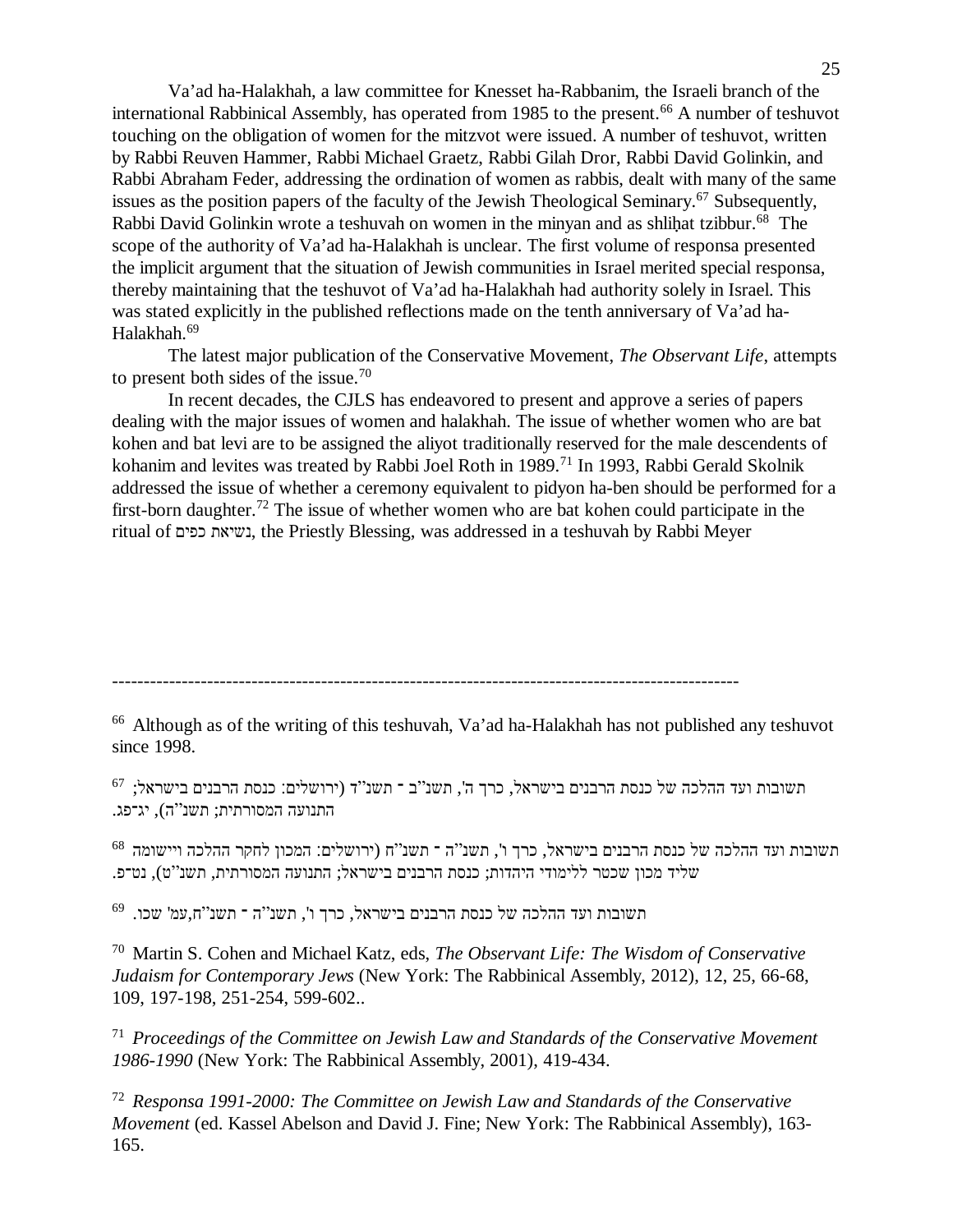Rabinowitz approved in 1994.<sup>73</sup> The teshuvot of Rabbi Myron Geller<sup>74</sup> and Rabbi Susan Grossman<sup>75</sup> on women and edut (testimony) were approved in 2001, and Rabbi David Fine's teshuvah on women and the minyan was approved in  $2002^{76}$ . Teshuvot on other topics regarding women and other specific mitzvot were commissioned but as yet have not appeared. This writer was invited in 2011 to write a teshuvah on women and the obligation to observe the mitzvot.

# VI. Shinnui ha-ittim (nishtanu ha-zemanim) -- "Times have changed"

 The principle of הזמנים נשתנו) nishtanu ha-zemanim) or העתים שינוי) shinnui ha-ittim), "times have changed," has inspired significant change in halakhah. Unlike medical and scientific data, social reality is more difficult to measure and quantify.<sup>77</sup> Nonetheless, its use is justified. A sociological reality gave rise to a legal standard, and over time that standard was justified because social customs remained the same. However, when social customs change significantly, the new social reality requires a reappraisal of that standard.<sup>78</sup>

 This principle of הזמנים נשתנו," times have changed," can have striking and far-reaching consequences. Sociological change can impel profound change in who can decide halakhah. The Babylonian Talmud had a general rule that a person had to be at least forty years old in order to instruct others in halakhah. While even the Babylonian Talmud recognizes that this was not a hard and fast rule and that the rule was not about a specific age as much as it was about a person gaining sufficient maturity, it is surprising that Rambam did not make mention of it anywhere in

---------------------------------------------------------------------------------------------------

<sup>73</sup> *Responsa 1991-2000: The Committee on Jewish Law and Standards of the Conservative Movement*, 9-12. See also the teshuvah on the same topic with a different ruling by Rabbi Stanley Bramnick and Rabbi Judah Kogen in the same volume, 13-15.

<sup>74</sup> <http://www.rabbinicalassembly.org/sites/default/files/public/halakhah/teshuvot/19912000/gelle r\_womenedut.pdf>. A number of dissents to the teshuvot of Rabbi Geller and Rabbi Grossman were submitted.

<sup>75</sup> <http://www.rabbinicalassembly.org/sites/default/files/public/halakhah/teshuvot/19912000/gross man\_womenedut.pdf>.

<sup>76</sup> <http://www.rabbinicalassembly.org/sites/default/files/public/halakhah/teshuvot/19912000/oh\_5 5\_1\_2002.pdf>

<sup>77</sup> Louis Jacobs, *A Tree of Life: Diversity, Flexibility, and Creativity* (second edition; London: Littman Library of Jewish Civilization, 2000 [1984]), 110-120; Joel Roth, *The Halakhic Process: A Systemic Analysis* (Moreshet Series XIII; New York: The Jewish Theological Seminary, 1986), 248ff.

<sup>78</sup> Elliot Dorff, "Custom Drives Jewish Law on Women," *Conservative Judaism* 49:3 (Spring, 1997), 3-21. Response to critics: *Conservative Judaism* 51:1 (Fall, 1998), 63-73; reprinted in *Gender Issues in Jewish Law: Essays and Responsa* (Walter Jacob and Moshe Zemer, eds.; New York: Berghahn Books, 2001), 82-106 and in Elliot N. Dorff, *For the Love of God and People: A Philosophy of Jewish Law* (Philadelphia: Jewish Publication Society, 2007), 253-273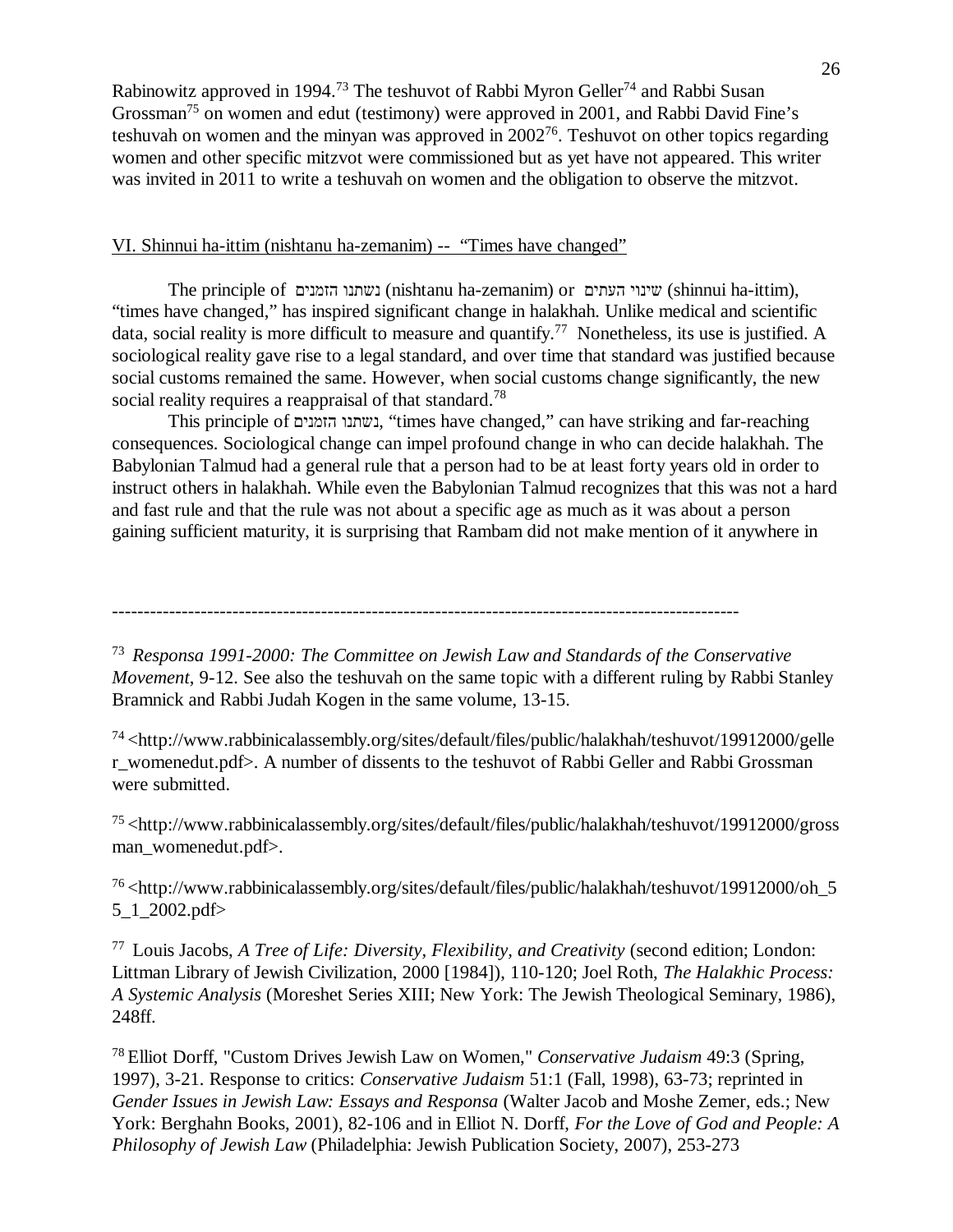the Mishneh Torah.<sup>79</sup> One of his commentators, Rabbi Abraham ben Moses di Boton, the author of the commentary Lehem Mishnah, ventures the following reason:

ולי נראה לתרץ לדעת רבינו דס"ל דמאי דאמרו בגמרא עד ארבעין שנין אין הקפידה בזמן אלא בחכמה... וס"ל לרבינו דהיינו דוקא בזמן קדמון שלא היו לומדים אלא מפי סופרים ולא מפי ספרים ... אבל עתה שהתורה בכתב ואנו לומדים מפי ספרים ודאי דלא בעינן כולי האי.... וכעין זה שמעתי בשם אחד שכתב בשם חכם אחד שבזמן הזה ליכא מורה הלכה בפני רבו מפני שאנו לומדין מפי ספרים והספרים הם המלמדים

 It seems to me that the omission can be explained according to Maimonides on the grounds that he felt that the statement of the Gemara "until age forty" implies concern with wisdom, not time...and he would affirm that it applies only to very early periods during which study took place orally, without the benefit of books...but now that the Torah has been written and we study from books, surely such an age requirement is not needed...And in a similar vein, I have heard from someone that the principle that forbids one to instruct in matters of halakhah in the presence of his teacher does not apply in these times since we study from books, and the books themselves are the teachers.<sup>80</sup>

Di Boton argues that how people acquire knowledge has changed radically and therefore restrictions that were necessary in the past are no longer needed. The sociological reality of the past is the case no longer: a rule that was justified in the past, a minimum age to act as an authority, has been nullified by a change in human behavior, the transition from oral learning to book study. The prohibition has been reversed completely for all who acquire expertise in halakhah because they are doing so in a completely different way from the past. Furthermore, Di Boton contends that this sociological change has yet another consequence: a rule necessary in the past, the prohibition of adjudicating halakhah in the presence of one's teacher, no longer applies: the means of acquiring learning and discernment have changed. It must be highlighted that this recognition of a change in human behavior has yielded momentous change in halakhah.

 In another example of the far-reaching consequences of the principle that "times have changed, Rabbi Moses Sofer, the Hatam Sofer, addressed the issue of whether a woman would be allowed to remarry if her husband had disappeared. In this case, the man's disappearance falls into the category of one who has disappeared into a body of water all of whose shores cannot be seen from a single point, the problem being that it would have been possible for him to have come out alive on an unseen shore. If this were the case, he would still be alive and married to her and, therefore, she could not remarry even if she never heard from him again.

והנה נלע"ד דכל זה הי' בימיהם דהי' שייך לומר ב' חששות או שהמים הובילוהו מרחוק לנוד וא"א שיודע הדבר לבני ביתו ומכ"ש בים דגלי אשפילוהו כביבמו' קך"א ע"א או שע"י החבלה נחסר ממנו אבר ובוש לחזור אל ביתו כעובדא דגברא חרוכא דשדי פיסת ידא ביבמות ק"א ע"א... וידוע שלע"ע נשתנו הזמני' בענין זה ממה שהי' במיהם שעתה קביע בי דואר במתא בכל המדינות הידועות ואפילו מארצות תוגרמה מגיע הכתב אלינו בזמן קצר מאוד ואלו הי' עולה מהמים בכל

<sup>80</sup> *Lehem mishnah* to Mishneh Torah, Talmud Torah 5:4.

<sup>---------------------------------------------------------------------------------------------------</sup>

<sup>79</sup> Jacobs, *A Tree of Life*, 127 n.26; Roth, *The Halakhic Process*, 135-152, 260-261.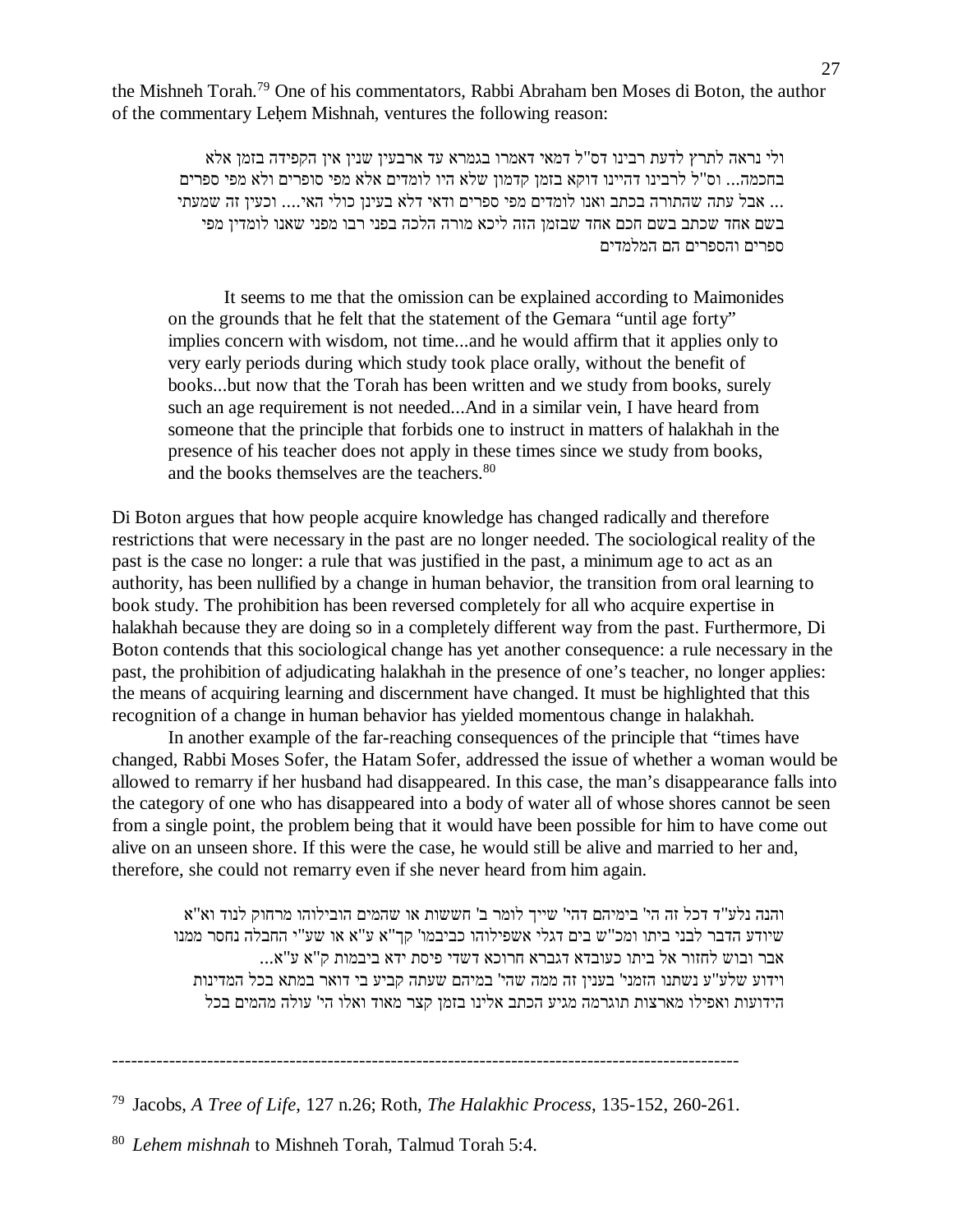מקום שהוא הי' מודיע לביתו ע"י איגרת ואו הי' מפקיע הקול אפי' ע"י מגיד חדשות שקורין צייטונג /עתון.../ גם זה נשתנו הזמנים דברי לנו אפי' אי נשברו כל איבריו הי' בא או מודיע לבני ביתו ולא הי' בזה שום כיסופא

It seems to me that this (category of one who has disappeared into a body of water all of whose shores cannot be seen from a single point) was applicable in their days, during which two concerns were relevant. Either that the current carried him far away and it was impossible for him to let his family know, as in Yevamot 121a, or that as a result of his injuries he lost a limb and was embarrassed to return home, as in Yevamot 101a...Yet it is clear that times have changed regarding this matter from what was true in their time. For now we receive mail even from the Balkan states within a very short time. And if he had come out of the water at any spot whatsoever he would notify his family by letter or he would have posted a notice in a newspaper...So, too, regarding the second concern that he might have fled because of shame, times have changed. For it is clear to us that even if all his limbs had been broken, he would either come or inform his family, and his injuries would not be the cause for any shame.<sup>81</sup>

The Hatam Sofer argues that there has been a demonstrable change in human behavior and applies the principle of הזמנים נשתנו. <sup>82</sup> The historical circumstances that gave rise to the original rule no longer apply. Means of communication have changed radically, and attitudes toward physical disability have shifted dramatically. As a result, the Hatam Sofer argues that the halakhic ruling has to be altered, an alteration that has dramatic consequences.<sup>83</sup>

# VII. Women and Mitzvot

 In this teshuvah, I have followed a number of lines of inquiry and analysis. I have suggested that the category of time-bound positive mitzvot was not intended as a principle determining whether women were to be exempted from a specific mitzvah. Originally, it was a characterization that developed by the exegetical determination about one particular mitzvah. This origin accounts for the many mitzvot that do not conform, the time-bound positive mitzvot for

---------------------------------------------------------------------------------------------------

<sup>81</sup> Responsa of Hatam Sofer, Even ha-Ezer, part 1, no. 58.

<sup>82</sup> The application of the principle נשתנו הזמנים, "times have changed," is all the more remarkable considering the Hatam Sofer's general orientation of prohibiting innovation.

<sup>83</sup> The principle of הזמנים נשתנו is also applied by Rabbi Mordecai Ye'akov Breisch, Helkat Ya'akov, Y.D., number 70; Rabbi Menashe Klein, Mishneh Halakhot, part 3, number 42; Rabbi Shemuel Halevi Wosner, Shevet ha-Levi, part 9, number 303; Rabbi Michael J. Broyde and Avi Wagner, "Halachic Responses to Technological and Technological Change," *Journal of Halacha and Contemporary Society* 39 (Spring 2000), 95-125. My teshuvah on deaf Jews argues that social change must inspire halakhic change <http://www.rabbinicalassembly.org/sites/default/files/public/halakhah/teshuvot/2011-

2020/Status%20of%20the%20Heresh6.2011.pdf>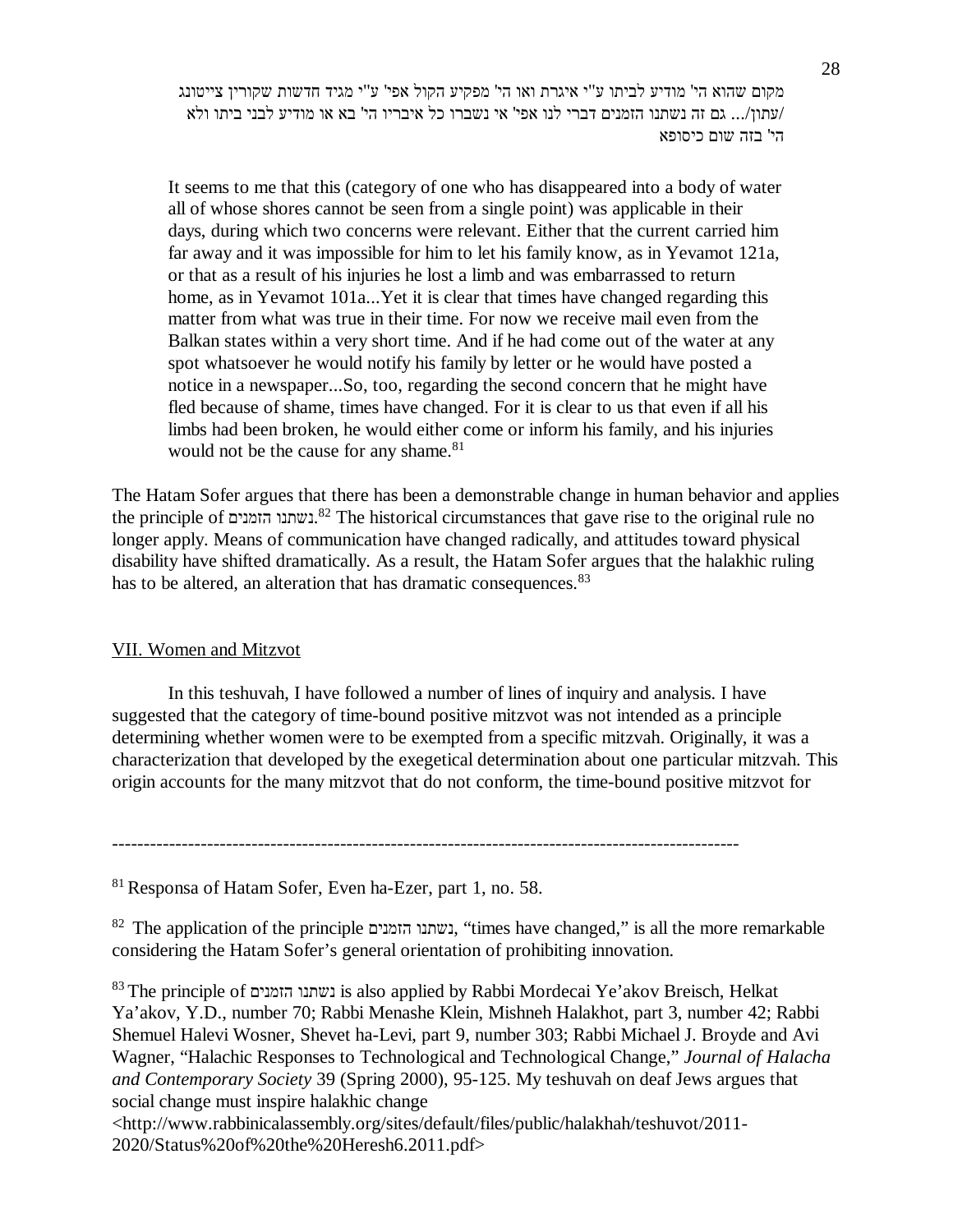which women were deemed responsible as well as the exemption from non-time-bound mitzvot. Only later was the category conceived of as a determining factor.

 In reality, the social standing of women caused their exemption: the essential ritual acts are to be fulfilled by those of the highest social standing. Only they honor God in the most fitting way; only they uphold the dignity of the community. Nonetheless, women were not exempted completely. Indeed, the tendency in the Tosefta and the Talmud is to extend women's role in ritual mitzvot, and at times women were given responsibility for certain domestic mitzvot, including ones whose breach incurred serious consequences for the household.<sup>84</sup> Women were considered by the tannaim and amoraim as sufficiently capable of ensuring the proper fulfillment of those mitzvot. What women could not do was to be involved in public ritual acts and fulfill mitzvot on behalf of men. This impediment was due to their subordinate social status.

 The role of women in public life has changed dramatically in modernity. In society in general, women are now involved in commerce and the professions on an equal basis with men, and secular law considers women legally free and independent. In Jewish communities, women have been seeking to enrich their lives with more mitzvot. The changes in women's social lives in general and in Jewish communities are not just a matter of external behavior but reflect a changed perception of women. Women are now seen as equal to men in social status, in intellectual ability, and in political and legal rights. The historical circumstances in which women were exempted from certain mitzvot are no longer operative, and we must embrace the realities of life in the 21st century.

 The principle of הזמנים נשתנו," times have changed" has been used in halakhic analysis to make dramatic alterations in tradition. When social customs change significantly, the changed social reality requires a reappraisal of halakhah. The change in the social status of women calls for a new determination of women's responsibility for mitzvot and participation in public ritual acts. The Conservative movement has been in the process of making a new determination for many decades. In Conservative synagogues, schools, and camps, women have been taught to observe mitzvot from which they have been traditionally exempted and have been educated to participate in public ritual observance.

 The Committee on Jewish Law and Standards therefore rules that women are now held equally responsible for the mitzvot as men have been. Women are responsible for the mitzvot of reciting the Shema and the Shemoneh Esreh, wearing tzitzit and donning tefillin, residing in a sukkah, taking up the lulav, hearing the shofar, counting the omer, and studying Torah.<sup>85</sup> Mothers are equally responsible for the circumcision of their sons and the covenantal naming of their daughters and the redemption of their first-born sons and daughters as fathers are. The Committee on Jewish Law and Standards recognizes that the social status of women entitles them to participate in public ritual and may fulfill mitzvot on behalf of others.

---------------------------------------------------------------------------------------------------

<sup>84</sup> The traditional mitzvot for women are to be cherished and are not to be deemed as lesser mitzvot because they were not required of men. They should not be disparaged because they were always in the preserve of women.

<sup>85</sup> Women are also obligated for the fast of the first-born before Passover. While it may seem that the fast of the first-born is triggered by the text in Exodus 11:4-6; 12:29, in the plague of the firstborn, and therefore that the fast should continue to be limited to first-born males, rabbinic tradition holds that the first-born Egyptian daughters also died (except for Bitya the daughter of Pharaoh, on whose behalf Moses interceded).(O.H. 470: 1; Beit Yosef, O.H. 470:1; Exodus Rabbah 18:3)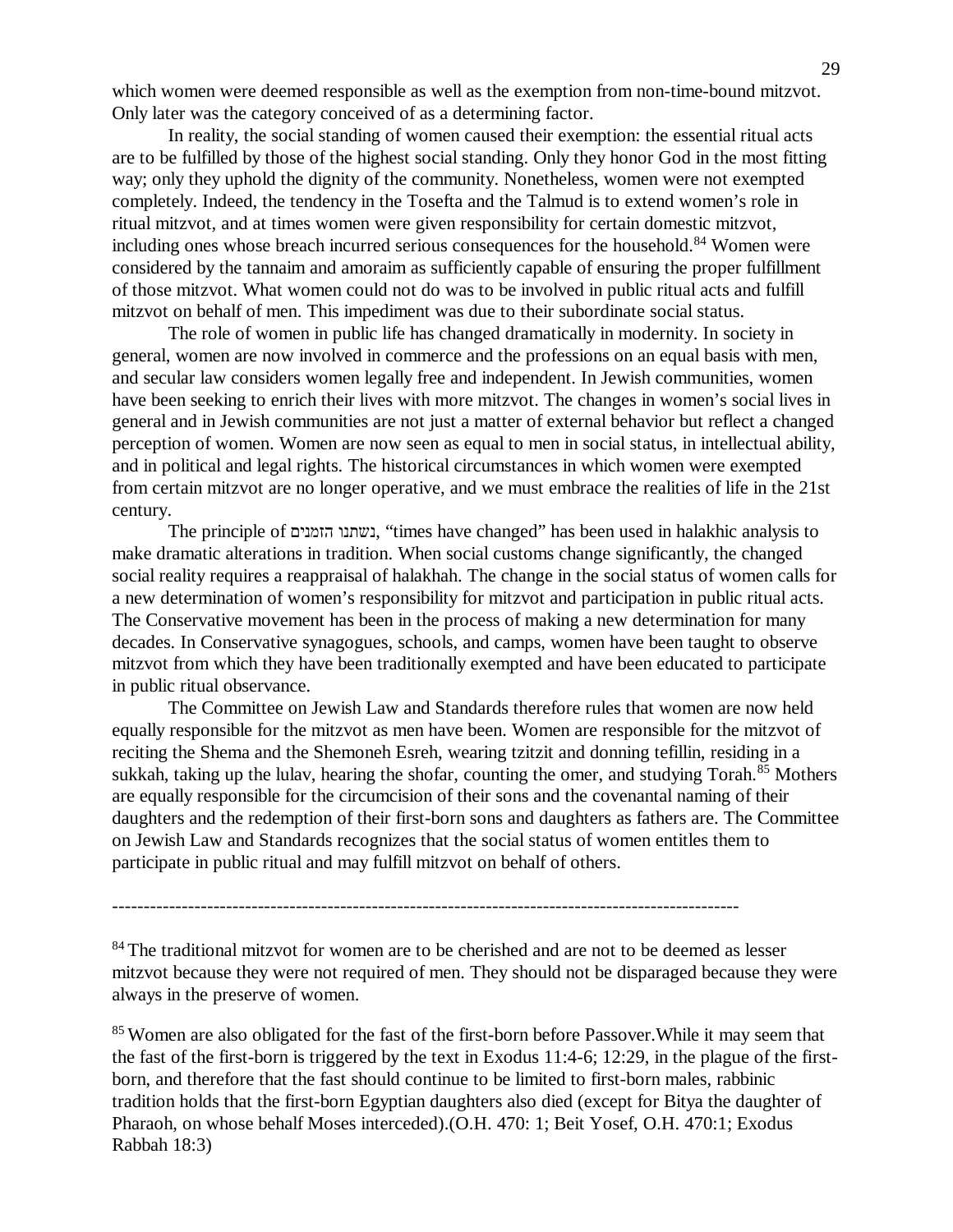It must be stated clearly that while we rule that men and women are equally responsible for the mitzvot because women are no longer subordinate to men, there are anatomical differences between men and women. Gender differences are socially constituted, but the sexual organs of human beings do determine certain behavior. The mitzvah of brit milah (circumcision) applies only to males. The mitzvah of niddah (menstrual separation) is primarily observed by women, although it does affect their sexual partners.<sup>86</sup> The mitzvah of procreation applies to men and not to women because of the health risks of pregnancy and labor to women. Requiring women to become pregnant would subject them to dangers to their health. Even today, when the risks have decreased substantially, the risks inherent in pregnancy and labor for women still remain far greater than the risks of intercourse for procreation for men.

 The spirit of egalitarianism has created a number of issues left unpondered in our tradition. In the course of this teshuvah, I have noted that one of the traditional reasons offered for the exemption of women, that women needed to serve the domestic needs of their husbands, has been transformed in modern times to one less offensive to contemporary sensitivities, that the reason for the exemption of women was that fulfilling time-bound positive mitzvot interfered with a woman's domestic responsibilities in caring for her children.<sup>87</sup> While this was not the reason why women were exempted, it does raise a significant issue. If (some) women are occupied with caring for infants and young children, who need intensive daily care, perhaps an exemption in part might be appropriate. The same would be true for men who bear those duties. If fathers are now taking more responsibility for infants and young children, and men are now assuming a greater commitment for taking care of frail relatives and friends, it may be that their domestic responsibilities mean that they should be released from the mitzvot that interfere with caregiving for the duration in which they bear those duties.

 An exemption for care-givers has ample precedents in halakhah. The tradition has always made realistic adjustments, such as for the minimum in daily prayer.<sup>88</sup> Furthermore, an essential principle of rabbinic tradition has been that an individual who is busy with one mitzvah is exempt from another.(b. Sukkah 25a) Caring for the young and the elderly and frail are tasks with religious significance, and if a person is busy fulfilling the need to care for those in need of care, that person ought to be released from certain religious tasks, such as prayer, that might interfere. Since this exemption is limited to that particular span of time when an individual care-giver is occupied with responsibilities, that care-giver would retain the responsibilities and privileges that he/she would otherwise have. Care-givers may, for example, be included in the minyan because they still are obligated for prayer, even if at times they may be exempted. This exemption applies only to individuals during the time they are fulfilling a mitzvah and would not be applied across the board to them as a class. The exemption would be granted case-by-case, as conflicts in caregiving tasks interfere with fulfilling a specific opportunity to fulfill a mitzvah. This understanding

<http://www.rabbinicalassembly.org/sites/default/files/public/halakhah/teshuvot/20052010/mikveh \_introduction.pdf>

 $^{87}$  Safrai, "מחויבותן של נשים במצוות במשנתם של התנאים", 227-236.

<sup>88</sup> See, for example, the discussion by Rabbi Karen G. Reiss Medwed on prayer in *The Observant Life*, 18.

<sup>---------------------------------------------------------------------------------------------------</sup>

<sup>&</sup>lt;sup>86</sup> See the teshuvot on this issue approved by the CJLS written by Rabbi Susan Grossman, Rabbi Miriam Berkowitz, and Rabbi Avram Reisner.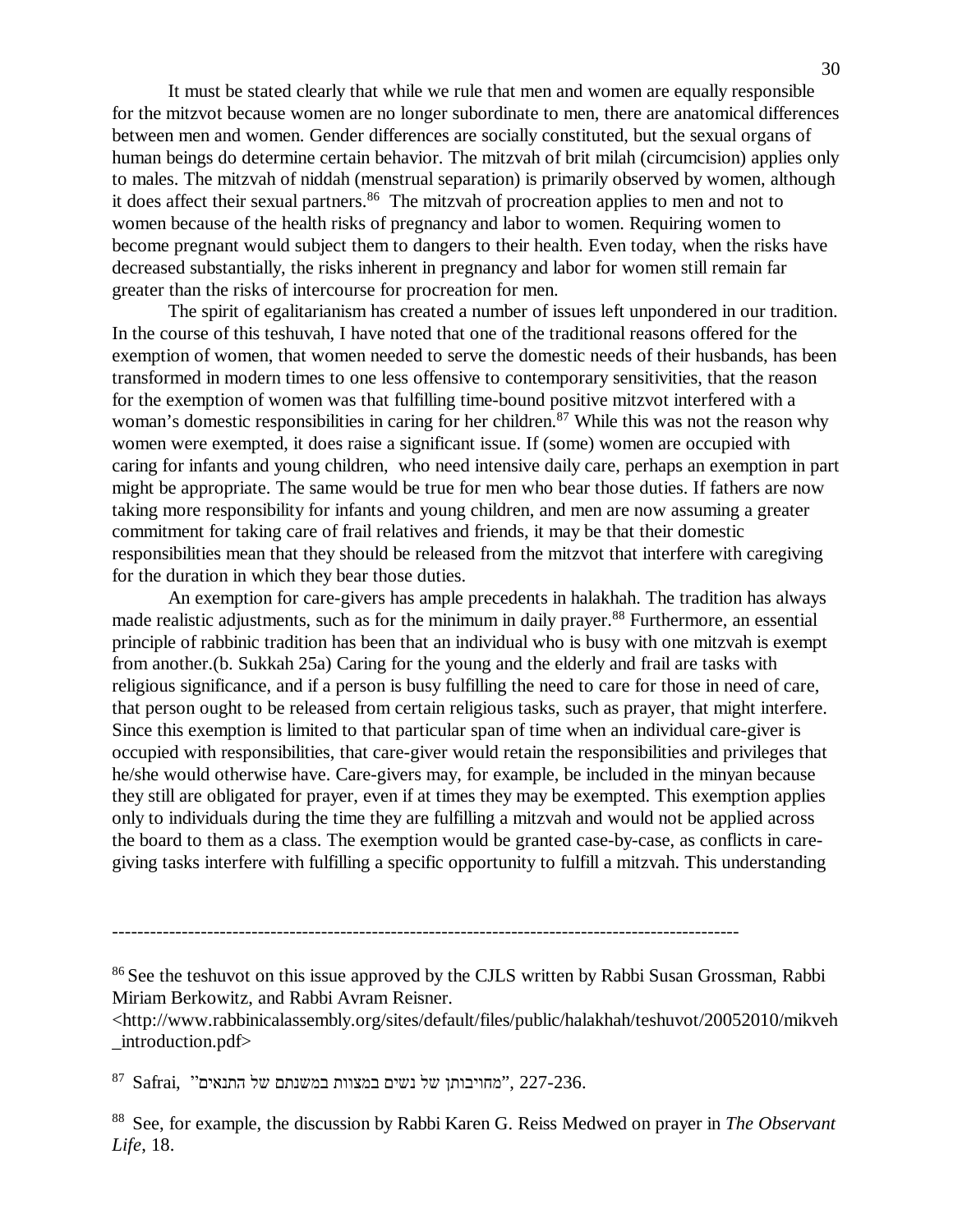of care-giving duties may also raise awareness of their value, a powerful statement to counteract the negative value that society oftentimes assigns to care-giving. $89$ 

 We aim to guide our people into lives suffused with more Torah and more holiness. We pray that our people will enrich their lives with mitzvot and with seeking God both in public and private. Therefore, we rule that women and men are equally obligated to observe the mitzvot. Those ritual mitzvot required and expected of men are now to be required and expected of women (except for those mitzvot that are determined by sexual anatomy).

## *A Special Note*

 *It is the case that learning to integrate the performance of mitzvot into our daily routines takes time and reflective effort for all of us, both women and men. For those in our communities who are in their beginning steps in the journey of mitzvot, and even for those of us who have integrated many mitzvot into the path of our lives, it must be emphasized that we are all trying to increase the holiness that mitzvot bring to our lives and that each mitzvah observed causes holiness to suffuse our lives more and more. Each mitzvah allows us to walk another step in the journey toward and with God. In the process of learning the observance of mitzvot, no one is expected to learn to fulfill every mitzvah all at once.*

 *For many women who grew up in a different atmosphere regarding women's roles, the call to observe mitzvot heretofore closed to them will be inspiring and deeply spiritual. They will feel ready to fulfill many mitzvot, and they will eagerly learn new habits. But for some women who were raised in a non-egalitarian or not-completely egalitarian atmosphere, it is understandable that they may be hesitant to take on new mitzvot. Learning new mitzvot may be challenging, and some women may find certain mitzvot daunting for a significant span of time. However, it is the calling of our communities, synagogues, schools, and camps to teach men and women to consider themselves equally obligated to fulfill mitzvot and to educate them equally in mitzvot.* 

#### **Summary**

 The general exclusion of women from many mitzvot is based on the characterization of those mitzvot as positive and time-bound. A number of reasons have been devised for the link between this category and the exclusion of women from those mitzvot. However, it turns out that this category was devised for exegetical (formal interpretive) purposes, and only later was the category extended to other mitzvot from which women had already been excluded. It was never a generative principle.

 Instead, women were excluded because they had subordinate status. They were exempted from the mitzvot that Jews are obligated to observe in the normal course of the day, week, and year because the essential ritual acts should be performed only by those of the highest social standing, those who were independent, those who were heads of their own households, not subordinate to anyone else. Only males were considered to be fitting candidates to honor God in the most fit way. The acts of those who were subordinate honor God in a lesser way and, therefore, women were excluded from them. Furthermore, social standing matters in relations

---------------------------------------------------------------------------------------------------

<sup>89</sup> Greenberg, *On Women and Judaism*, 91.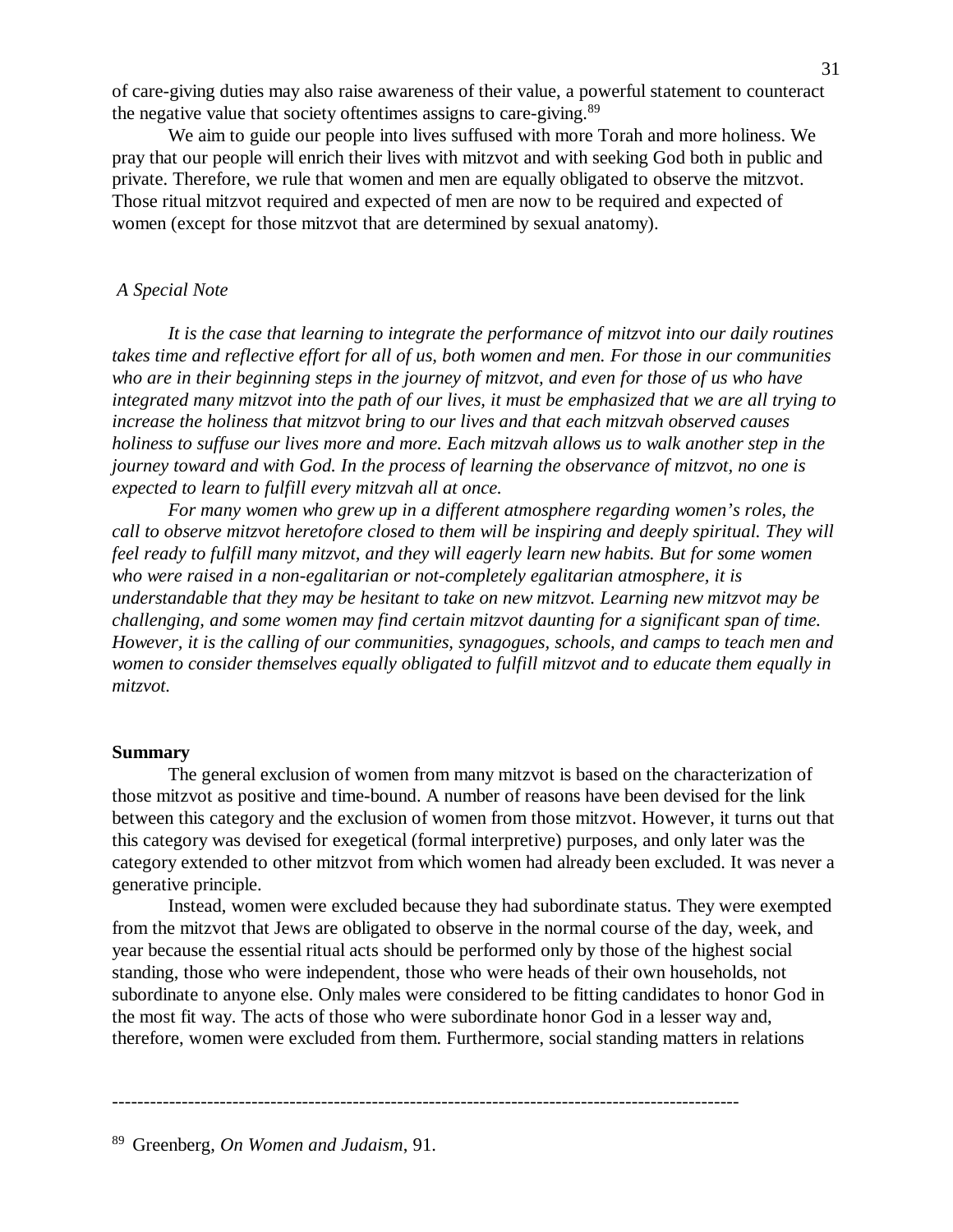between human beings, and those of higher social standing would lose their dignity if some of lower social standing functioned on their behalf. Women were endowed with ritual responsibilities for others inside the home because the rabbis thought that women had the intellect and reliability to do so. It was social status alone that determined whether women were exempted from certain mitzvot. Women were also not involved in public ritual ceremonies because of their position in social hierarchy.

 The involvement of women in Jewish religious and liturgical life has changed significantly in the past century and even more in the past few decades. Jewish women are aspiring to the privileges and responsibilities enjoyed by Jewish men through the millennia. The halakhah has recognized that when social customs change significantly, the new social reality requires a reappraisal of halakhic practices. The historical circumstances in which women were exempted from time-bound positive mitzvot are no longer operative, and the Conservative movement has for almost a century moved toward greater and greater inclusion of women in mitzvot. In Jewish thought and practice, the highest rank and esteem is for those who are required to fulfill mitzvot. We rule therefore that women and men are equally obligated to observe the mitzvot. We call upon Conservative synagogues, schools, and camps to educate men and women in equal observance of mitzvot and to expect and require their equal observance of mitzvot. <sup>90</sup>

#### פסק

 Women and men are equally obligated to observe the mitzvot, with the exception of those mitzvot that are determined by sexual anatomy.

---------------------------------------------------------------------------------------------------

<sup>90</sup> I would like to express my appreciation to Rabbi Susan Grossman for the inspiring suggestion to write on this question and especially to the following for their comments and suggestions: the members of CJLS, Alex L. Freedman (a former student of mine at Washington University and JTS rabbinical student), Dr. Nancy Ordway, and Rabbi Avram Reisner.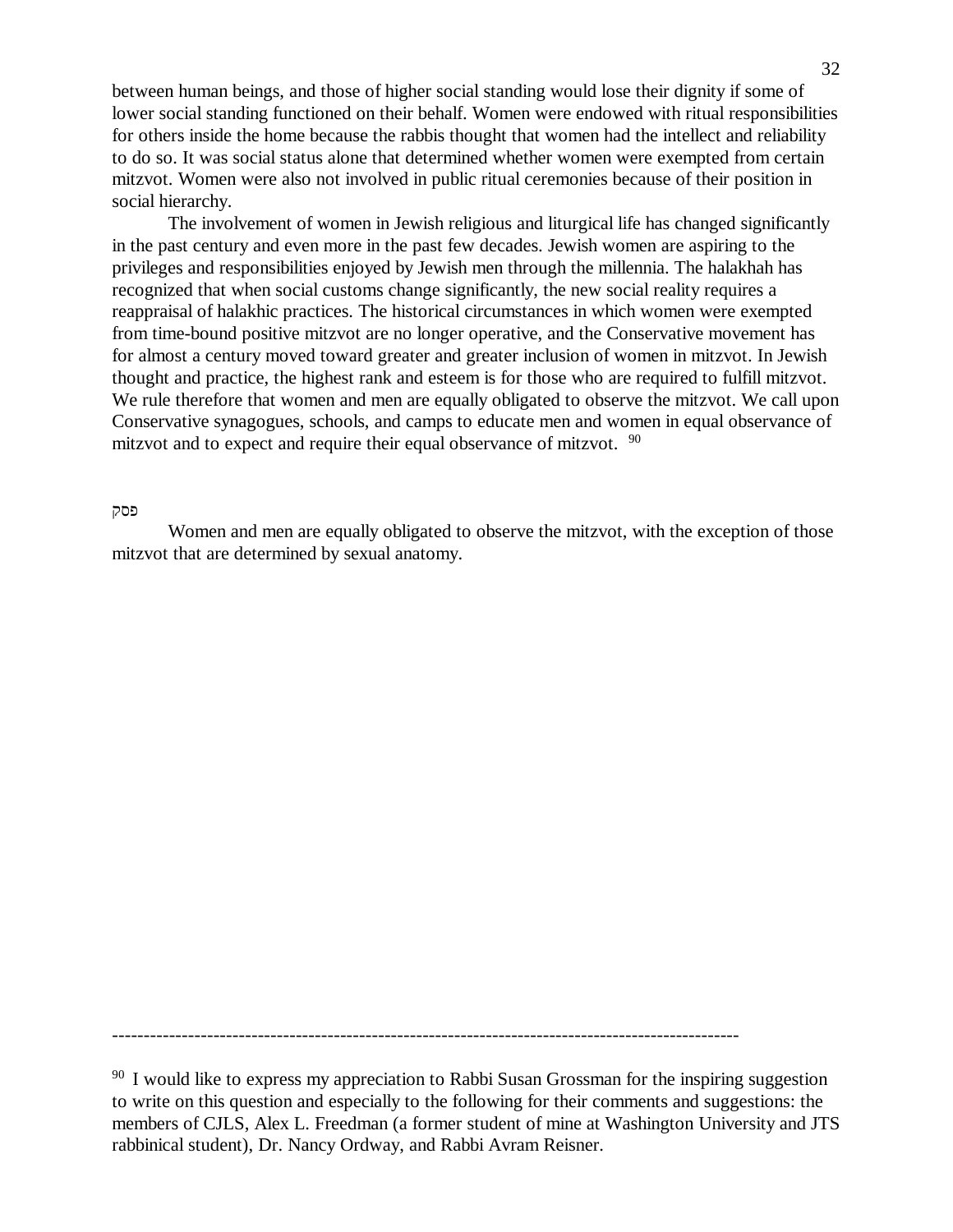#### Appendix: Did Women in Biblical Times Participate in Ritual?

 The question of whether women in biblical times participated in ritual in ways that differ from the time of the classical rabbis (of the Mishnah and Talmud) is a question that emerges from a historical awareness: rabbinic interpretation of Scripture is not the same as understanding Scripture in its own historical and literary context(s). There is also a difference between how we interpret Torah for our communities today as a living text and the meaning that Scripture had in its own time and place, in its historical and literary context(s). Rabbis and scholars who adopt a historical approach have offered contradictory opinions as to the status of women in biblical times: did biblical verses on ritual apply equally to men and women (and therefore the classical rabbis deliberately restricted the activity of women), or did the rabbis eased restrictions on women that were put on them in Scripture?

 A close study of biblical texts reveals a nuanced portrait, one of contradictory tendencies and, at times, a lack of evidence. An example from non-ritual law exemplifies a number of the problems. The role of women as witnesses in legal proceedings is impossible to reconstruct. The paltry number of biblical texts dealing with testimony does not indicate whether women served as witnesses: these texts use only the masculine forms, leading to the question of whether the masculine forms include women. An additional quandary arises if we want to project from another period and culture onto the Bible: do we retroject the restrictions on women as witnesses from the classical rabbinic period, or do we argue that women did serve as witnesses based on the unambiguous evidence from Mesopotamia, the culture that influenced ancient Israel?<sup>91</sup>

 Whether women in biblical times participated in ritual is a question to which can be offered a none too decisive answer. The ritual calendars in Exod 23:17 and 34:23 stipulate that only the males need appear at a sanctuary for the festivals, as does the ritual calendar in Deut 16:16. The stipulations to rejoice found in Deut 16:11 and 14 are directed at the second person masculine singular, leading us to suppose that they are meant to prescribe the behavior of the male head of the household, yet the list of those included in the household and the community omits any mention of a wife. Does this mean that she is included in the second person masculine singular and therefore the commandment is directed to her as well? The omission of the mention of a wife is also found in the Decalogue's imperative to observe the Sabbath (Exodus 20:8-11; Deut 5:12-15), yet the final section of the Decalogue specifies that a neighbor's wife is not to be coveted, a rule clearly directed at men.(Exod 20:14; Deut 5:18) Moreover, it is difficult to ascertain whether the second person masculine singular commands, such as in Deut 6:4-9, are meant to include women or not. (This question may apply as well to the use of the second person masculine plural, such as in Deuteronomy 11:18-20).

 The command for the public reading of Scripture in Deuteronomy 31:10-13 every seven years specifically includes women (as well as children and resident aliens) with the purpose of learning how to observe the stipulations therein.<sup>92</sup> The theophany at Sinai is portrayed as occurring in the presence of both men and women.(Exodus 19 and 24) At the same time, the

<sup>91</sup> Bruce Wells, *The Law of Testimomy in the Pentateuchal Codes* (Beihefte zur Zeitschrift für die Altorientalische und Biblische Rechtsgeschichte; Wiesbaden: Harrassowitz, 2004).

 $92$  It may be worthwhile to mention how the rabbis interpret this instruction. They posit different actions for men and women: the men were there to learn Torah, while the women were there just to hear.(t Sotah 7:9) The men related to Torah actively, while the women were passive.

<sup>---------------------------------------------------------------------------------------------------</sup>